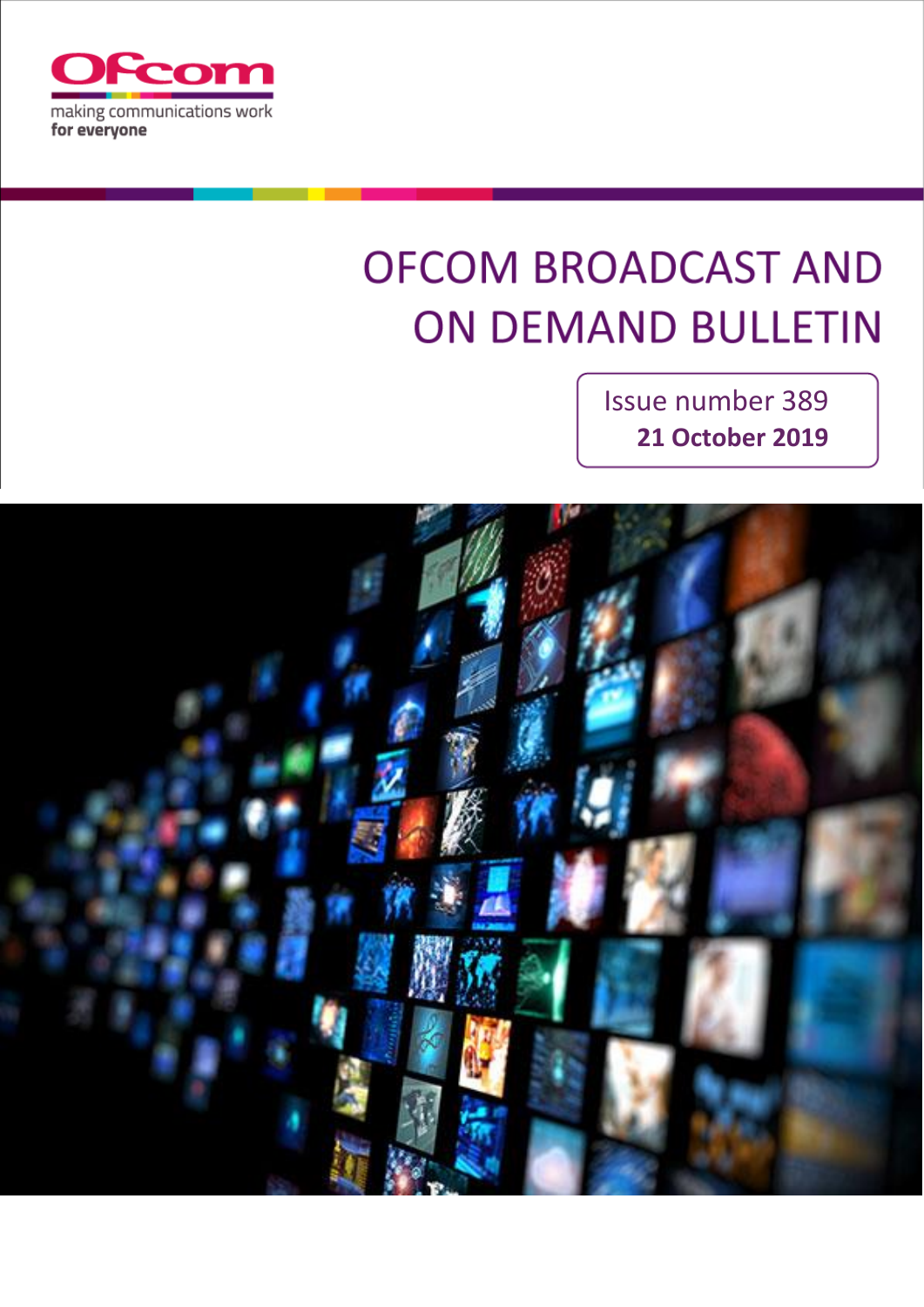Issue 389 of Ofcom's Broadcast and On Demand Bulletin 21 October 2019

# **Contents**

| Introduction                                                                                                         | 4              |
|----------------------------------------------------------------------------------------------------------------------|----------------|
| <b>Notice of Sanction</b>                                                                                            |                |
| <b>Peter Popoff Ministries</b><br>BEN TV, 28 January 2019, 22:00                                                     | 6              |
| <b>Broadcast Standards cases</b>                                                                                     |                |
| In Breach                                                                                                            |                |
| Live: Shootout Pool<br>FreeSports, 16 February 2019, 19:30                                                           | $\overline{7}$ |
| Nawab Ghar<br>PTV Global, 29 March 2018, 18:25                                                                       | 10             |
| Resolved                                                                                                             |                |
| <b>Planet Rock Afternoons</b><br>Planet Rock, 12 July 19, 15:00                                                      | 15             |
| <b>Broadcast Licence Conditions cases</b>                                                                            |                |
| In Breach                                                                                                            |                |
| Non-provision of service<br>Betar Bangla Ltd, 28 July 2019 to present                                                | 17             |
| Providing a service in accordance with 'Key Commitments'<br>Siren FM, University of Lincoln, 16 July 2019            | 19             |
| Providing a service in accordance with 'Key Commitments'<br>Harbour Radio, 2, 3 and 4 July 2019                      | 21             |
| Providing a service in accordance with 'Key Commitments'<br>Castledown Radio, Castledown FM Ltd, 10 and 11 June 2019 | 23             |
| Retention and production of recordings<br><b>Harbour Radio CIC</b>                                                   | 25             |
| Broadcast licensees' late payment of licence fees<br>Various licensees                                               | 27             |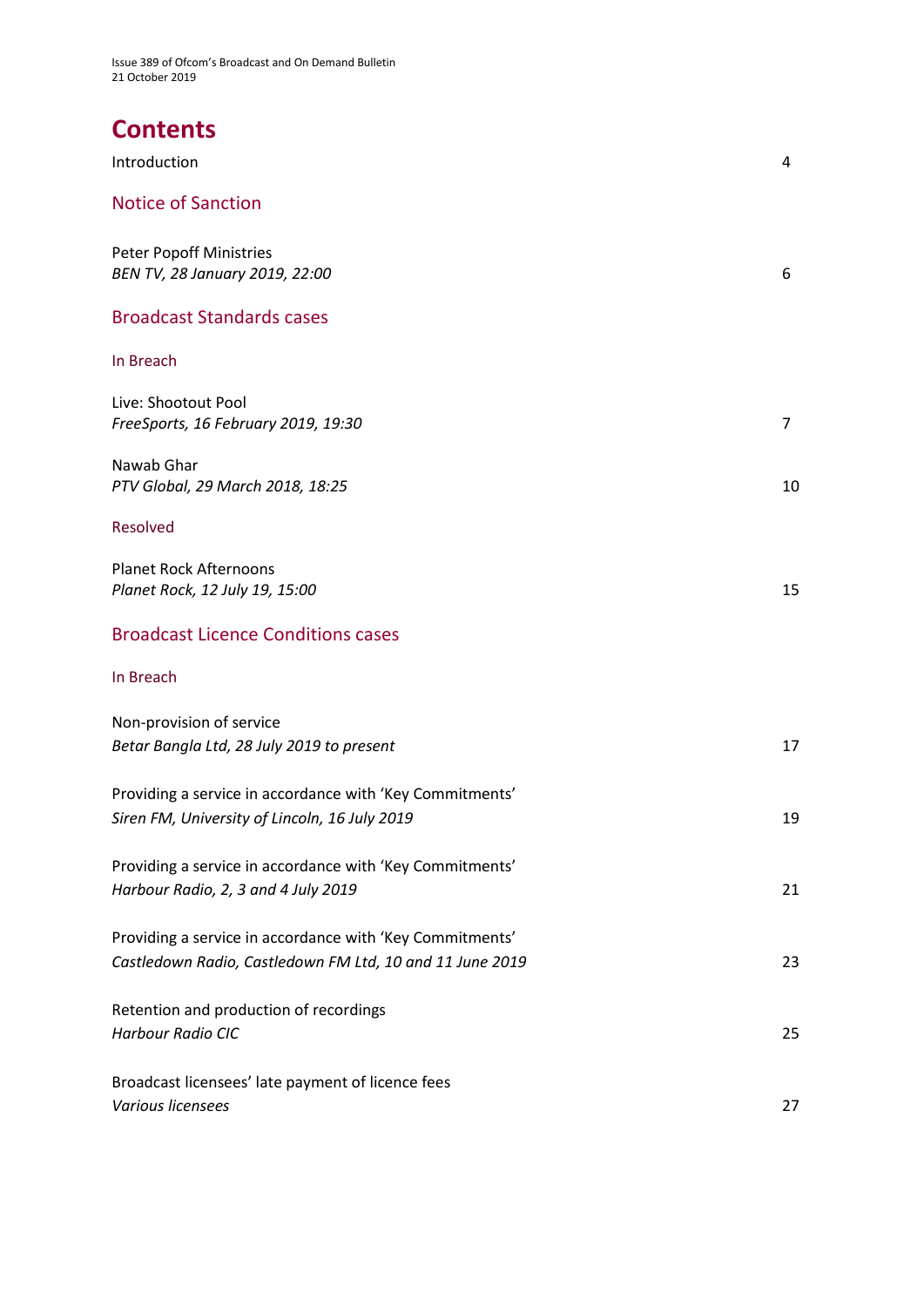Issue 389 of Ofcom's Broadcast and On Demand Bulletin 21 October 2019

### Tables of cases

| Investigations Not in Breach          | 29 |
|---------------------------------------|----|
| Complaints assessed, not investigated | 30 |
| Complaints outside of remit           | 41 |
| <b>BBC First</b>                      | 43 |
| <b>Investigations List</b>            | 45 |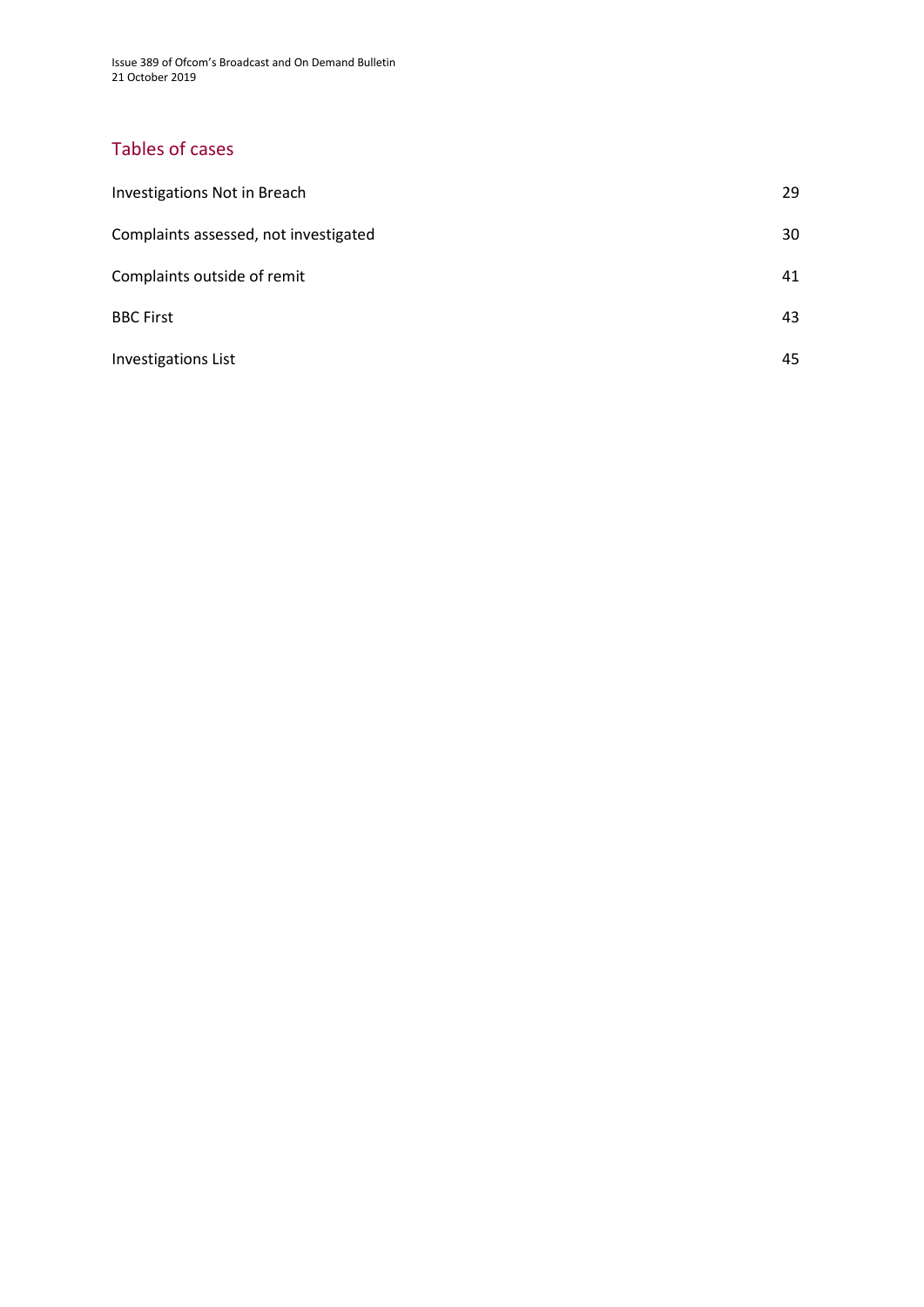# **Introduction**

Under the Communications Act 2003 ("the Act"), Ofcom has a duty to set standards for broadcast content to secure the standards objectives<sup>1</sup>. Ofcom also has a duty to ensure that On Demand Programme Services ("ODPS") comply with certain standards requirements set out in the  $Act^2$ .

Ofcom reflects these requirements in its codes and rules. The Broadcast and On Demand Bulletin reports on the outcome of Ofcom's investigations into alleged breaches of its codes and rules, as well as conditions with which broadcasters licensed by Ofcom are required to comply. The codes and rules include:

- a) [Ofcom's Broadcasting Code](http://stakeholders.ofcom.org.uk/broadcasting/broadcast-codes/broadcast-code/) ("the Code") for content broadcast on television and radio services licensed by Ofcom, and for content on the BBC's licence fee funded television, radio and on demand services.
- b) the [Code on the Scheduling of Television Advertising](https://www.ofcom.org.uk/__data/assets/pdf_file/0014/32162/costa-april-2016.pdf) ("COSTA"), containing rules on how much advertising and teleshopping may be scheduled on commercial television, how many breaks are allowed and when they may be taken.
- c) certain sections of th[e BCAP Code: the UK Code of Broadcast Advertising,](https://www.asa.org.uk/codes-and-rulings/advertising-codes/broadcast-code.html) for which Ofcom retains regulatory responsibility for television and radio services. These include:
	- the prohibition on 'political' advertising;
	- 'participation TV' advertising, e.g. long-form advertising predicated on premium rate telephone services – notably chat (including 'adult' chat), 'psychic' readings and dedicated quiz TV (Call TV quiz services); and
	- gambling, dating and 'message board' material where these are broadcast as advertising<sup>3</sup>.
- d) other conditions with which Ofcom licensed services must comply, such as requirements to pay fees and submit information required for Ofcom to carry out its statutory duties. Further information can be found on Ofcom's website for [television](http://licensing.ofcom.org.uk/tv-broadcast-licences/) and [radio](http://licensing.ofcom.org.uk/radio-broadcast-licensing/) licences.
- e) Ofcom's [Statutory Rules and Non-Binding Guidance for Providers of On-Demand](http://stakeholders.ofcom.org.uk/binaries/broadcast/on-demand/rules-guidance/rules_and_guidance.pdf) [Programme Services](http://stakeholders.ofcom.org.uk/binaries/broadcast/on-demand/rules-guidance/rules_and_guidance.pdf) for editorial content on ODPS (apart from BBC ODPS). Ofcom considers sanctions for advertising content on ODPS referred to it by the Advertising Standards Authority ("ASA"), the co-regulator of ODPS for advertising, or may do so as a concurrent regulator.

[Other codes and requirements](http://stakeholders.ofcom.org.uk/broadcasting/broadcast-codes/) may also apply to broadcasters, depending on their circumstances. These include the requirements in the BBC Agreement, the Code on Television Access Services (which sets out how much subtitling, signing and audio description relevant licensees must provide), the Code on Electronic Programme Guides, the Code on Listed Events, and the Cross Promotion Code.

<sup>&</sup>lt;sup>1</sup> The relevant legislation is set out in detail in Annex 1 of the Code.

<sup>&</sup>lt;sup>2</sup> The relevant legislation can be found at Part 4A of the Act.

<sup>&</sup>lt;sup>3</sup> BCAP and ASA continue to regulate conventional teleshopping content and spot advertising for these types of services where it is permitted. Ofcom remains responsible for statutory sanctions in all advertising cases.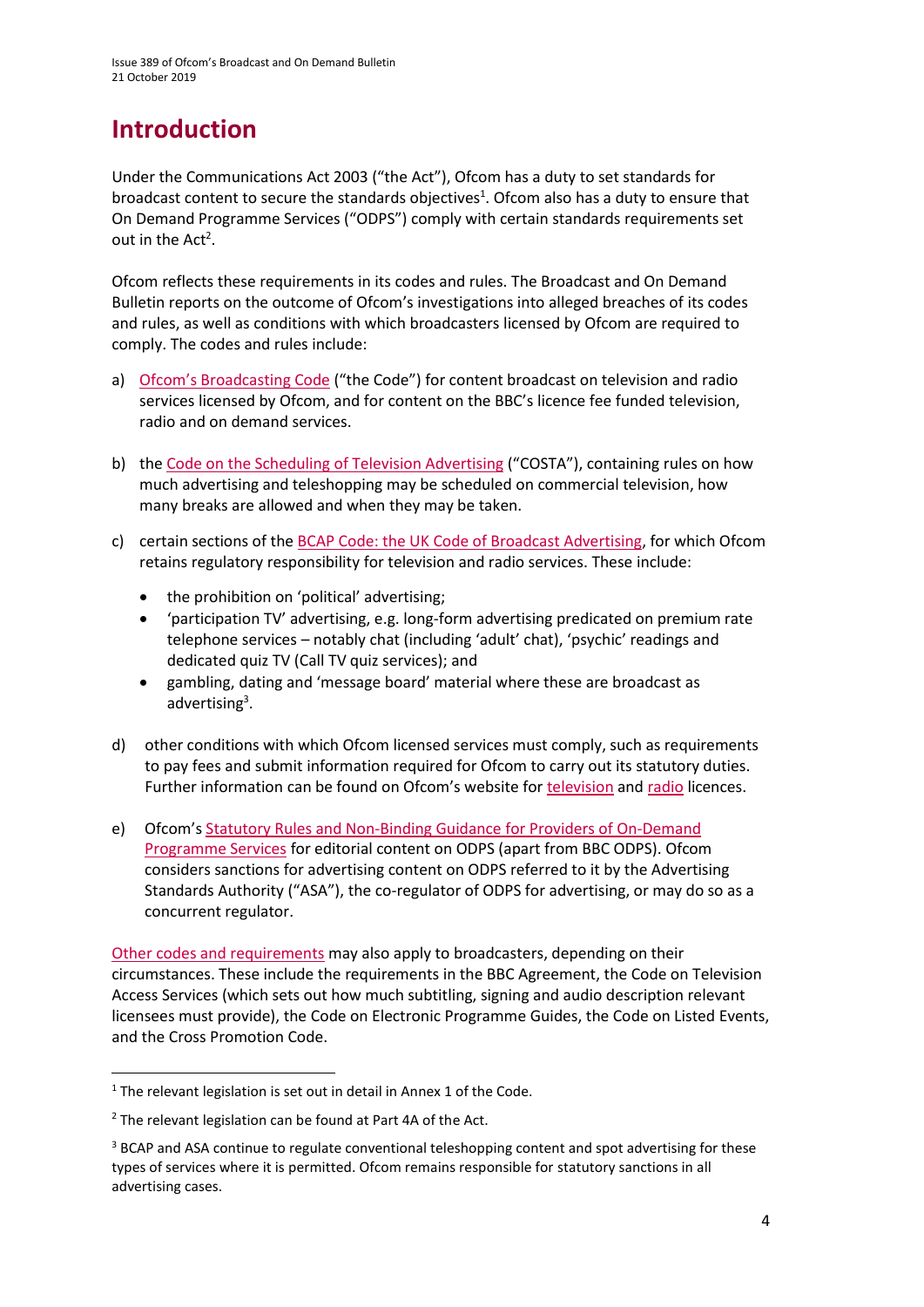**It is Ofcom's policy to describe fully television, radio and on demand content. Some of the language and descriptions used in Ofcom's Broadcast and On Demand Bulletin may therefore cause offence.**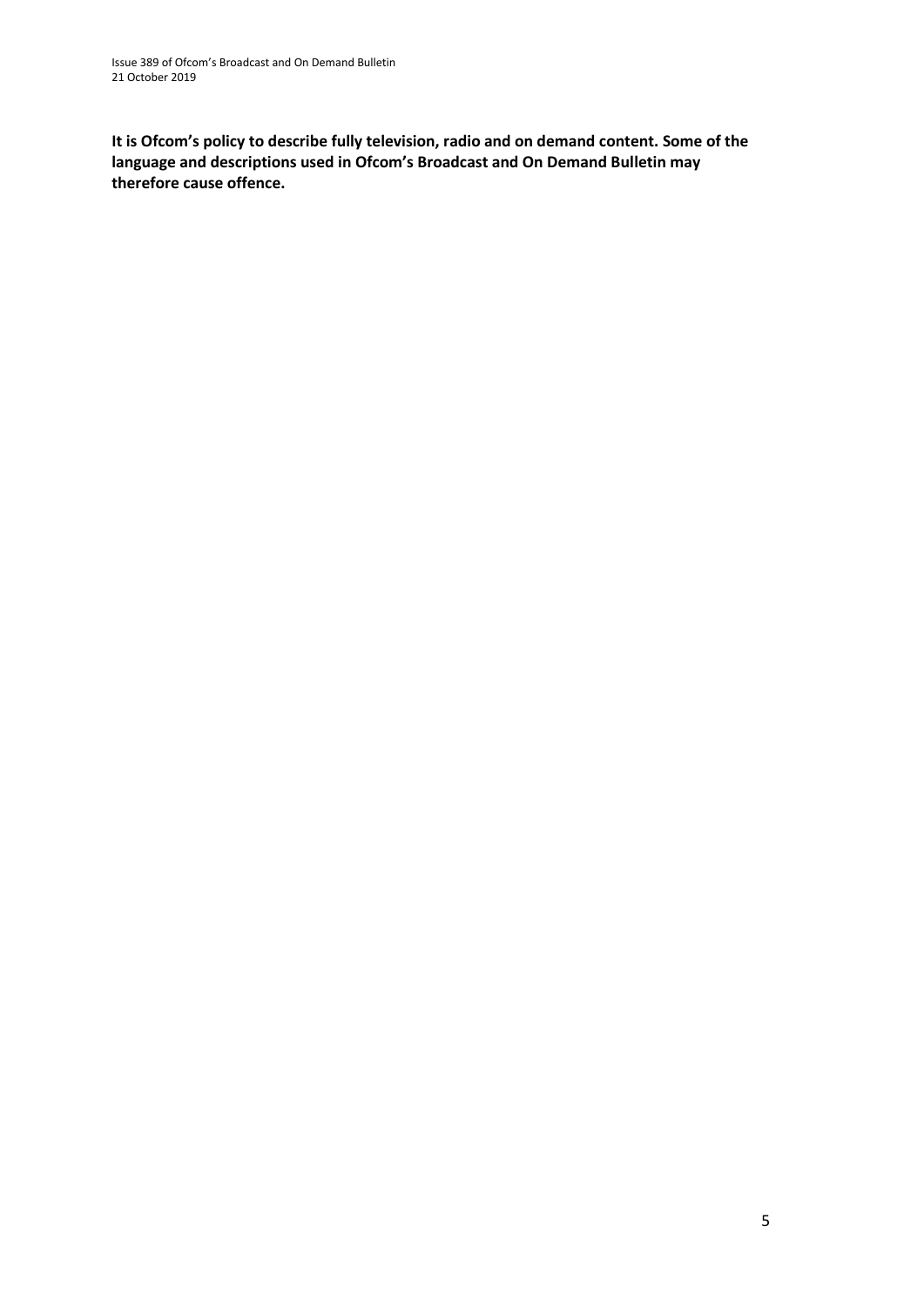# **Notice of Sanction**

### **Peter Popoff Ministries** *BEN TV, 28 January 2019, 22:00*

#### **Introduction**

BEN TV is a general entertainment channel which is available on satellite subscription services and online. The licence for BEN TV is held by Greener Technology Limited.

The sanction related to *Peter Popoff Ministries*, a programme broadcast on BEN TV on 28 January 2018. The programme contained frequent invitations for viewers to order "free miracle spring water" and a number of testimonies from individuals who claimed, or strongly implied, using the water had cured serious illnesses, including cancer.

As set out in Ofcom's Decision published on 3 December 2018 in issue 367 of the Broadcast [and On Demand Bulletin,](https://www.ofcom.org.uk/__data/assets/pdf_file/0017/129050/Issue-367-of-Ofcoms-Broadcast-and-On-Demand-Bulletin.pdf) Ofcom considered that the claims made in the programme had the potential to cause harm to members of the audience who may have been led to believe that the "miracle spring water" alone was sufficient to cure their health conditions and that it was unnecessary to rely on, or continue receiving, conventional medical treatment.

Ofcom concluded that Greener Technologies Limited did not take steps to provide adequate protection for such viewers and there was a material risk that susceptible members of the audience may have been improperly exploited by the programme. Ofcom also concluded that the programme promoted a product – the "miracle spring water" in breach of the Broadcasting Code.

- Rule 2.1: "Generally accepted standards must be applied to the contents of television and radio services…to provide adequate protection for members of the public from the inclusion…of harmful and/or offensive material".
- Rule 4.6: "Religious programmes must not improperly exploit any susceptibilities of the audience".
- Rule 9.4: "Products, services and trade marks must not be promoted in programming".

In accordance with Ofcom's penalty guidelines, Ofcom decided that it was appropriate and proportionate in the circumstances to impose a financial penalty of £25,000 on the Licensee in respect of these serious Code breaches (payable to HM Paymaster General). In addition, Greener Technology Limited is directed to not repeat the programme and broadcast a statement of Ofcom's findings in this case, on dates and in a form to be determined by Ofcom.

The full [sanction decision](https://www.ofcom.org.uk/__data/assets/pdf_file/0023/171734/sanction-decision-greener-technology.pdf) was published on 15 October 2019.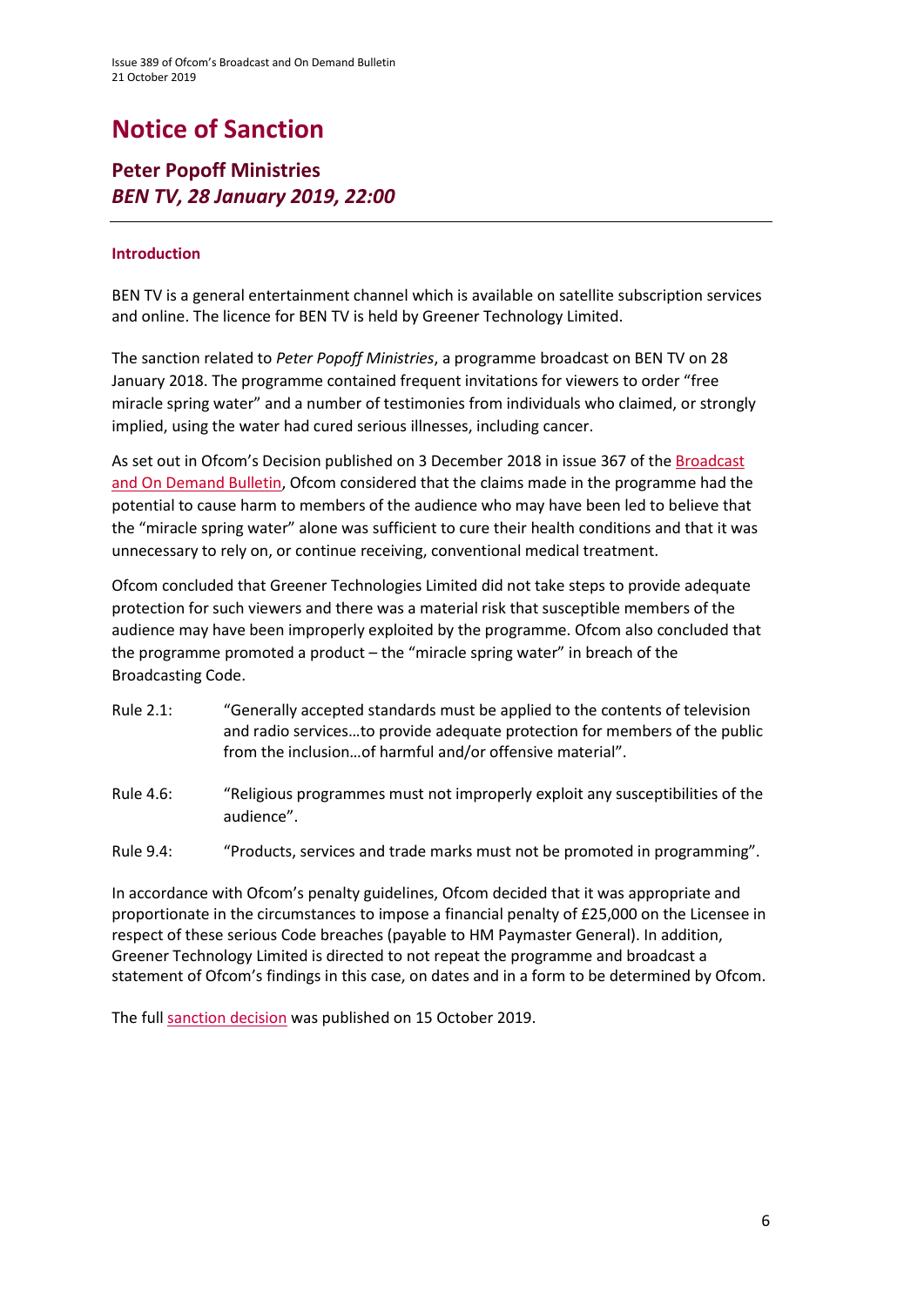# **Broadcast Standards cases**

In Breach

### **Live: Shootout Pool** *FreeSports, 16 February 2019, 19:30*

#### **Introduction**

*FreeSports* is a channel that provides free-to-air sports programming and its licence is held by Freesports Limited ("Freesports" or "the Licensee"). *Live: Shootout Pool* was a pool tournament broadcast from a location in Milton Keynes ("Milton Keynes Sports Bar").

Ofcom received a complaint about offensive language being used on several occasions by spectators at the tournament during the live four-hour broadcast. The spectators were audible throughout with some using the words *"fuck"* and *"fucking"* at least five times before the watershed.

Following a clearly audible shout of *"fucking hell"* from a spectator, at 20:35 the match commentator said:

*"The atmosphere very very lively inside the Milton Keynes Sports Bar, so apologies if you have picked anything…more colourful than you would anticipate. It is live TV unfortunately, but we do apologise if any offence is caused".*

Ofcom considered the broadcast raised issues under the following Code rules:

- Rule 1.14: "The most offensive language must not be broadcast before the watershed…" and
- Rule 2.3: "In applying generally accepted standards broadcasters must ensure that material which may cause offence is justified by the context... Such material may include, but is not limited to, offensive language… Appropriate information should also be broadcast where it would assist in avoiding or minimising offence".

Ofcom requested comments from the Licensee about how the programme complied with these rules.

#### **Response**

The Licensee said it "fully acknowledged" there were "limited instances" of offensive language being discernible during this broadcast, saying that the language in question "was part of the background mix". It explained that the crowd noise was included in the broadcast to "represent the atmosphere in the venue" and said the "primary and significantly louder part of the mix was the live commentary of the matches". It also added that children were not the intended target audience for the programme.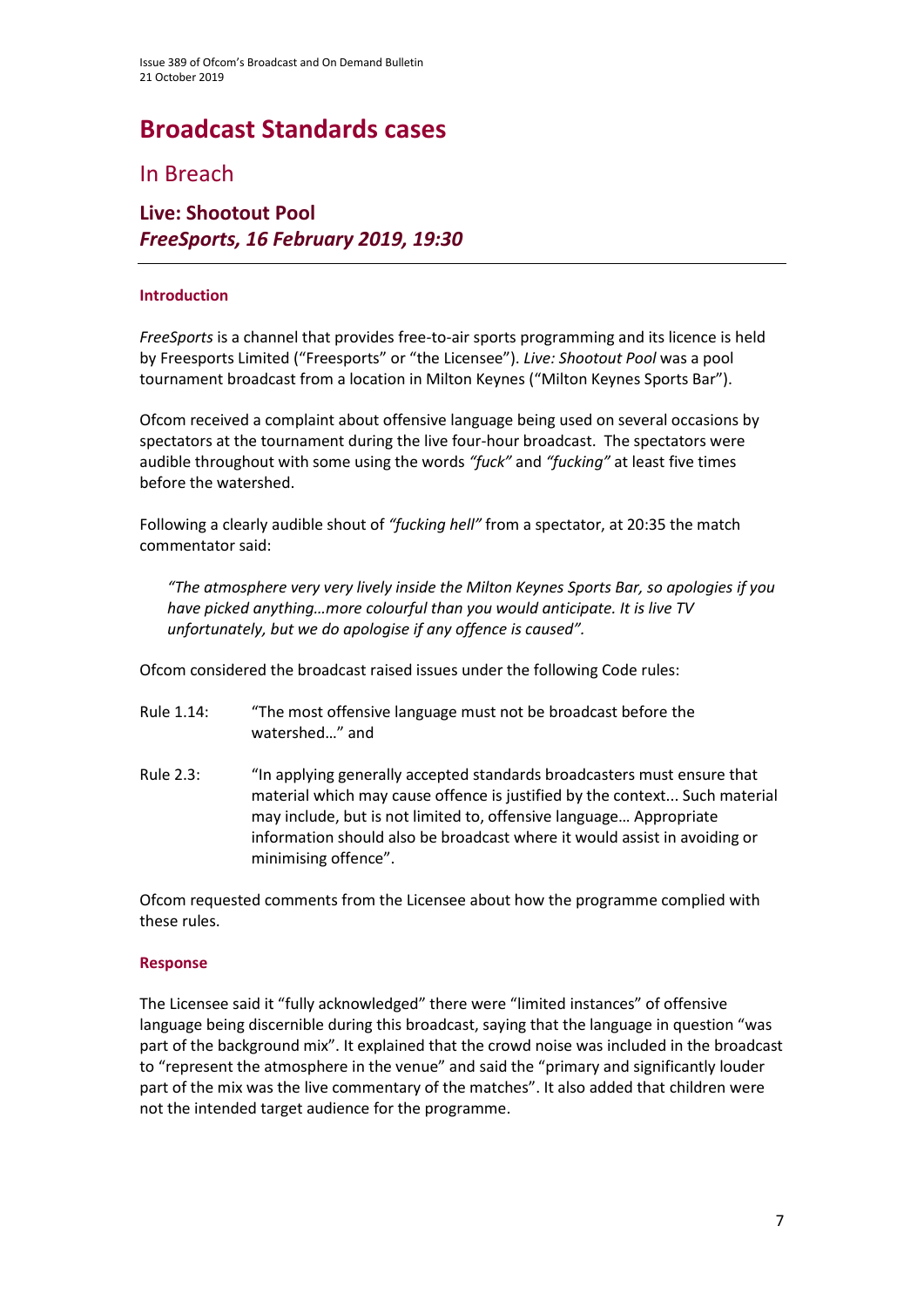Issue 389 of Ofcom's Broadcast and On Demand Bulletin 21 October 2019

Freesports also acknowledged that it was recently found in breach of the Code under very similar circumstances<sup>1</sup>. The Licensee expressed "sincere regret" that offensive language was included in this live event, referencing the apology that was broadcast during the programme. The licensee added it believed the production company involved with this broadcast did "not comply with the instructions from us… to take further steps to minimise the disruptive and offensive language that may come from the audience during such events".

Freesports told Ofcom it had taken further steps to try to minimise a recurrence, by asking the event organisers to warn spectators against the use of offensive language and to eject anyone using such language. The Licensee added it had also issued a final warning to the event organisers that if they cannot control the live audience at the venue, it will cease broadcast of this event.

#### **Decision**

Reflecting our duties under the Communications Act 2003 [\(section 319\)](http://www.legislation.gov.uk/ukpga/2003/21/section/319), Section One of the Code requires that people under eighteen are protected from unsuitable material in programmes. Section Two of the Code requires that generally accepted standards are applied to provide adequate protection for members of the public from the inclusion of harmful or offensive material.

Ofcom takes account of the audience's and the broadcaster's right to freedom of expression set out in Article 10 of the European Convention on Human Rights. In carrying out its duties, Ofcom has taken account of these rights when considering the Licensee's compliance with the Code.

#### Rule 1.14

Rule 1.14 requires that the most offensive language must not be broadcast before the watershed.

[Ofcom's 2016 research on offensive language](https://www.ofcom.org.uk/__data/assets/pdf_file/0022/91624/OfcomOffensiveLanguage.pdf) clearly indicates that the word "fuck" and variations of it are considered by audiences to be among the most offensive language.

We acknowledged that *Shootout Pool* was a live sporting event which not targeted at children. Nevertheless, the repeated uses of the words "fuck" and "fucking" were clear examples of the most offensive language being broadcast before the watershed.

Ofcom therefore considered the broadcast was in breach of Rule 1.14.

#### Rule 2.3

**.** 

Under Rule 2.3 of the Code, and as set out above, material which has the potential to offend may be broadcast, as long as its inclusion in a programme is justified by the context. The Code makes clear that context includes such factors as: the editorial content of the programme; the degree of offence likely to be caused by the material; the service on which the content was broadcast; the time of broadcast; and the likely expectations of the audience.

<sup>&</sup>lt;sup>1</sup> Issue 378 of Ofcom's [Broadcast and On Demand Bulletin](https://www.ofcom.org.uk/__data/assets/pdf_file/0028/147916/issue-378-broadcast-on-demand-bulletin.pdf) published on 13 May 2019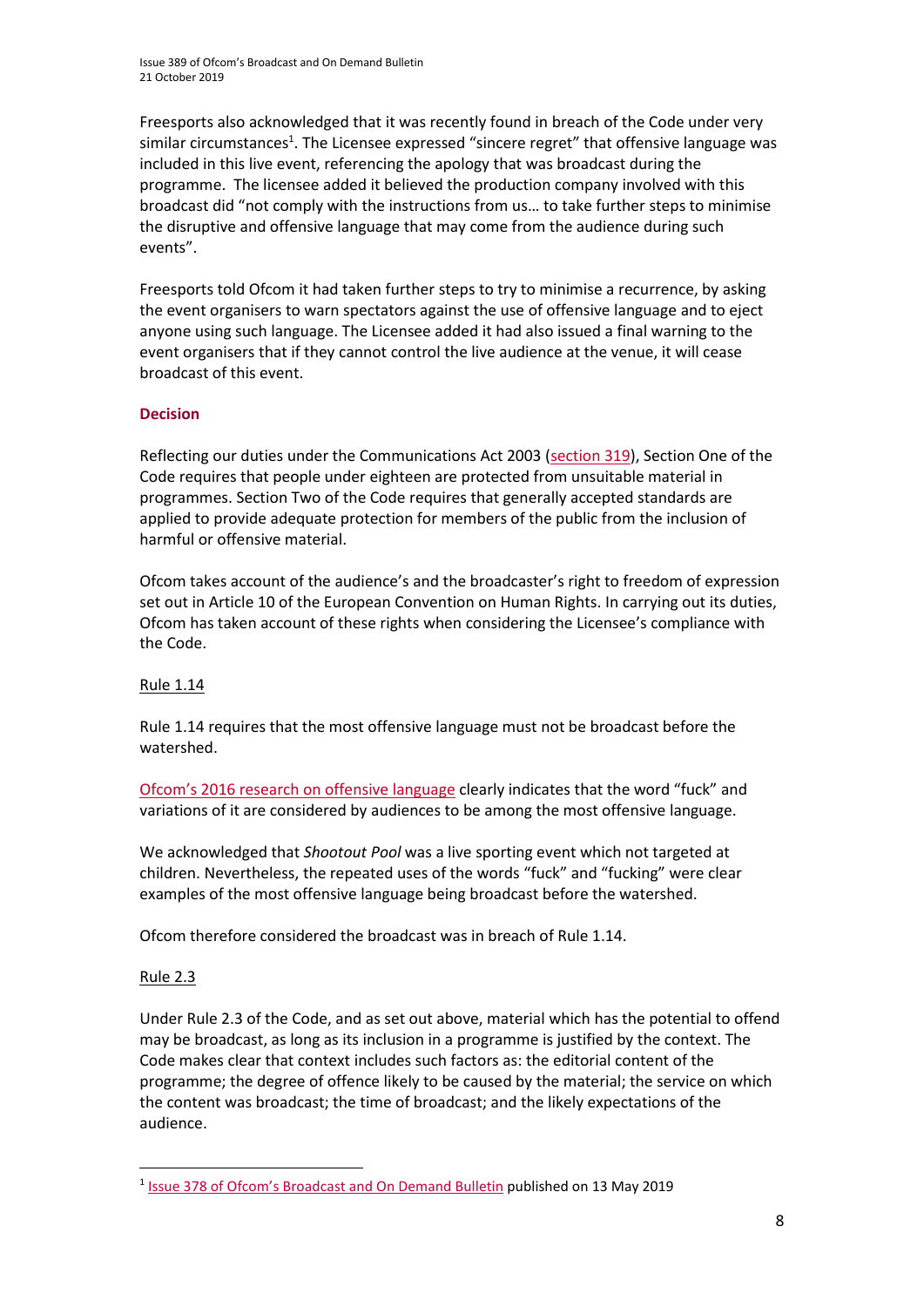We first assessed whether the material had the potential to cause offence.

As set out above, Ofcom's research indicates that viewers consider the language used in this programme to be among the most offensive. As numerous examples of offensive language could be heard, it was clear to Ofcom that this broadcast had the potential to cause offence.

Ofcom then considered whether the offence was justified by the context.

We took into account that the offensive language came from members of the audience during a live broadcast and accepted that "the primary and significantly louder part of the mix was the live commentary of the matches". We also took into account that the commentator broadcast an apology following the broadcast of a clear instance of the most offensive language.

However, in this instance we considered the repeated use of the strongest examples of offensive language on a free-to-air channel was likely to have exceeded audience expectations.

It was therefore Ofcom's view that the likely offence was not justified by the context, in breach of Rule 2.3.

We considered the Licensee's apology and the steps it said it has taken to improve compliance in this area. However, in its representations Freesports pointed to the failures of the hosting venue to ensure compliance, as well as the production company, stating that it "asked the organisers to warn before going on air against the use of bad language". While we appreciate that third parties are often used by broadcasters to facilitate productions (such as providing a suitable location to accommodate a sports tournament), it is the responsibility of the broadcaster, not third parties to ensure compliance under the Code. We remind Freesports Limited that, under Ofcom licences, they are solely responsible for the content broadcast on its service.

We were further concerned that this represented the fourth breach of the Code by Freesports Limited this year for the broadcast of offensive language. This latest breach follows a similar breach that was published in May in [Issue 378 of Ofcom's Broadcast a](https://www.ofcom.org.uk/__data/assets/pdf_file/0028/147916/issue-378-broadcast-on-demand-bulletin.pdf)nd On [Demand Bulletin.](https://www.ofcom.org.uk/__data/assets/pdf_file/0028/147916/issue-378-broadcast-on-demand-bulletin.pdf) We remain concerned about Freesports Limited's compliance procedures and are therefore requesting that the Licensee attends a meeting at Ofcom to discuss its approach to compliance.

#### **Breaches of Rules 1.14 and 2.3**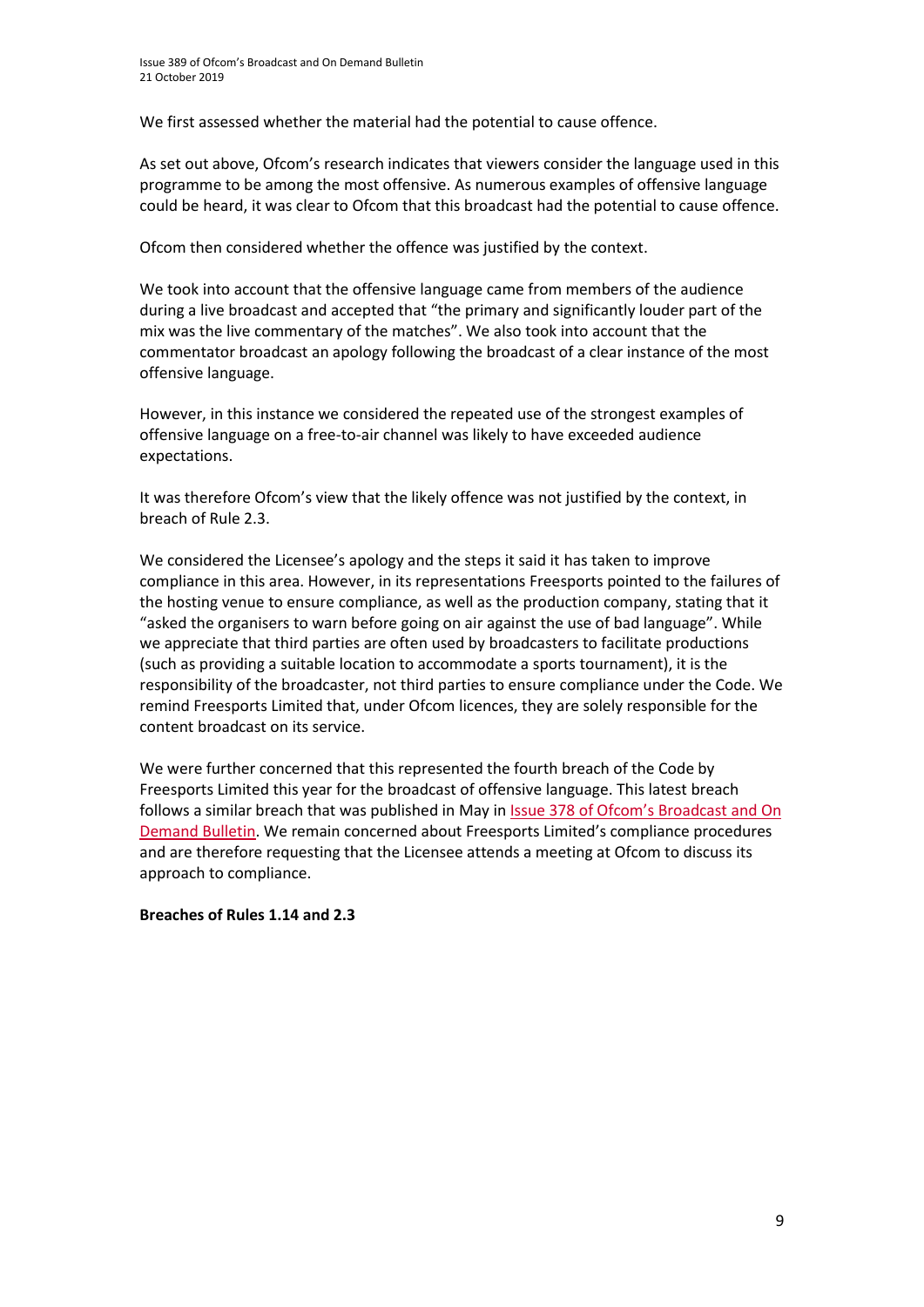### In Breach

### **Nawab Ghar** *PTV Global, 29 March 2019, 18:25*

#### **Introduction**

*Nawab Ghar* is a situation comedy series on PTV Global which is available on satellite in the UK. PTV Global is an Urdu language general entertainment channel aimed at a Pakistani audience. The licence for this service is held by Pakistan Television Corporation Limited ("Pakistan Television" or "the Licensee").

The title of this comedy programme translates to *The Lord's House,* the central character is called Nawab, which translates to "Lord". This programme included members of Nawab's family hoping to secure a partner for marriage. Chris Fail, who is presented as a distant relative, visited Nawab's home with his niece in order to arrange her marriage. During the visit to Nawab's home, Chris Fail falls in love with Guddo, Nawab's sister-in-law.

Ofcom received a complaint about racially offensive references in the above programme. The complainant felt that the programme was racially offensive due to the use of "blackface'"<sup>1</sup> .

Ofcom translated the programme from Urdu to English and gave the Licensee an opportunity to comment on the accuracy of the translation. The Licensee did not raise any issues and we therefore used this translation for the purposes of this investigation.

In this programme, Chris Fail was described as a visitor *"from Africa".* Chris Fail was portrayed as having dark skin (which appeared to have been achieved with dark make-up) and long grey curly hair (a wig) under a black headscarf. In the programme he sang and danced when he started conversations with other characters. Drumming was played in the background when he danced and chanted to what appeared to be tribal beats on two occasions. The programme included the following:

[the character Chris Fail enters while singing]

Brother: *"Sister, a monster has entered our house"*

Chris Fail: *"Oh, I'm not a monster, I'm Chris Fail"*

\*\*\*

[Chris Fail enters while singing]

**.** 

Chris Fail: *"Hello everybody".*

<sup>&</sup>lt;sup>1</sup> "Blackface" is make-up used by someone who is not black to appear black. The wearing of "blackface" was prominent in entertainment through the early 19th to the mid-20th centuries. It is generally considered highly offensive in modern society.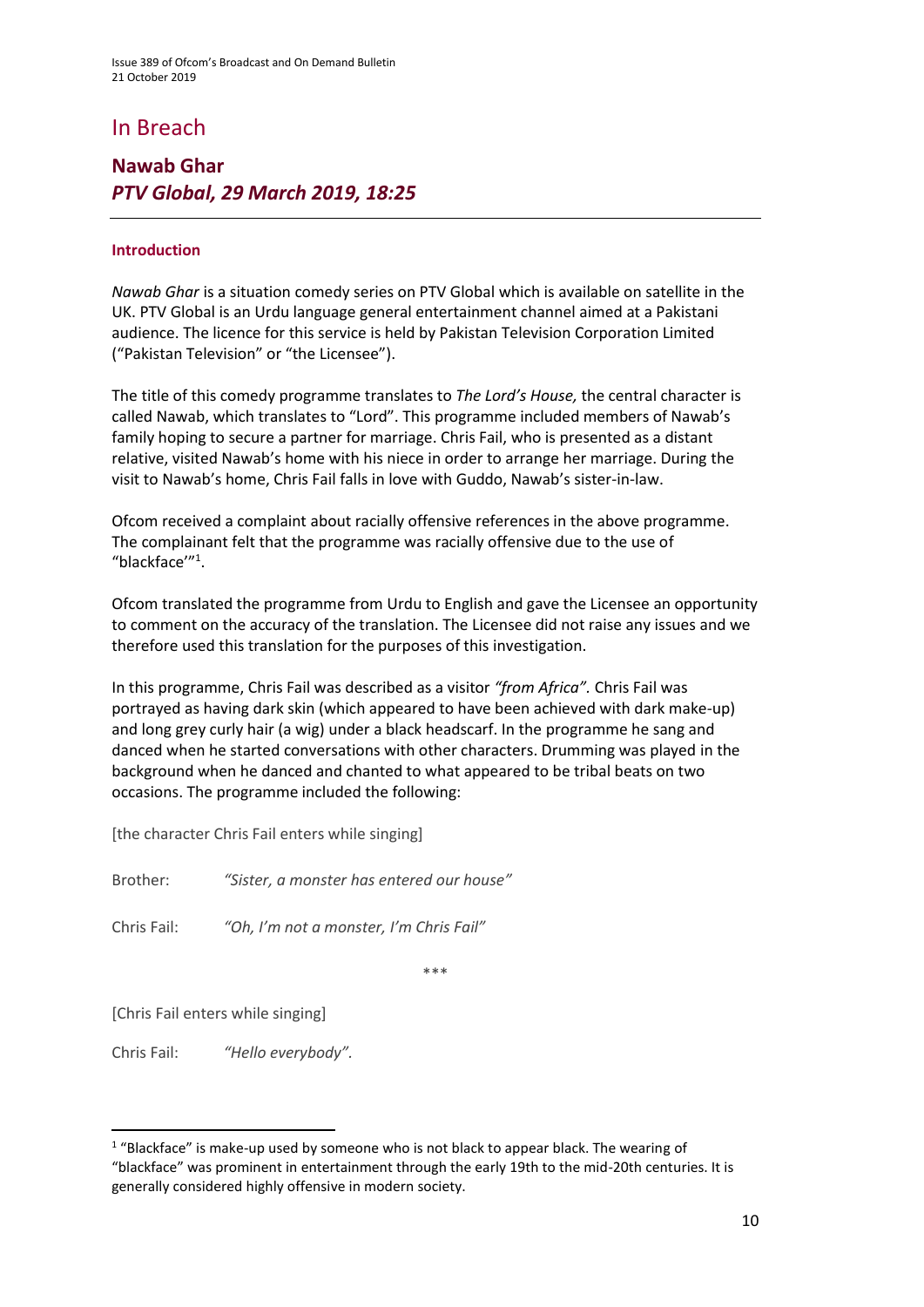| Nawab:      | "I think the lights just went out"                                                                                                                                                                                                                                                                                                                                                                                                                                                                                                                                                                                                                                                                                |
|-------------|-------------------------------------------------------------------------------------------------------------------------------------------------------------------------------------------------------------------------------------------------------------------------------------------------------------------------------------------------------------------------------------------------------------------------------------------------------------------------------------------------------------------------------------------------------------------------------------------------------------------------------------------------------------------------------------------------------------------|
| Chris Fail: | "Not a problem if the lights have gone. Everything shines when I'm around"                                                                                                                                                                                                                                                                                                                                                                                                                                                                                                                                                                                                                                        |
| Nawab:      | "Who are you and how did you suddenly, without notice, get into my room?"                                                                                                                                                                                                                                                                                                                                                                                                                                                                                                                                                                                                                                         |
| Chris Fail: | "I am Chris Fail from Africa".                                                                                                                                                                                                                                                                                                                                                                                                                                                                                                                                                                                                                                                                                    |
|             | ***                                                                                                                                                                                                                                                                                                                                                                                                                                                                                                                                                                                                                                                                                                               |
| Chris Fail: | "I will take you to Africa, it will be so much fun. I will make you walk with the<br>elephants in the jungles of South Africa. It will be so much fun. We will wake<br>up in the morning and get you to mix the fodder. You will go crazy at how<br>much love I will show you. I will give you all my money and property. Please<br>don't say no. I love you a lot. [sings]<br>It is my destiny to meet someone so sweet and innocent as you,<br>Otherwise, I'd have been allotted someone who was black and a habshan <sup>2</sup><br>Tell me you love me right here<br>I won't let you go anywhere<br>Say, "yes" please. Say, "Yeah, yeah" x2<br>It is my destiny to meet someone so sweet and innocent as you" |
| Guddo:      | "Nawab"                                                                                                                                                                                                                                                                                                                                                                                                                                                                                                                                                                                                                                                                                                           |
| Chris Fail: | "Otherwise, I'd have been allotted someone who was black and a habshan"                                                                                                                                                                                                                                                                                                                                                                                                                                                                                                                                                                                                                                           |
| Guddo:      | "Nawab"                                                                                                                                                                                                                                                                                                                                                                                                                                                                                                                                                                                                                                                                                                           |
| Nawab:      | "What is happening here?"                                                                                                                                                                                                                                                                                                                                                                                                                                                                                                                                                                                                                                                                                         |
| Chris Fail: | [singing and dancing]                                                                                                                                                                                                                                                                                                                                                                                                                                                                                                                                                                                                                                                                                             |
| Nawab:      | "Hey, have you gone mad or what?"                                                                                                                                                                                                                                                                                                                                                                                                                                                                                                                                                                                                                                                                                 |
| Chris Fail: | "I am proposing to her".                                                                                                                                                                                                                                                                                                                                                                                                                                                                                                                                                                                                                                                                                          |
| Nawab:      | "Do you have no shame? You old sugar-cane <sup>3</sup> ".                                                                                                                                                                                                                                                                                                                                                                                                                                                                                                                                                                                                                                                         |
| states:     | We considered that above content raised potential issues under Rule 2.3 of the Code which                                                                                                                                                                                                                                                                                                                                                                                                                                                                                                                                                                                                                         |

Rule 2.3: "broadcasters must ensure that material which may cause offence is justified by the context…Such material may include…offensive language…discriminatory treatment or language (for example on the grounds of…race…). Appropriate information should also be broadcast where it would assist in avoiding or minimising offence".

Ofcom requested comments from the Licensee about how the content complied with this rule.

1

<sup>&</sup>lt;sup>2</sup> An offensive word used to refer to black-African people. We understand that this is a disparaging and derogatory term.

<sup>&</sup>lt;sup>3</sup> The phrase is being used with reference to the character Chris Fail. When a sugarcane ages, it darkens.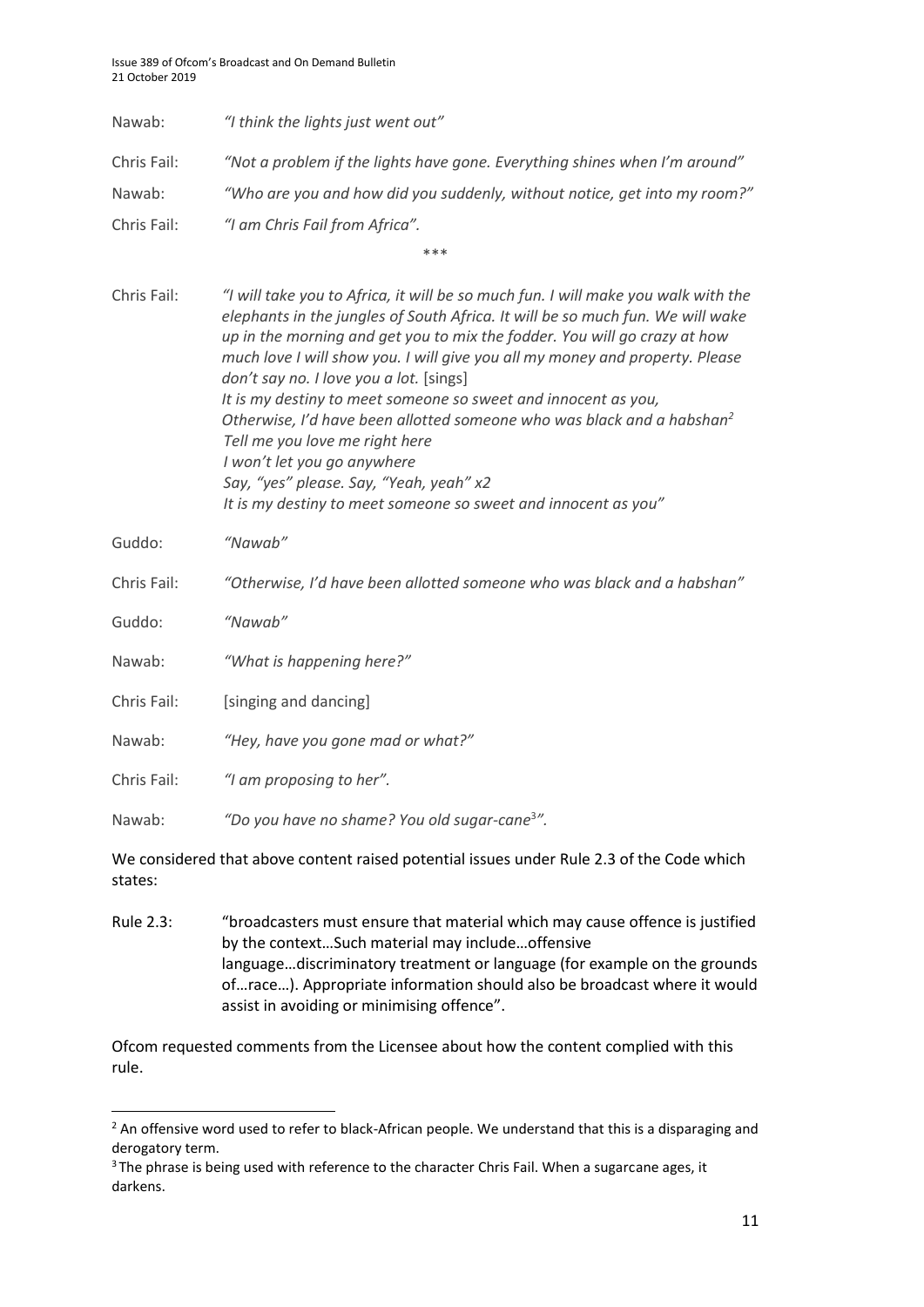#### **Response**

The Licensee told Ofcom that *Nawab Ghar* is a comedy series that frequently uses satire. It said that this programme was "based on light comedy" and that there was no intent to "target any race or nation". PTV Global said that the series *Nawab Ghar* has range of different "fictitious stock characters and guests".

It said it had taken "serious notice" of the complaint and as a result of the incident had "immediately stopped further airing of the said series".

PTV Global apologised for any offence caused and said that it would be "more scrupulous" in future.

#### **Decision**

Reflecting our duties under the Communications Act 2003, Section Two of the Code requires that generally accepted standards are applied to provide adequate protection for members of the public from the inclusion of offensive and harmful material in programmes.

Ofcom takes account of the audience's and the broadcaster's right to freedom of expression, as set out in Article 10 of the European Convention on Human Rights, when considering a broadcaster's compliance with Section Two of the Code.

In reaching its Decision, Ofcom has also had due regard<sup>4</sup> in the exercise of its functions to the need to eliminate unlawful discrimination, to advance equality of opportunity and to foster good relations between those who share a relevant protected characteristic, such as race, and those who do not.

Rule 2.3 requires broadcasters to ensure that the broadcast of potentially offensive material is justified by the context. Context includes for example: the editorial content of the programme, the service on which it is broadcast, the time of broadcast and the likely size and composition of the potential audience and the likely expectation of the audience.

We first considered whether the racial references in this programme had the potential to cause offence.

As referenced in a footnote in the introduction, we understood the word "habshan" to be an offensive word used in Urdu language to refer to black-African people. [Ofcom'](https://www.ofcom.org.uk/__data/assets/pdf_file/0022/91624/OfcomOffensiveLanguage.pdf)s 2016 [research on offensive language](https://www.ofcom.org.uk/__data/assets/pdf_file/0022/91624/OfcomOffensiveLanguage.pdf) does not include the Urdu word "habshan", however, it does state that "racist terms were the most unacceptable". We took into account the understood power dynamics between Afro-Pakistanis and wider Pakistani society when considering the potential offence associated with the word. We understood that historically 'Habshi' (the male equivalent of 'habshan') has been used to signify a position of power. India has seen black-African kings who went by the title of 'Habshi' (Africans [in India: From slaves to](https://www.bbc.co.uk/news/world-asia-india-30391686)  [reformers and rulers\)](https://www.bbc.co.uk/news/world-asia-india-30391686). However, in the Indian subcontinent the word has also been used in a derogatory sense to describe Sheedis<sup>5</sup> and subcontinental people of African origin (When I [found out my favorite Pakistani dessert had a racist name, I lost my appetite;](https://thetempest.co/2017/07/14/culture-taste/habshi-halwa-racist/) [Esha Gupta:](https://www.bbc.co.uk/news/world-asia-india-47042681)  [Has Instagram exposed everyday racism in India?\)](https://www.bbc.co.uk/news/world-asia-india-47042681). Our understanding is therefore that "habshan" is not used in the context of black-African royalty in modern society and is now

1

<sup>4</sup> Under section 149 of the Equality Act 2010.

<sup>5</sup> The Sheedi are a black-African community in Pakistan.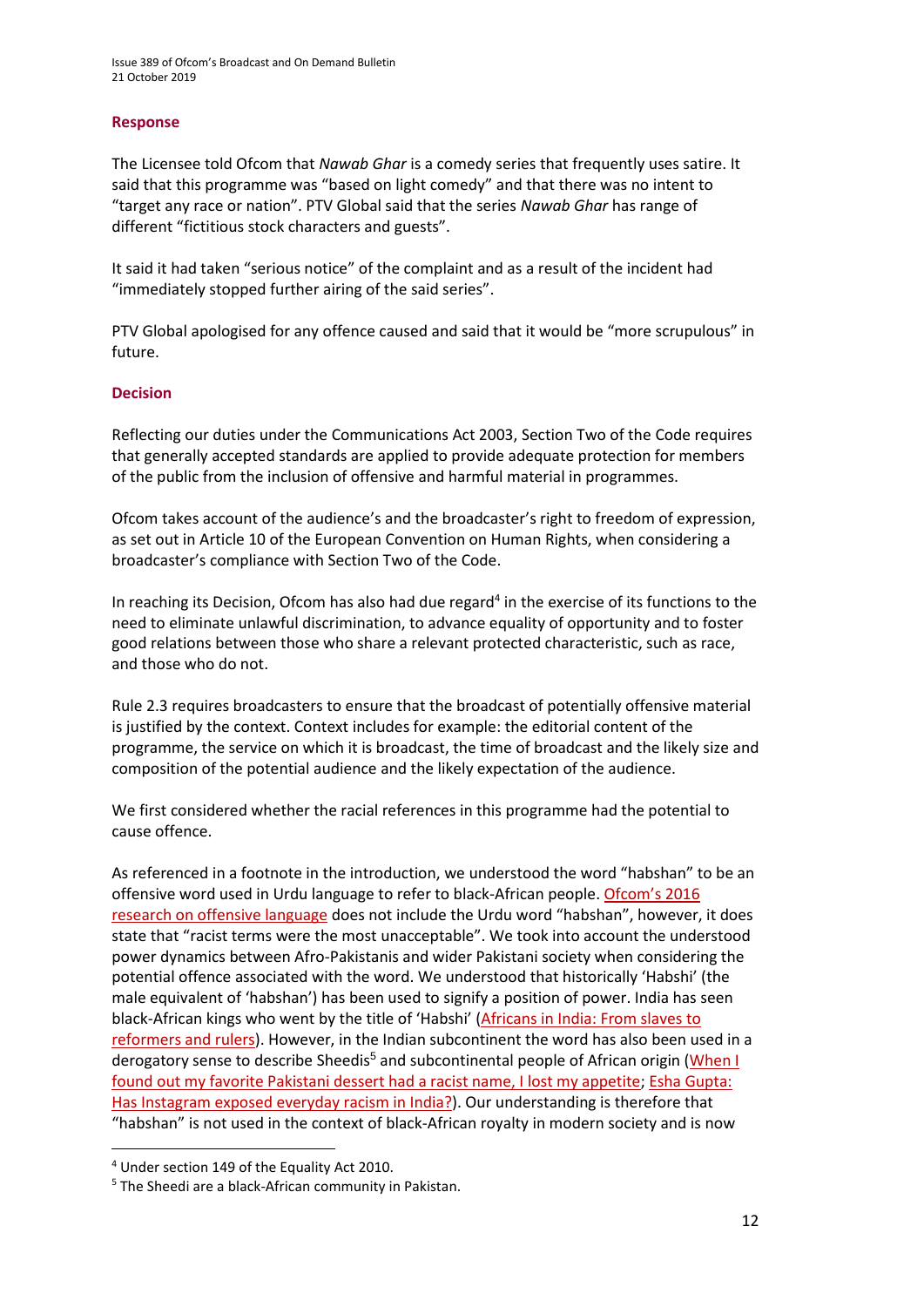more commonly used in a derogatory and disparaging way. Ofcom'[s Guidance on Section](https://www.ofcom.org.uk/__data/assets/pdf_file/0023/104657/Section-2-Guidance-Notes.pdf)  [Two](https://www.ofcom.org.uk/__data/assets/pdf_file/0023/104657/Section-2-Guidance-Notes.pdf) of the Code states that "racist terms and material should be avoided" and we considered that, for the reasons stated above, the word "habshan" had the potential to be interpreted as a racist term. We therefore considered that the use of this word had the potential to cause offence.

Ofcom considered the phrase in which the word *"habshan"* was used also had the potential to cause offence. Chris Fail sang: *"otherwise, I'd have been allotted someone who was black and a habshan"*. In this instance, Chris Fail expresses that he would not want to marry someone who was *"black and a habshan"*. Ofcom considered this to be a disparaging comment about black people.

The programme additionally included multiple derogatory references to Chris Fail's appearance. For example:

- *"Sister, a monster has entered our house";*
- *"I think the lights just went out"*; and,
- *"…You old sugar-cane*<sup>6</sup> *".*

1

Ofcom considered Chris Fail's appearance and, specifically, the fact that he appeared to have deliberately darker skin than the other characters. We considered the wider context of colourism<sup>7</sup> in the Indian subcontinent and the historical attitudes held there regarding people with darker skin tones. We also considered the cultural context of the use of "blackface". As outlined in the introduction, the use of "blackface" is generally considered highly offensive in modern society and we considered that the inclusion of a character in "blackface" had a high potential for offence

We also considered that the more general portrayal of Chris Fail was based on a stereotypical view of a black-African person. The factors that contributed to this included:

- the dark make-up apparently applied to his skin;
- the significance of his name, which we understood to be a play-on-words of the West Indian cricketer Chris Gayle;
- the tribal-style drumming played in the background when he sang and danced; and,
- the way he chanted and shouted over the tribal-style drumming.

We considered that the audience was likely to understand the link between Chris Fail and the cricketer Chris Gayle due to the popularity of cricket in Pakistan. This play-on-words combined with the name "Fail" had the potential to be understood as a derogatory reference that conflated the name of a highly successful black cricketer with a parody of a black person. We considered that this, combined with the above factors, further heightened the potential for offence in the programme.

<sup>&</sup>lt;sup>6</sup> The phrase is being used with reference to the character Chris Fail. As sugarcane ages it darkens.

<sup>&</sup>lt;sup>7</sup> Colourism is usually understood as the discrimination of people based on their skin colour.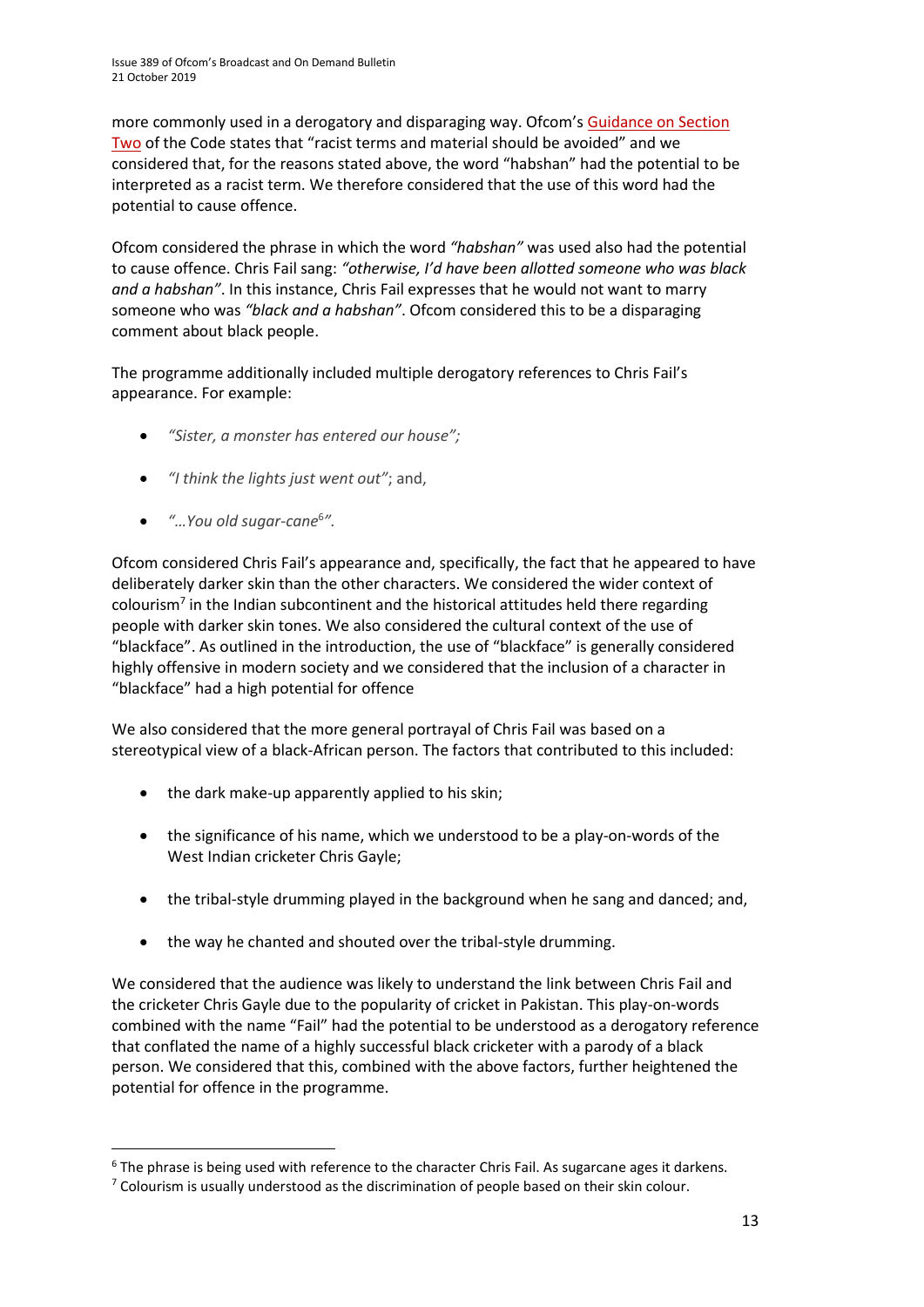We then considered whether the offence was justified by the context. As set out above, context is assessed by reference to a range of factors including factors such as the editorial content of the programme, the service on which the content was broadcast, the time of broadcast, the likely expectations of the audience, and any warning given to the audience.

Ofcom took into account the Licensee's argument that *Nawab Ghar* is a comedy series that frequently uses satire. We acknowledged that the Licensee said the programme had a range of "fictitious" characters and guests and considered that audience members may be familiar with a variety of different characters from different backgrounds on the programme. We also acknowledged the Licensee's response that there was no intent for the programme to "target any race or nation".

However, we considered that the fact that the programme was a situation comedy with a range of "fictitious" characters and guests from different backgrounds did not, in itself, provide sufficient editorial justification for a stereotype of this nature to be used. Ofcom's [Guidance on Section Two](https://www.ofcom.org.uk/__data/assets/pdf_file/0023/104657/Section-2-Guidance-Notes.pdf) of the Code includes information for broadcasters about content of this nature. It states that "Broadcasters should take particular care in their portrayal of culturally diverse matters and should avoid stereotyping unless editorially justified". We considered that the way Chris Fail's character had been broadcast as a clearly stereotypically black-African person did not reflect the care that broadcasters should take in portraying culturally diverse people and was not editorially justified. We also considered that the likely audience of the channel, which is aimed at Pakistani people, some of whom would be living in the UK, would not have expected this portrayal.

We took into account the steps the Licensee said it had taken following notification of the complaint from Ofcom. We acknowledged that it said it would be "more scrupulous" in future and had stopped airing the series *Nawab Ghar*.

However, for the reasons above, Ofcom's Decision is that this potentially offensive material was not justified by the context and was therefore a breach of Rule 2.3.

#### **Breach of Rule 2.3**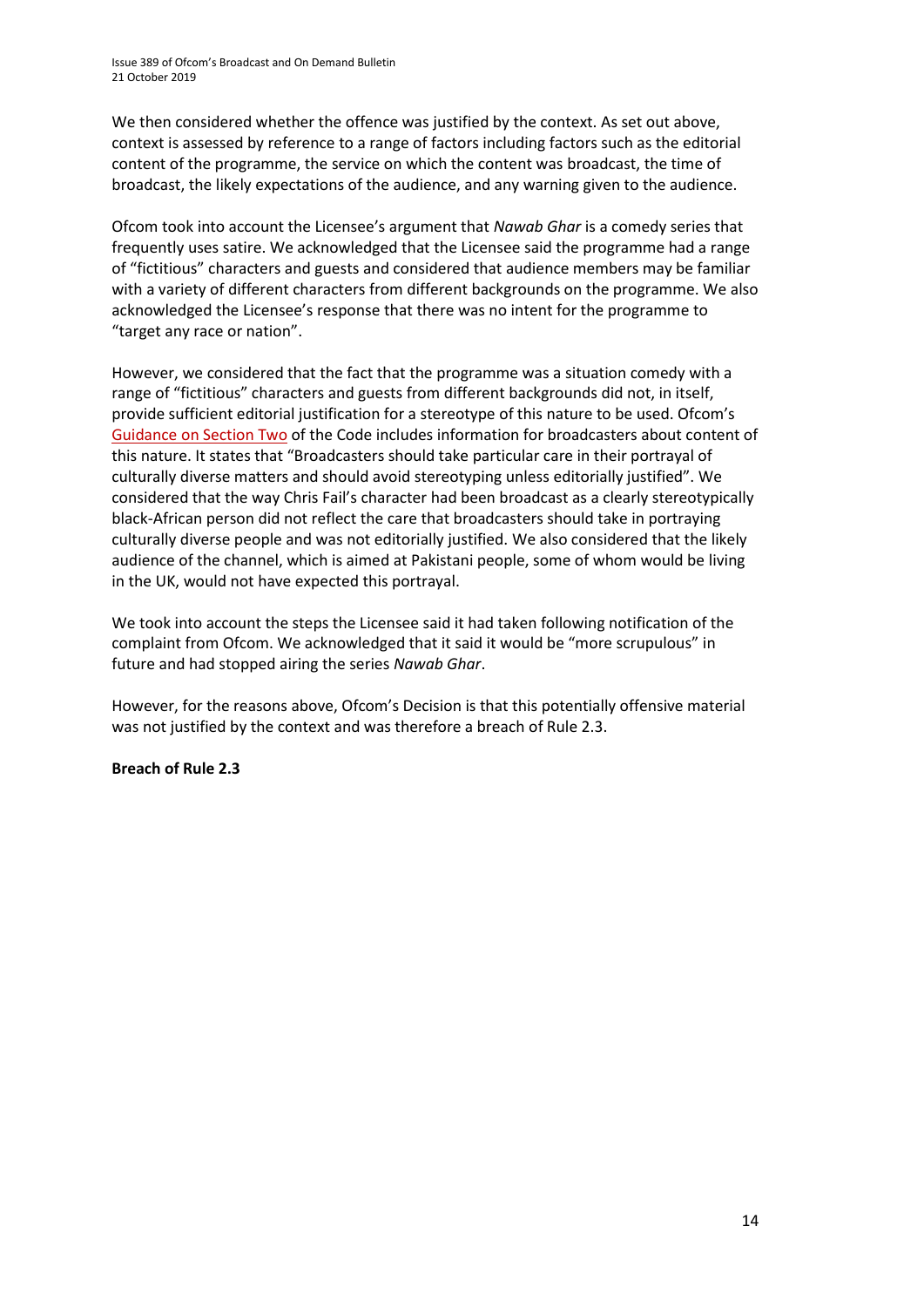### Resolved

### **Planet Rock Afternoons** *Planet Rock, 12 July 2019, 15:00*

#### **Introduction**

Planet Rock is an adult-orientated rock music station playing a mix of classic and modern rock. The licence for this service is held by Bauer Media ("Bauer" or "the Licensee").

Ofcom received a complaint that over the beginning of a song the presenter could be overheard saying *"…what the fuck is he doing?"*

Ofcom requested the Licensee's comments under the following Code rules:

- Rule 1.14: "The most offensive language must not be broadcast…when children are particularly likely to be listening…".
- Rule 2.3: "In applying generally accepted standards broadcasters must ensure that material which may cause offence is justified by the context…".

#### **Response**

Bauer explained that the programme is usually pre-recorded, but was broadcast live. It said that the offensive language was broadcast accidently when the presenter thought he was off-air.

The Licensee said that it immediately issued an on-air apology and the presenter was reminded of the Code and station rules. Bauer said that both it and the presenter apologised and assured Ofcom that this was an out of character mistake by an experienced presenter. Bauer added that it was giving further training to all presenters and producers following the incident.  

#### **Decision**

[Ofcom's research on offensive language](https://www.ofcom.org.uk/__data/assets/pdf_file/0022/91624/OfcomOffensiveLanguage.pdf) makes clear that the word "fuck" is considered by audiences to be among the most offensive language.

Reflecting our duties under the Communications Act, Rule 1.14 prohibits the broadcast of the most offensive language when children are particularly likely to be listening. Ofcom's [guidance on offensive language on radio](http://stakeholders.ofcom.org.uk/binaries/broadcast/guidance/831193/offensive-language.pdf) states that this includes 15:00 to 19:00, Monday to Friday during school term time. In this case the most offensive language was broadcast at 15:00 on a Friday.

Rule 2.3 requires that the broadcast of potentially offensive material is justified by the context. Context includes the service on which it is broadcast, the time of broadcast and likely audience expectations. In our view, the majority of listeners to this station at this time of day were unlikely to have expected to hear the most offensive language.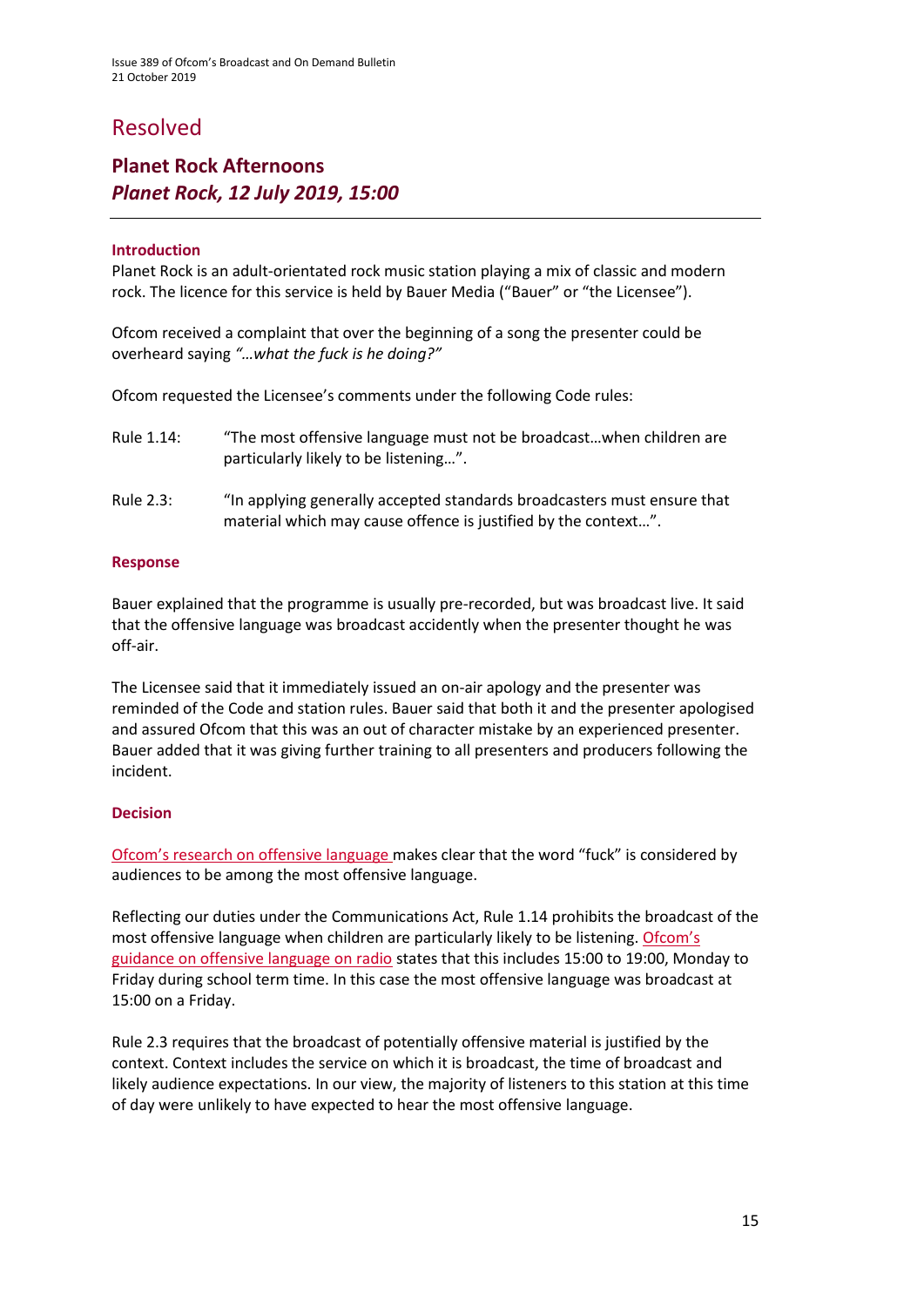Ofcom took into account that the language had been broadcast live in error, the on-air apology, and the steps taken by the Licensee to prevent recurrence. Ofcom's Decision therefore is that this matter be resolved.

**Resolved**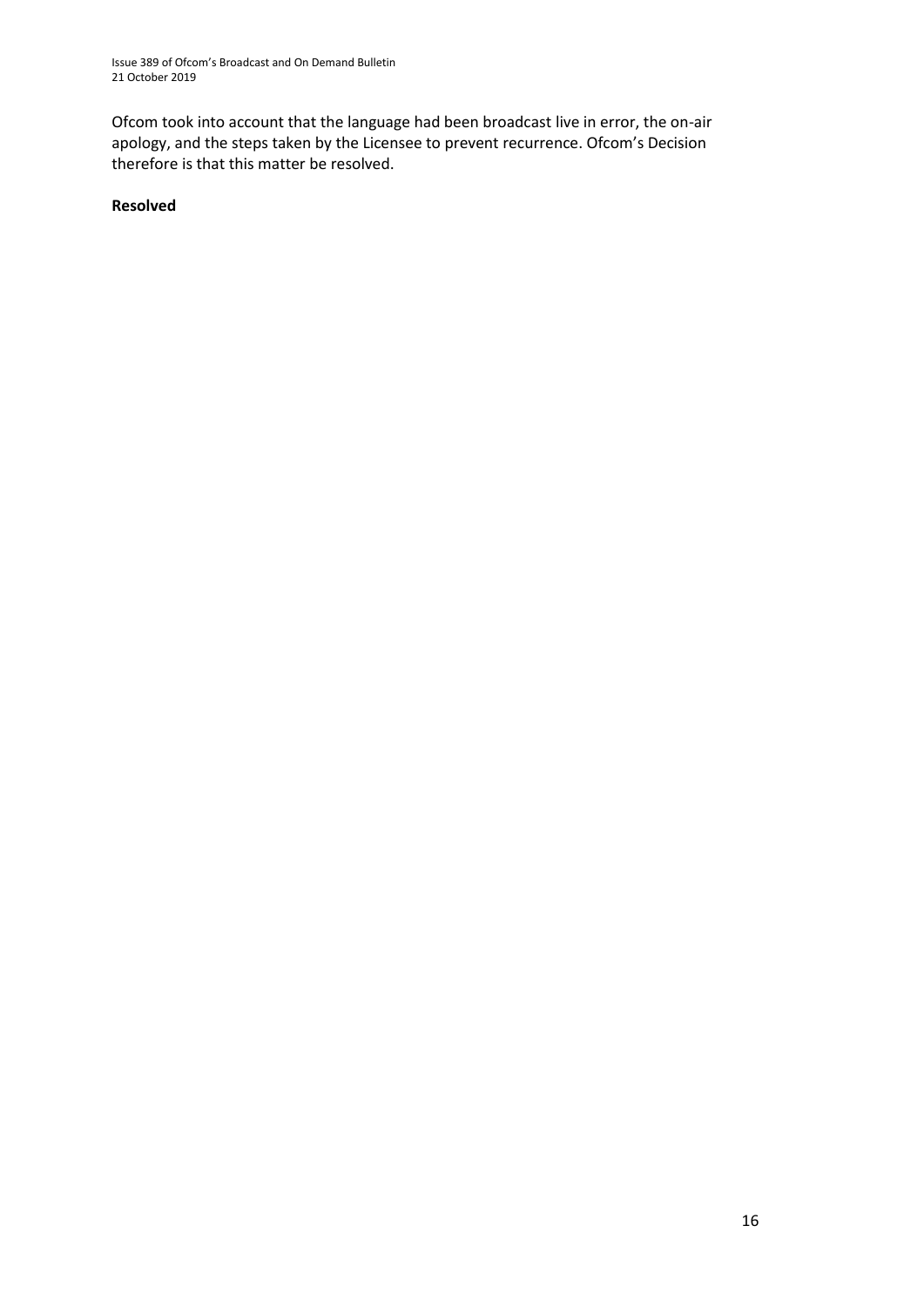# **Broadcast Licence Conditions cases**

### In Breach

### **Non-provision of service** *Betar Bangla Ltd, 28 July 2019 to present*

#### **Introduction**

Betar Bangla Ltd ("Betar Bangla" or "the Licensee") holds the analogue Community Radio licence for the service Betar Bangla, broadcasting to East London.

Betar Bangla contacted Ofcom in August 2019 and set out that the station had not been broadcasting since 28 July 2019 and that the Licensee was, therefore, not delivering these services in accordance with the publishe[d Key Commitments for the service.](http://www.ofcom.org.uk/static/radiolicensing/Community/commitments/cr000222.pdf)

Ofcom considered that this raised potential issues under Conditions 2(1) and 2(4) in Part 2 of the Schedule to the licence. These state, respectively:

"The Licensee shall provide the Licensed Service specified in the Annex for the licence period". (Section 106(2) of the Broadcasting Act 1990); and

"The Licensee shall ensure that the Licensed Service accords with the proposals set out in the Annex so as to maintain the character of the Licensed Service throughout the licence period". (Section 106(1) of the Broadcasting Act 1990)"

We requested comments from the Licensee on how it was complying with these conditions.

#### **Response**

The Licensee did not respond to Ofcom's request for comments.

#### **Decision**

Provision by a licensee of its licensed service on the frequency assigned to it is the fundamental purpose for which a community radio licence is granted. Ofcom has a range of duties in relation to radio broadcasting, including securing a range and diversity of local radio services which are calculated to appeal to a variety of tastes and interests, and the optimal use of the radio spectrum. This is reflected in the licence conditions requiring the provision of the specified licensed service. Where a service is not being provided in accordance with the licence, choice for listeners is likely to be reduced. In the case of a service being off air, the listener is clearly not served at all.

In this case, Betar Bangla failed to provide the service for which it is licensed from 28 July 2019, and was still not providing it when Ofcom monitored the frequency between 2 and 9 September 2019.

Ofcom's final Decision is therefore that Betar Bangla continues to be in breach of Licence Conditions 2(1) and 2(4) in Part 2 of the Schedule.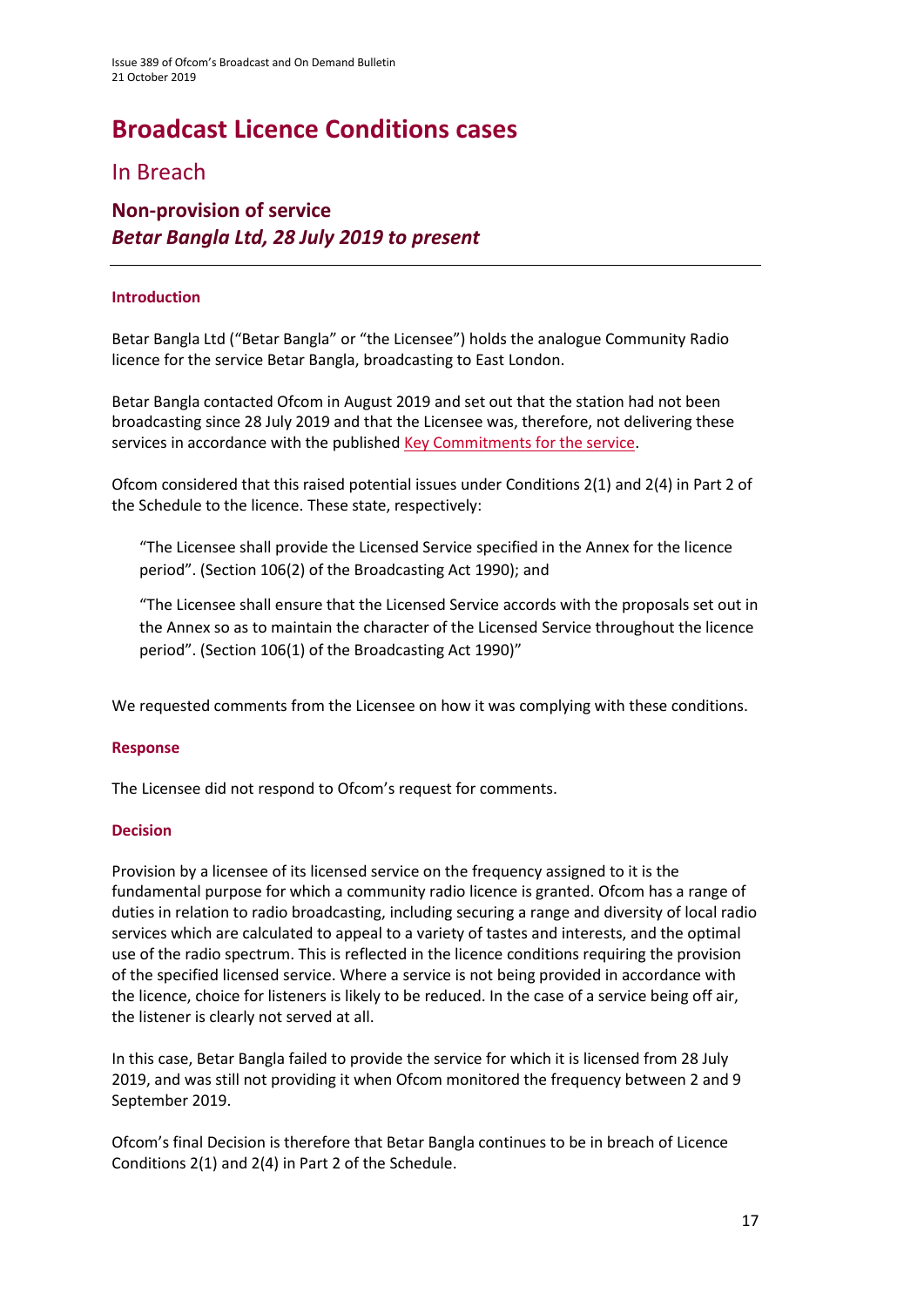**As Ofcom considers this to be a serious and continuing licence breach, Ofcom is putting the Licensee on notice that this contravention of its licence will be considered for the imposition of a statutory sanction.**

**Breach of Licence Conditions 2(1) and 2(4) in Part 2 of the Schedule to the community radio licence held by Betar Bangla Ltd (licence number CR000222).**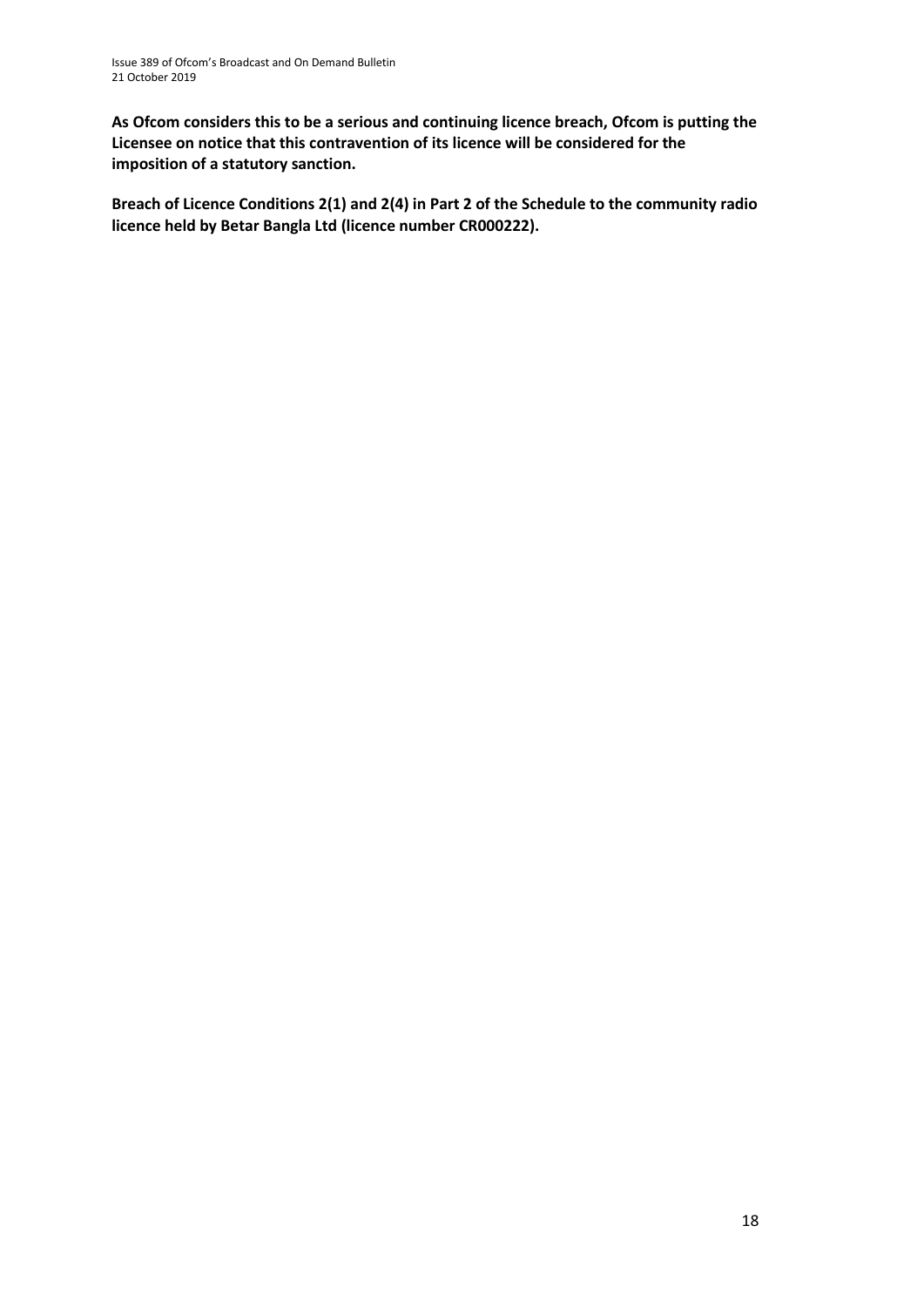### In Breach

### **Providing a service in accordance with 'Key Commitments'**  *Siren FM, University of Lincoln, 16 July 2019*

#### **Introduction**

Siren FM is a community radio station for students, young people, schools and community groups in Lincoln. The licence is held by the University of Lincoln ("the Licensee"). Like other community radio stations, Siren FM is required to deliver 'Key Commitments', which form part of its licence. $1$  These set out how the station will service its target community and deliver social gain (community benefits), and also include a description of the programme service.

Ofcom received a complaint that Siren FM was not broadcasting the service described in its Key Commitments. In particular, that there was a "lack of programming" on the service and that the Licensee was failing to deliver its programming requirements relating to original output. We therefore requested a programme schedule for the week 15 to 21 July 2019, alongside recordings of Siren FM's output from 16, 17 and 20 July 2019.

Having listened to the recordings and assessed the programme schedule, it appeared that Siren FM was not delivering the following of its Key Commitments:

"The service provides original output for a minimum of nine hours per day during term/semester time and six hours per day at other times".

Ofcom considered that this raised potential issues under Conditions 2(1) and 2(4) in Part 2 of the Schedule to the University of Lincoln's licence. These state, respectively:

"The Licensee shall provide the Licensed Service specified in the Annex for the licence period". (Section 106(2) of the Broadcasting Act 1990); and

"The Licensee shall ensure that the Licensed Service accords with the proposals set out in the Annex so as to maintain the character of the Licensed Service throughout the licence period". (Section 106(1) of the Broadcasting Act 1990).

Ofcom requested comments from the Licensee on how it was complying with these conditions.

#### **Response**

**.** 

The Licensee submitted to Ofcom that there are "struggles" of running a radio station within a university environment and that the station operates with a smaller workforce outside of term time, meaning "it is much lighter touch than the academic year period from September to May".

The Licensee recognised that it had not met its Key Commitment to deliver six hours of original output per day on one of the days monitored, but highlighted that "across the weeks we often exceed the minimum hourly requirement". It said it has now commissioned a series

<sup>&</sup>lt;sup>1</sup> Siren FM's Key Commitments are contained in an **annex to its licence**.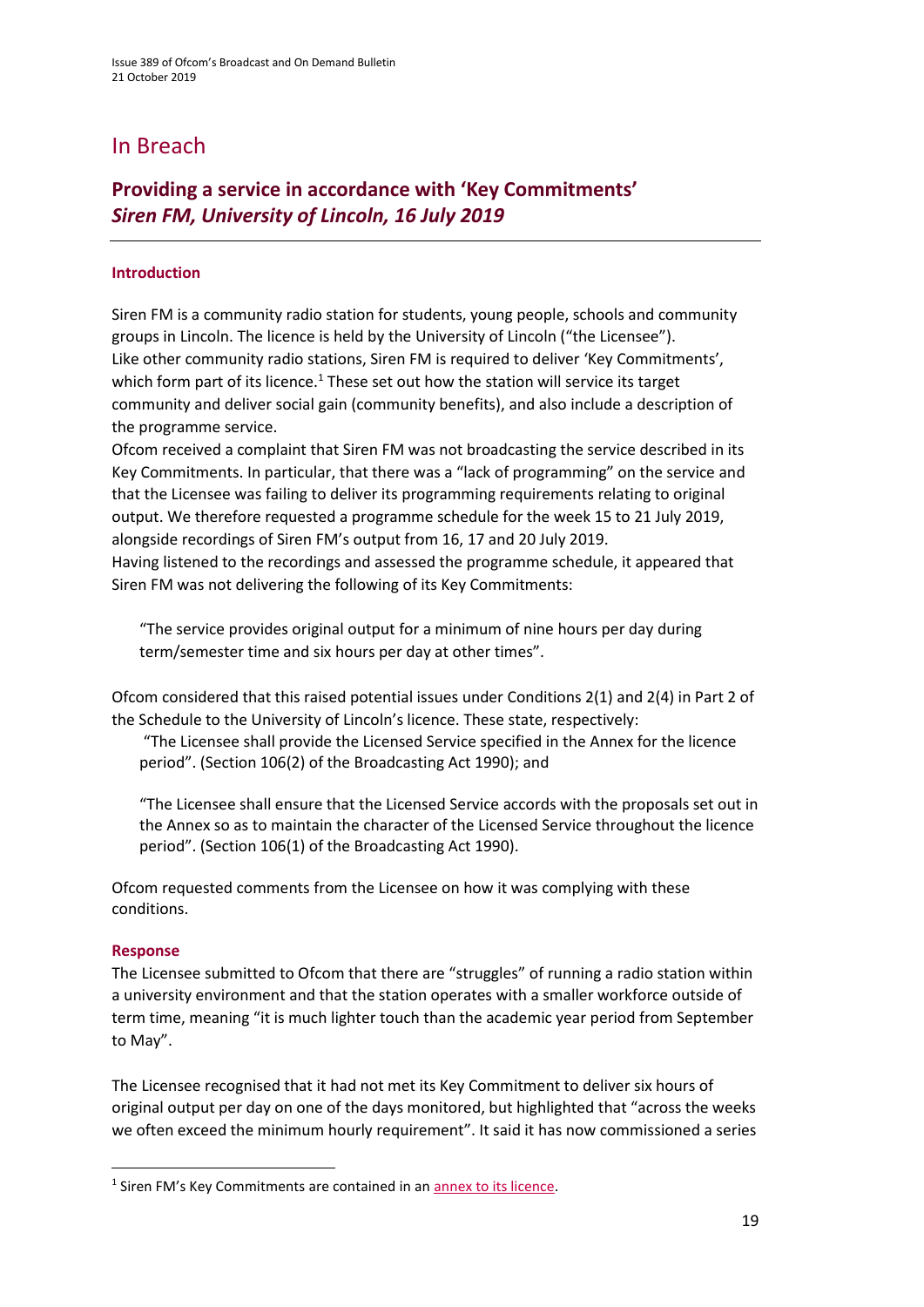of programmes to ensure the minimum requirement for original output is met outside of term time.

The Licensee also noted that the station usually broadcasts a daily show between 07:00 and 08:00, but stated that this was unable to go ahead on two of the days monitored due to volunteer absences. The station submitted that it asks all presenters to provide a "backup, generic use any time programme" to cover any absence, but said it was not possible in this case due to the nature of the scheduled programme.

#### **Decision**

Reflecting our duties to ensure a diverse range of local radio services, community radio licensees are required to provide the licensed service specified in their Key Commitments. This is a fundamental purpose for which a community radio licence is granted.

From the recordings and programme schedule, it was clear that the University of Lincoln had not met its Key Commitment for original output on 16 July 2019. The service is required, outside of term/semester time, to broadcast a minimum of six hours of original output per day, however, we found that on 16 July 2019 it had only broadcast four.

Ofcom acknowledged that the University of Lincoln had exceeded its minimum requirement for original output on the other days monitored, and we also noted that the Licensee had broadcast content which met the requirements of the rest of its Key Commitments over the course of the three days in question. The Licensee submitted to Ofcom that it had not met its original output requirements on 16 July due to a presenter being on annual leave. However, we expect Licensees to have contingency plans in place to ensure that they are able to meet their Key Commitments, even in event of presenter absences.

Ofcom's Decision is therefore that the University of Lincoln is in breach of Licence Conditions 2(1) and 2(4).

**Breach of Licence Conditions 2(1) and 2(4) in Part 2 of the Schedule to the community radio licence held by the University of Lincoln (licence number CR000088).**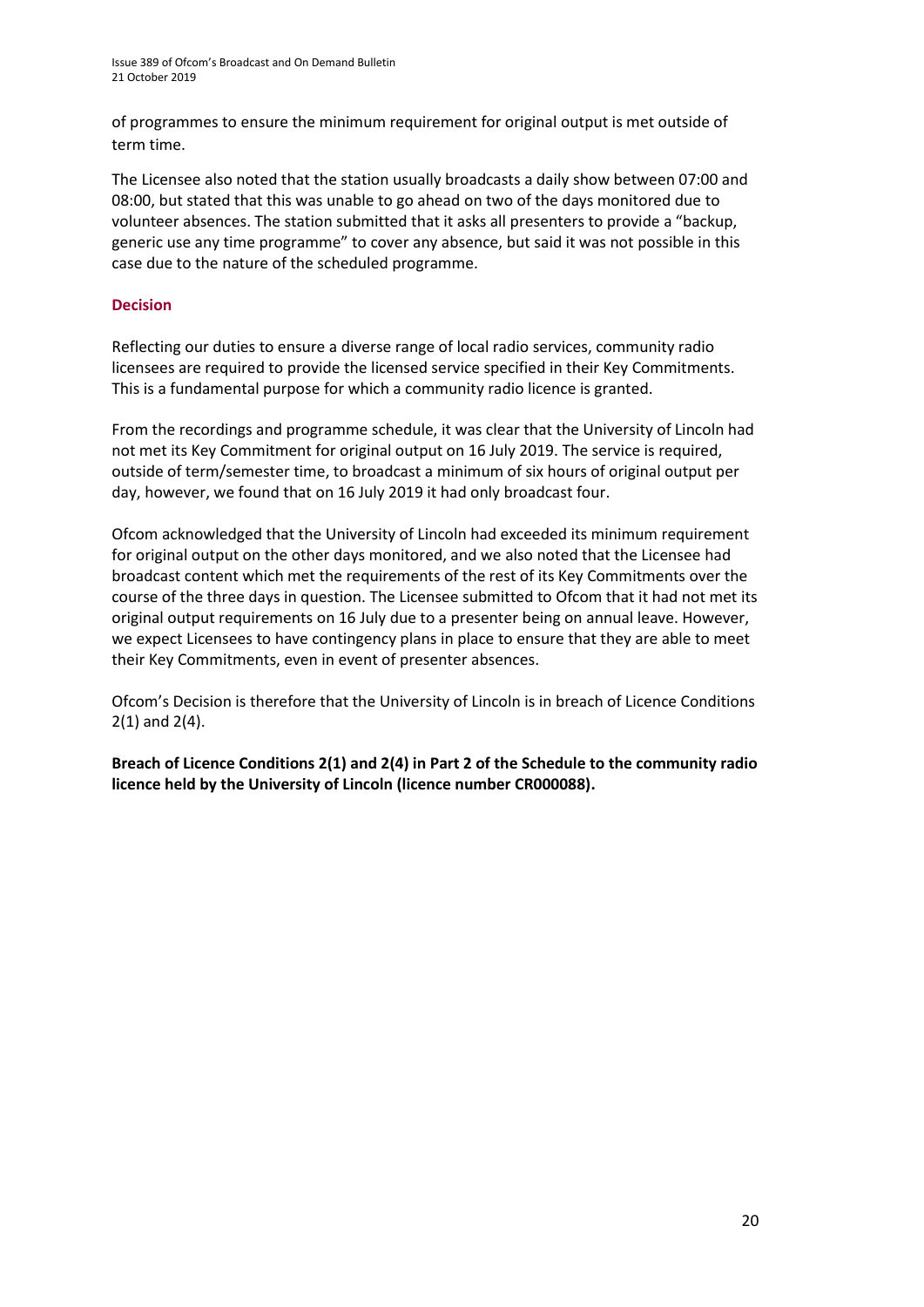### In Breach

### **Providing a service in accordance with 'Key Commitments'** *Harbour Radio, 2, 3 and 4 July 2019*

#### **Introduction**

Harbour Radio is a community radio station licensed to provide a service for the community of Great Yarmouth and surrounding areas. The licence is held by Harbour Radio CIC ("Harbour Radio" or "the Licensee").

Like other community radio stations, Harbour Radio is required to deliver its service in accordance with [the 'Key Commitments' which form part of its licence.](../../../Decision%20Pack/Decision%20Packs%20401-500/Decision%20Pack%20408/the%20%27Key%20Commitments%27%20which%20form%20part%20of%20its%20licence%20(http:/static.ofcom.org.uk/static/radiolicensing/Community/commitments/cr100787.pdf).) These set out how the station will serve its target community and deliver social gain (community benefits), and also include a description of the programme service.

Ofcom received a complaint that Harbour Radio was not broadcasting the service described in its Key Commitments. In particular, that it was not delivering its programming requirements relating to the provision of original output<sup>1</sup>.

We therefore requested from Harbour Radio programme schedules for the week 1 to 7 July 2019 alongside recordings of the service's output from 2, 3 and 4 July 2019.

Having listened to the recordings and assessed the programme schedules, it appeared that Harbour Radio was not delivering the following of its Key Commitments:

"The service provides original output for a minimum of 12 hours per day."

Ofcom considered that this raised potential issues under Conditions 2(1) and 2(4) in Part 2 of the Schedule to Harbour Radio's licence. These state, respectively:

"The Licensee shall provide the Licensed Service specified in the Annex for the licence period". (Section 106(2) of the Broadcasting Act 1990); and

"The Licensee shall ensure that the Licensed Service accords with the proposals set out in the Annex so as to maintain the character of the Licensed Service throughout the licence period". (Section 106(1) of the Broadcasting Act 1990).

We requested comments on how it was complying with these Conditions.

#### **Response**

**.** 

The Licensee did not respond to Ofcom's request for comments.

 $1$  Original output is content which is first produced for, and transmitted by, the station and excludes output that was transmitted elsewhere before. Original output can be live, pre-recorded or voicetracked. Repeat broadcasts of original output and continuous music with no speech content other than advertisements, station idents and/or outsourced news bulletins (i.e. news bulletins produced by a third party) does not meet Ofcom's definition of original output.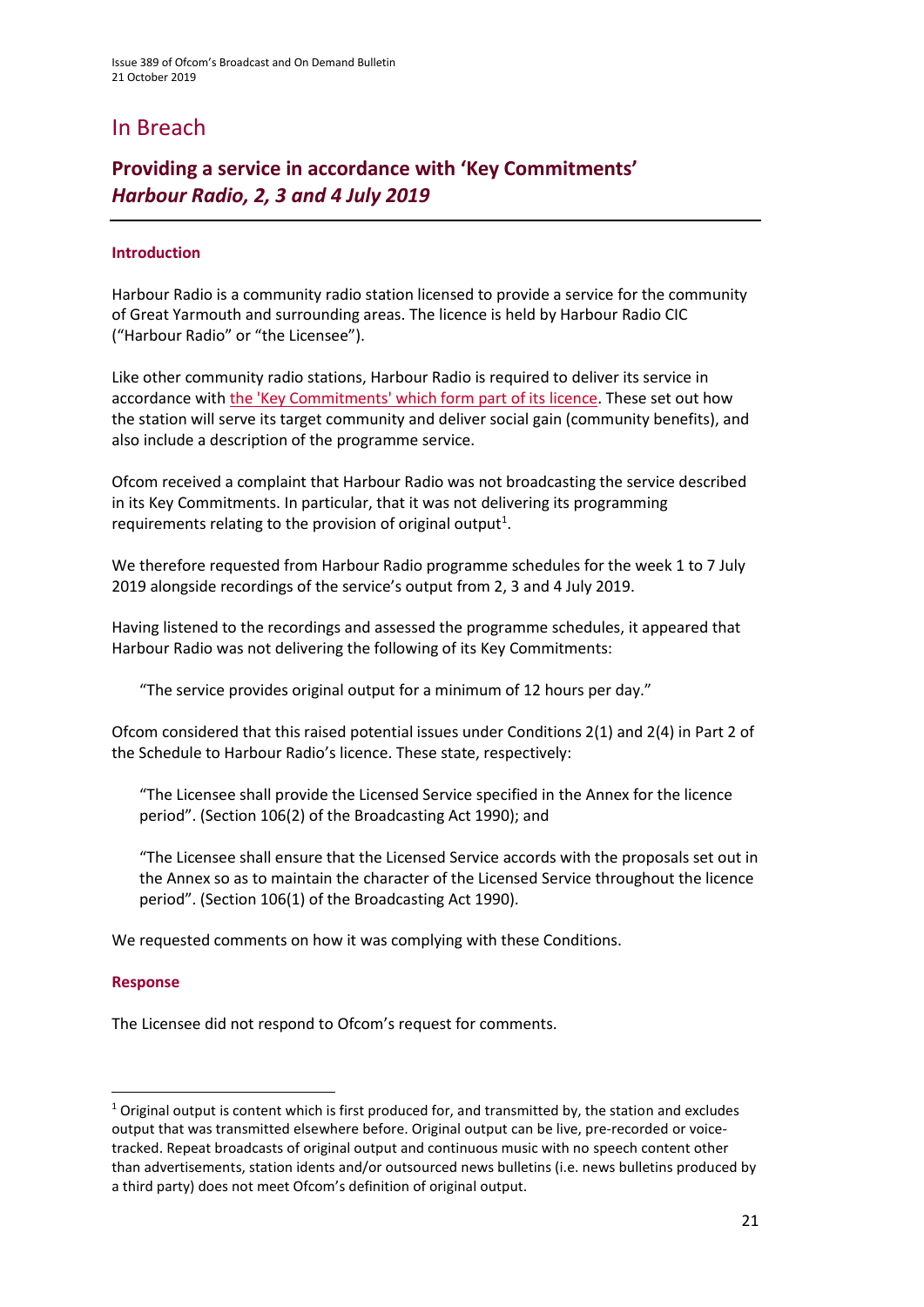#### **Decision**

Reflecting our duties to ensure a diverse range of local radio services, community radio licensees are required to provide the licensed service specified in their Key Commitments. This is a fundamental purpose for which a community radio licence is granted.

On 2, 3 and 4 July 2019, the service broadcast ten, eight and eight hours of original output respectively. It was therefore clear that, during the period monitored, the Licensee did not deliver the minimum amount of 12 hours of original output per day required by its Key Commitments.

We are putting the Licensee on notice that Ofcom will monitor this service again to check its compliance with these Conditions.

We remind all community radio licensees of the importance of ensuring that they are practically able to deliver their Key Commitments, and that if they are unable to they should contact Ofcom to request a change to them.

**Breaches of Conditions 2(1) and 2(4) in Part 2 of the Schedule to the community radio licence held by Harbour Radio CIC (licence number CR100787).**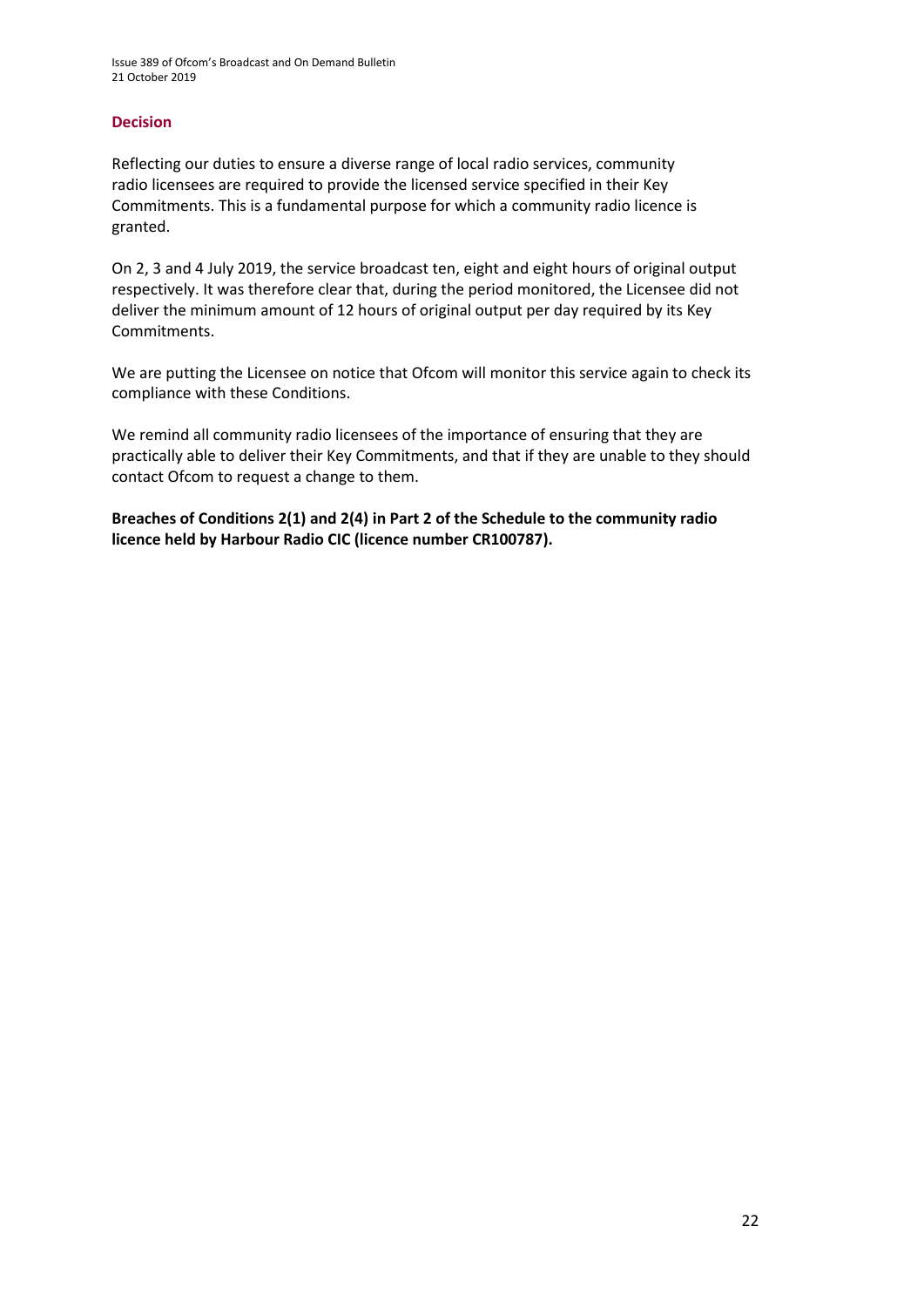### In Breach

### **Providing a service in accordance with 'Key Commitments'**  *Castledown Radio, Castledown FM Ltd, 10 and 11 June 2019*

#### **Introduction**

Castledown Radio is a community radio station licensed to provide a service for the Tidworth and Ludgershall area. The licence is held by Castledown FM Ltd ("Castledown FM" or "the Licensee").

Like other community radio stations, Castledown FM is required to deliver ['Key](http://static.ofcom.org.uk/static/radiolicensing/Community/commitments/cr000093.pdf)  [Commitments', which form part of its licence](http://static.ofcom.org.uk/static/radiolicensing/Community/commitments/cr000093.pdf). These set how the station will serve its target community and deliver social gain (community benefits), and also include a description of the programme service.

Ofcom received a complaint that Castledown Radio was not broadcasting the service described in its Key Commitments, in particular, that the output consisted largely of automated music with very little speech content.

We therefore requested that Castledown FM provide recordings of the content broadcast on the service on 10, 11 and 12 June 2019, alongside a full programme schedule for the week of 10 to 16 June 2019.

Having assessed the recordings and associated programme schedule, it appeared that Castledown FM did not deliver the following Key Commitments:

"The service provides original output<sup>1</sup> for a minimum of six hours per day".

Ofcom considered this raised potential issues under Conditions 2(1) and 2(4) in Part 2 of the Schedule to Castledown FM's licence. These state respectively:

"The Licensee shall provide the Licensed Service specified in the Annex for the licence period" (Section 106(2) of the Broadcasting Act 1990); and

"The Licensee shall ensure that the Licensed Service accords with the proposals set out in the Annex so as to maintain the character of the Licensed Service throughout the licence period" (Section 106(1) of the Broadcasting Act 1990).

We requested comments from the Licensee on how it was complying with these conditions

#### **Response**

**.** 

The Licensee explained that it was unable to fulfil its daily quota of original output on 10 and 11 June 2019 because of "unexpected short-term staff absences", but that it had since

 $1$  Original output is content which is first produced for, and transmitted by, the station and excludes output that was transmitted elsewhere before. Original output can be live, pre-recorded or voicetracked. Repeat broadcasts of original output and continuous music with no speech content other than advertisements, station idents and/or outsourced news bulletins (i.e. news bulletins produced by a third party) does not meet Ofcom's definition of original output.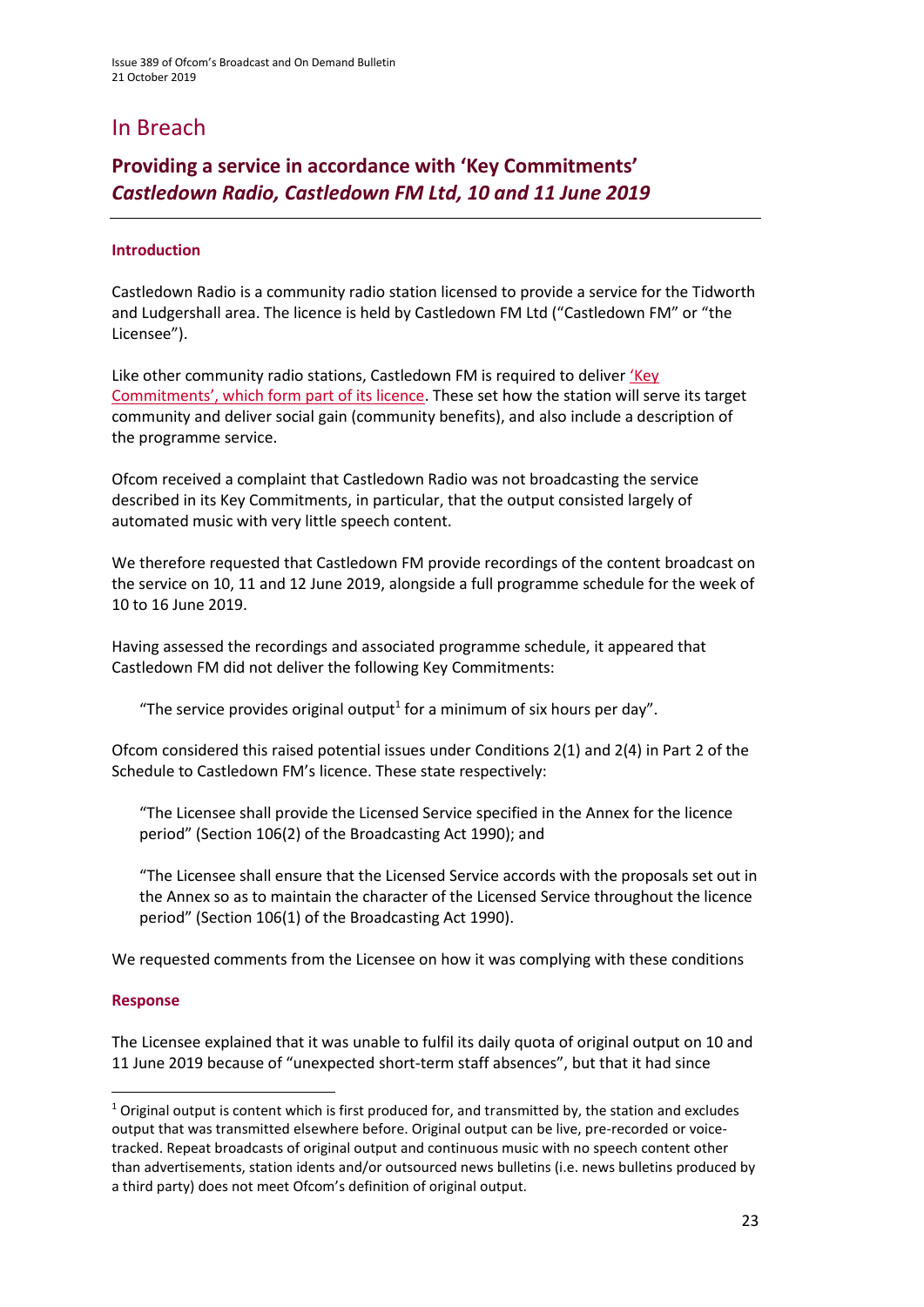Issue 389 of Ofcom's Broadcast and On Demand Bulletin 21 October 2019

recruited a station administrator to help organise cover in such circumstances, should they occur again. Furthermore, in order to make its broadcast schedule "more reliable" and achieve its minimum requirement to provide six hours of original output per day, the installation of new software would enable it to broadcast more voice tracked material.

#### **Decision**

Reflecting our duties to ensure a diverse range of local radio services, community radio licences require the provision of the specified licensed service in accordance with the Key Commitments. This is the fundamental purpose for which a community radio licence is granted.

We noted from the recordings and the programme schedule provided by the Licensee that on 12 June 2019, the three hour breakfast show scheduled for broadcast was instead replaced with automated music. Nevertheless, the service did fulfil its minimum requirement of six hours of original output on that particular day. However, we found that the service had broadcast only five hours of original output on 10 and 11 June 2019 respectively.

We acknowledged the Licensee's explanation for this, and the changes it said it planned to make to ensure its future compliance. However, as acknowledged by the Licensee in its correspondence with Ofcom, Castledown FM failed to meet the requirement to broadcast original output for a minimum of six hours per day on 10 and 11 June 2019.

Ofcom's Decision is therefore that Castledown Radio breached Licence Conditions 2(1) and 2(4).

**Breach of Licence Conditions 2(1) and 2(4) in Part 2 of the Schedule to the community radio licence held by Castledown FM Ltd (licence number CR000093).**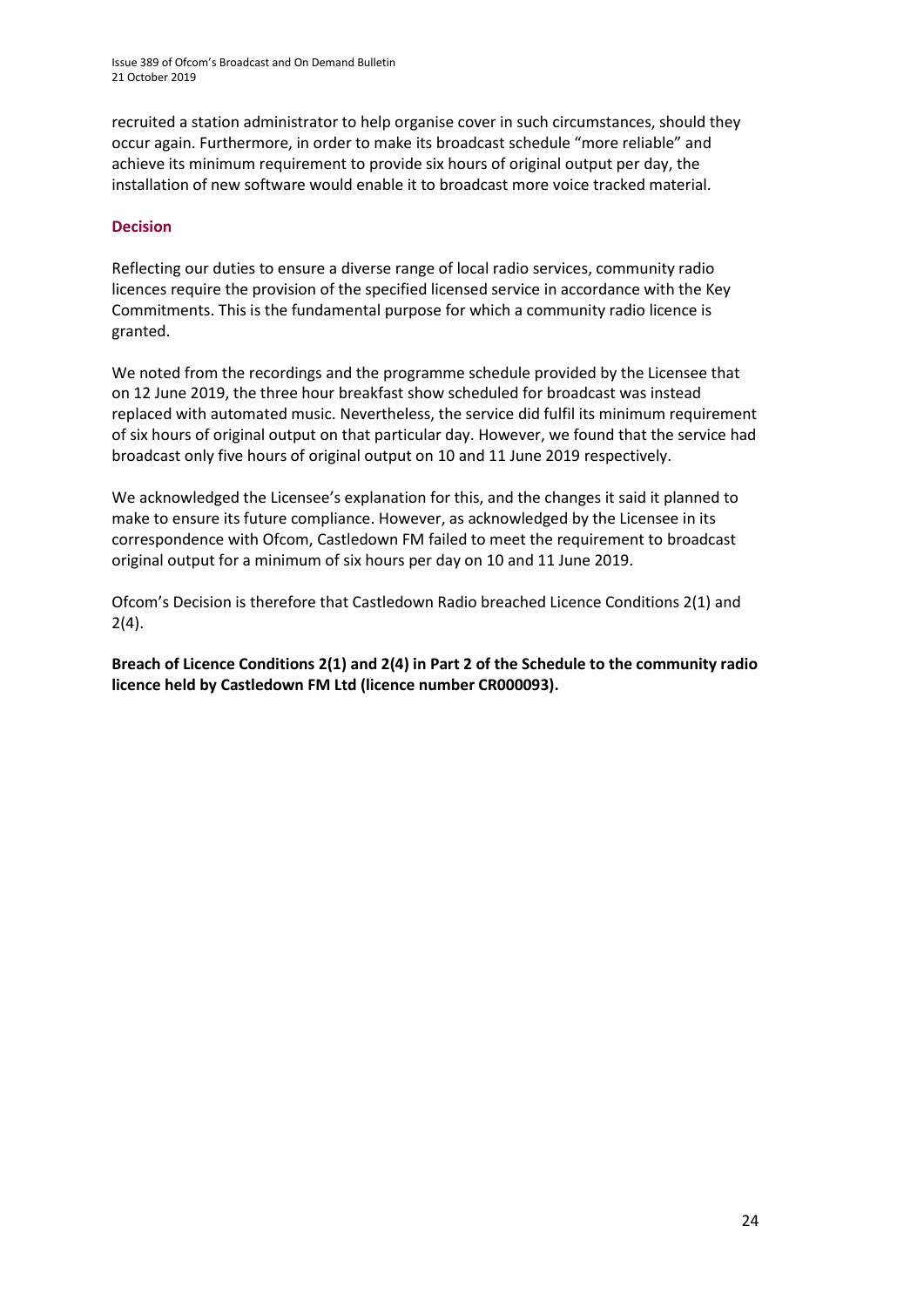### In Breach

### **Retention and production of recordings**  *Harbour Radio CIC*

#### **Introduction**

Harbour Radio is a community radio station which provides a service for people in Great Yarmouth and surrounding areas in the borough. The licence is held by Harbour Radio CIC ("Harbour Radio" or "the Licensee").

Ofcom received a complaint about the broadcast of inappropriate content on 3 August 2019, at a time when children were likely to be listening. Ofcom therefore requested recordings of the programmes from the Licensee to assess the content.

The Licensee informed Ofcom that it was not able to provide the requested recordings because they had experienced a 'system failure' and were unaware that this had had an impact on their recording systems. Ofcom considered that the Licensee's inability to provide the recordings raised potential issues under Licence Conditions 8(2)(a) and (b) of its licence, which state:

"8(2) …the Licensee shall:

- (a) make and retain, for a period of 42 days from the date of its inclusion, a recording of every programme included in the Licensed Service... at the request of Ofcom forthwith produce to Ofcom any...recording for examination or reproduction
- (b) at the request of Ofcom forthwith produce to Ofcom any...recording for examination or reproduction...".

Ofcom requested comments from the Licensee in relation to its compliance with these conditions.

#### **Response**

The Licensee said that it was unable to provide the requested recordings to Ofcom because of a "system failure". It explained that on the date in question there had been a power cut in the area which had caused the recording system to "shut down momentarily". When the power was restored the system "rebooted" itself and continued to run. However, it did not start automatically recording the output after the reboot as it was programmed to do.

It said that its technical team became aware of the error that same evening while attempting to store and transfer the recorded contents to the archive system. Once the error was realised, the team took immediate action to address the issue. It conducted an investigation, diagnosed the system and adjusted the programming of the recording system to prevent similar situations occurring in future.

The Licensee said it had also since strengthened its monitoring team which monitors all technical factors of the service to ensure it complies with the conditions of its licence. It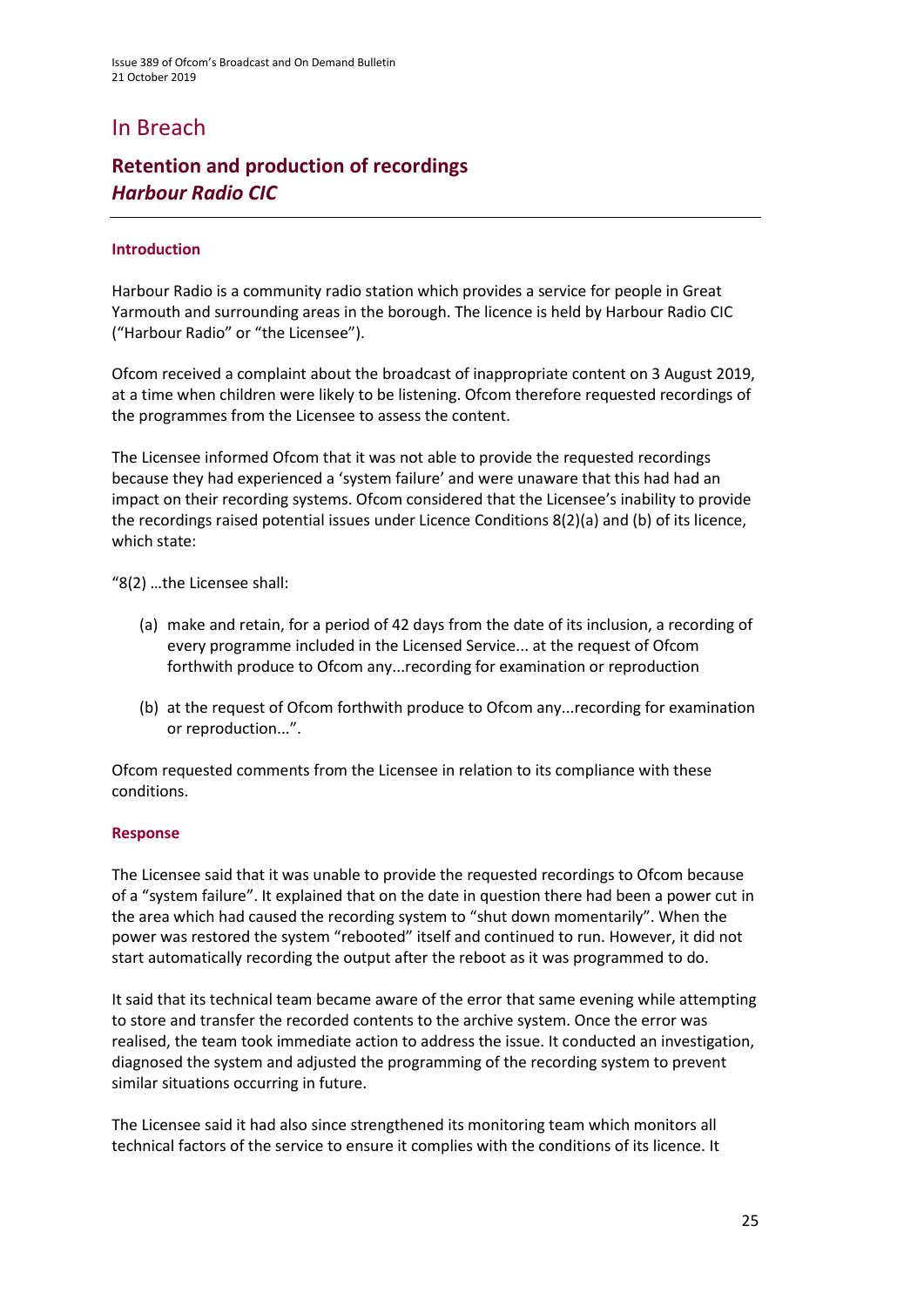explained that the service has since had a sustainable recording system put in place to ensure it complies with the conditions of the licence.

#### **Decision**

In each broadcaster's licence, there are conditions requiring the licensee to retain recordings for a specific number of days after broadcast, and to comply with any request by Ofcom to produce recordings of programmes as broadcast. For community radio licences, this is reflected in Licence Conditions 8(2)(a) and (b).

Breaches of Licence Conditions 8(2)(a) and (b) are significant because they impede Ofcom's ability to assess whether a particular broadcast raises potential issues under the relevant codes. This affects Ofcom's ability to carry out its statutory duties in regulating broadcast content.

We acknowledged the Licensees' explanation that its recording system had failed to record the services output as a result of a technical failure which was caused by a power cut in the local area on 3 August 2019. However, we also noted that the Licensee failed to notify Ofcom of the technical issues it was experiencing at the time.

The failure by the Licensee to record and provide the material prevented us from assessing it. Therefore, Ofcom's Decision is that the Licensee is in breach of Licence Conditions 8(2)(a) and (b)**.** 

Additionally, we are putting the Licensee on notice that Ofcom will monitor this service again to check its compliance with these Conditions.

**Breach of Licence Conditions 8(2)(a) and (b) to the community radio licence held by Harbour Radio CIC (licence number CR100787BA).**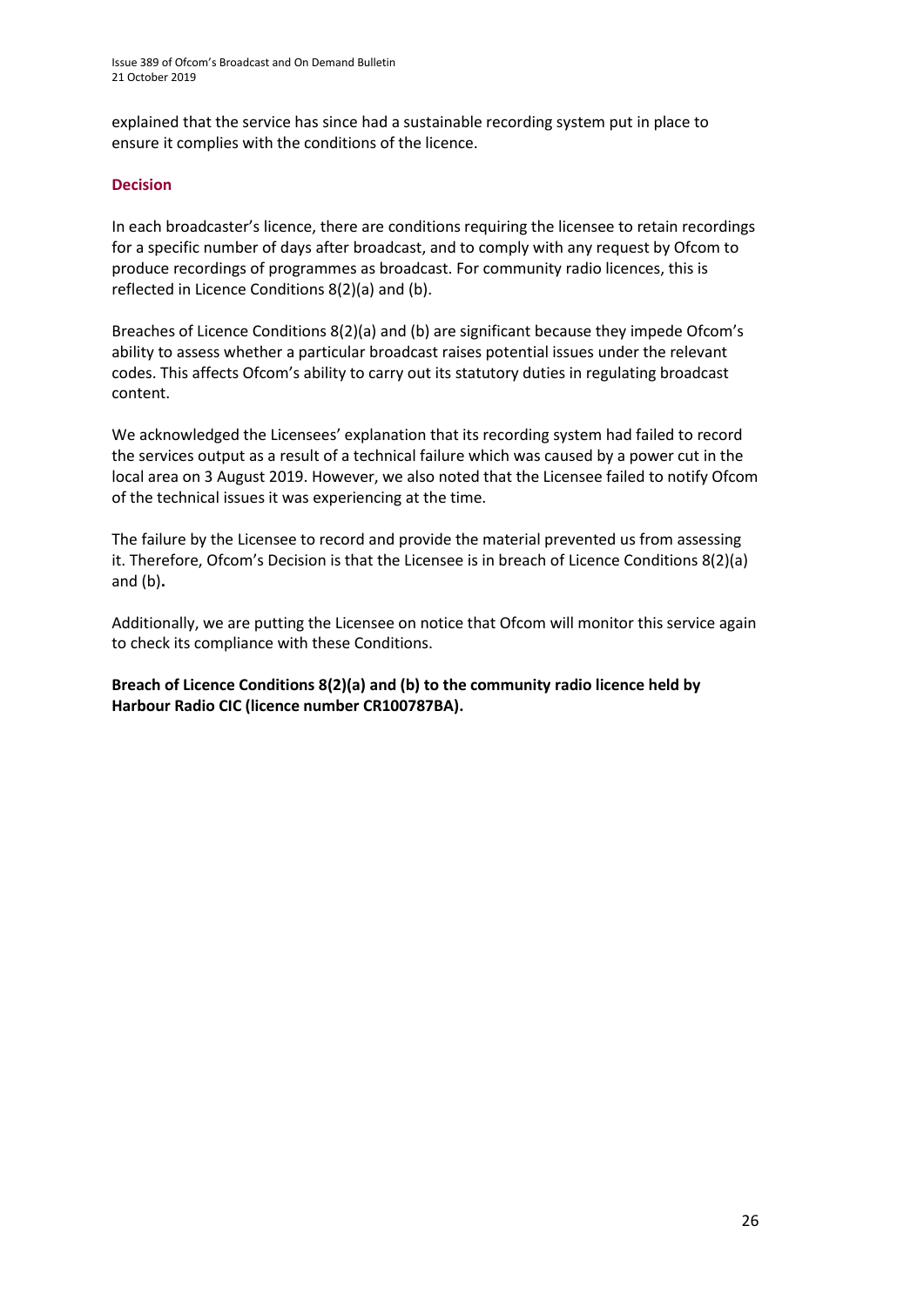### In Breach

### **Broadcast licensees' late payment of licence fees** *Various licensees*

#### **Introduction**

Ofcom is partly funded by the broadcast licence fees it charges television and radio licensees. Ofcom has a statutory obligation to ensure that the fees paid by licensees meet the cost of Ofcom's regulation of broadcasting. The approach Ofcom takes to determining licensees' fees is set out in the [Statement of Charging Principles.](http://stakeholders.ofcom.org.uk/binaries/consultations/socp/statement/charging_principles.pdf) Detail on the fees and charges payable by licensees is set out in Ofcom's Tariff Tables.

The payment of a licence fee and payment made on time is a requirement of a broadcasting licence<sup>1</sup>.

- 1) "The Licensee shall pay to Ofcom such fees as Ofcom may determine in accordance with the tariff fixed by it and for the time being in force under Section 87 (3) of the 1990 Act as Ofcom shall from time to time publish in such manner as it considers appropriate.
- 2) Payment of the fees referred to…above shall be made in such manner and at such times as Ofcom shall specify…".

Failure by a licensee to pay its licence fee when required represents a significant and fundamental breach of a broadcast licence, as it means that Ofcom may be unable properly to carry out its regulatory duties.

#### **In Breach – late payment**

**.** 

The following licensees failed to pay their annual licence fees by the required payment date. These licensees have therefore breached Condition 3(2) of their licences.

| Licensee                          | <b>Service Name</b>       | Licence Number      |
|-----------------------------------|---------------------------|---------------------|
| An Individual                     | London Deniz Radio        | DP102382BA          |
| Down Community Radio Limited      | Down FM                   | CR000047BA          |
| Festiva Ltd                       | 88.3 Centreforce          | DP102442BA          |
| Meridian FM Radio                 | Meridian FM               | CR000206BA          |
| <b>Premier Christian</b>          | Premier Christian Radio,  | DN000010BA          |
| <b>Communications Ltd</b>         | <b>Premier Praise</b>     |                     |
| RadioReverb Limited               | Radio Reverb              | CR000057BA          |
| Radio Asian Fever CIC             | Fever                     | DP102051BA          |
| Royal National Institute of Blind | <b>RNIB Connect Radio</b> | CR000017BA          |
| People (RNIB)                     | Insight Radio             | DN100344BA          |
| The Panjabi Centre                | Desi Radio                | <b>RLCS000142BA</b> |
| <b>Timeless Radio Ltd</b>         | Timeless Radio            | DP101892BA          |

<sup>&</sup>lt;sup>1</sup> As set out in Licence Condition 3 for radio licensees and Licence Condition 4 for television licensees.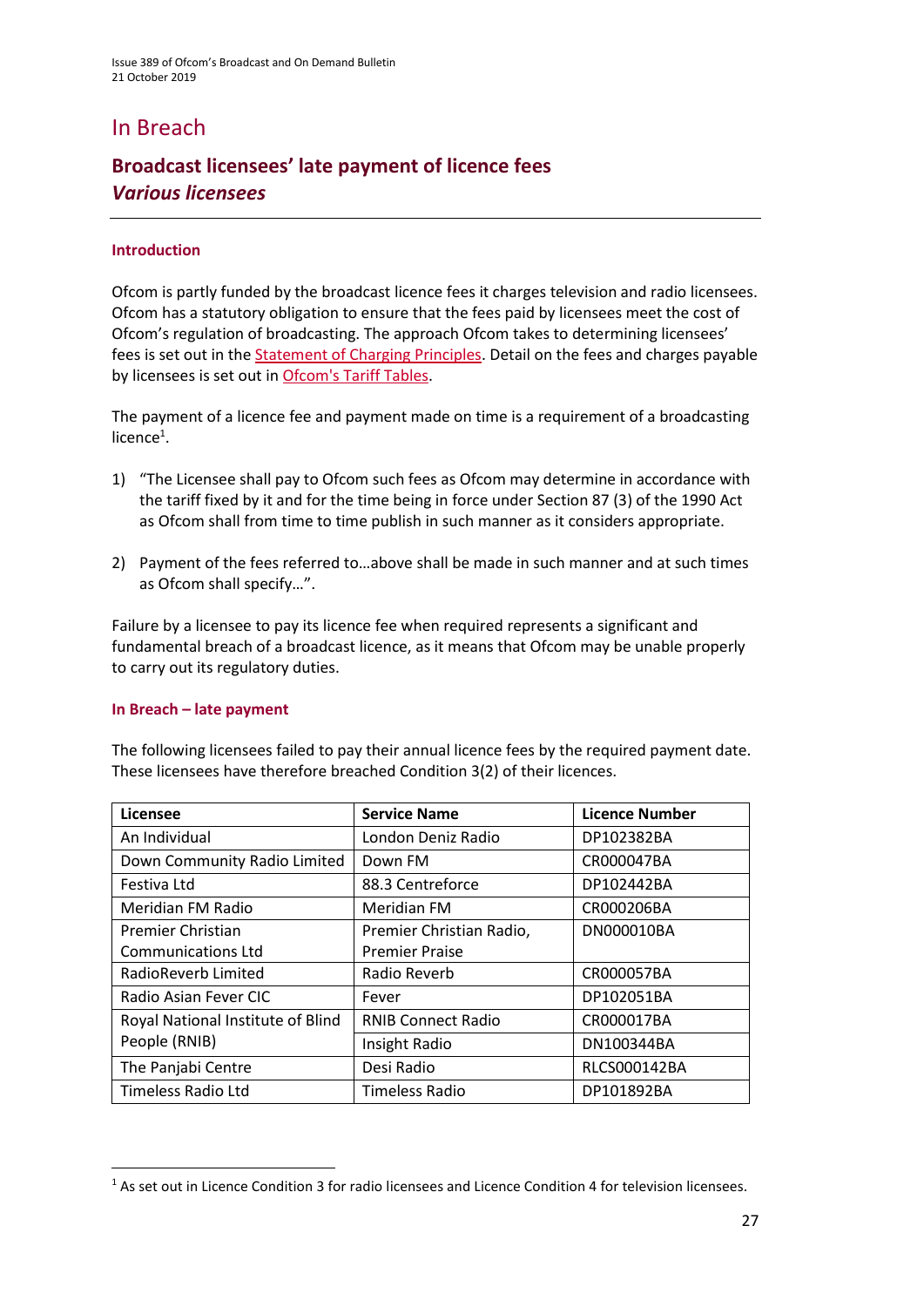The outstanding payments have now been received by Ofcom. Ofcom will not be taking any further regulatory action in these cases.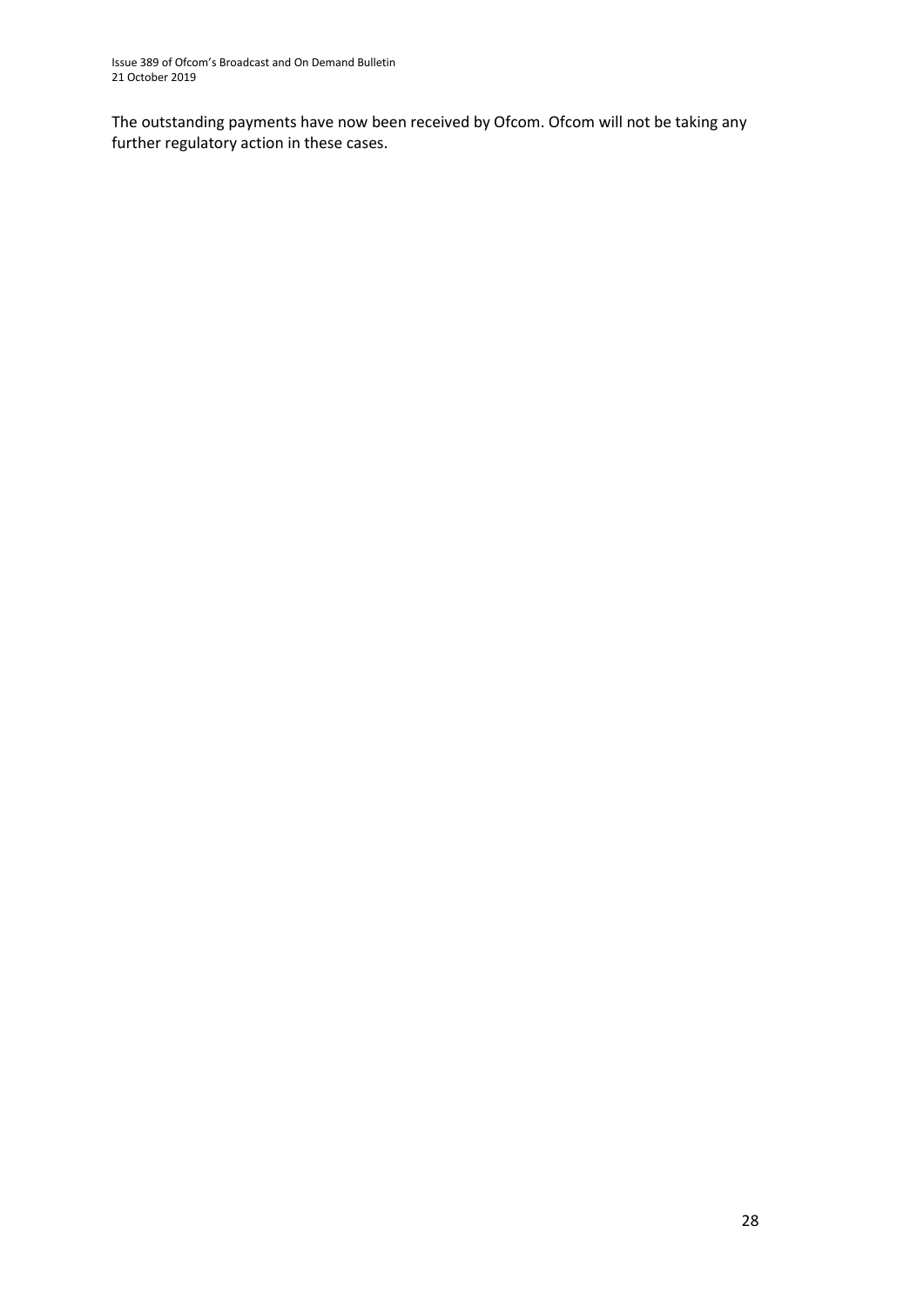# **Investigations Not in Breach**

Here are alphabetical lists of investigations that Ofcom has completed between 30 September and 13 October 2019 and decided that the broadcaster or service provider did not breach Ofcom's codes, rules, licence conditions or other regulatory requirements.

Investigations conducted under the Procedures for investigating breaches of content standards for television and radio

| Programme                             | <b>Service</b>               | Transmission<br>date | <b>Categories</b>            |
|---------------------------------------|------------------------------|----------------------|------------------------------|
| Disclosure: The<br>Dark Side of Dairy | BBC <sub>1</sub><br>Scotland | 10/09/2018           | <b>Materially Misleading</b> |

[How Ofcom conducts investigations about content standards on television and radio](https://www.ofcom.org.uk/__data/assets/pdf_file/0020/55109/breaches-content-standards.pdf)  [programmes](https://www.ofcom.org.uk/__data/assets/pdf_file/0020/55109/breaches-content-standards.pdf)

Investigations conducted under the General Procedures for investigating breaches of broadcast licences

| Licensee             | <b>Licensed Service</b> | <b>Categories</b> |
|----------------------|-------------------------|-------------------|
| Communities Together | Radio Sangam            | Other             |
| Radio Ikhlas Limited | Radio Ikhlas            | Other             |

[How Ofcom conducts investigations about broadcast licences](https://www.ofcom.org.uk/__data/assets/pdf_file/0019/31942/general-procedures.pdf)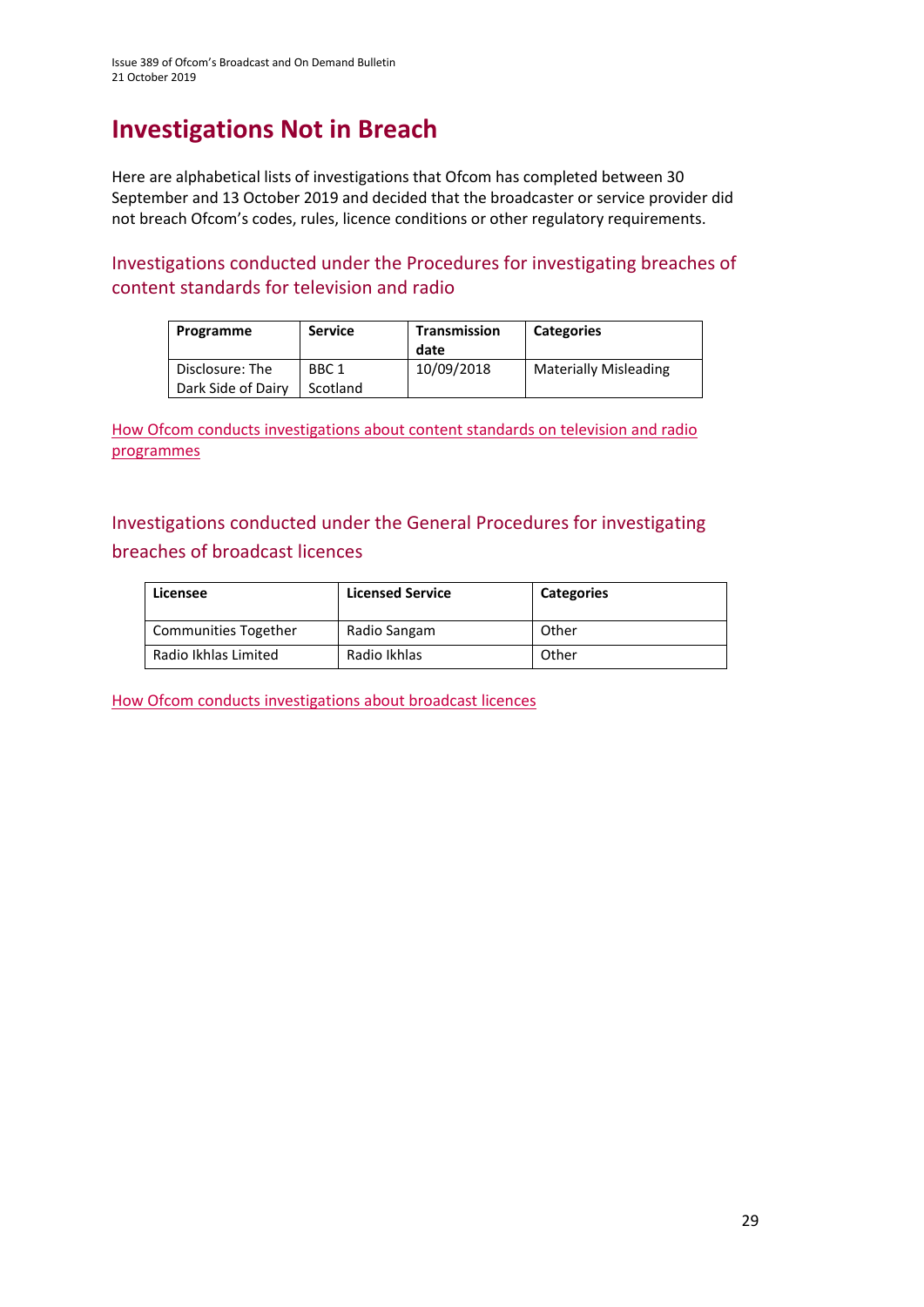# **Complaints assessed, not investigated**

Here are alphabetical lists of complaints that, after careful assessment, Ofcom has decided not to pursue between 30 September and 13 October 2019 because they did not raise issues warranting investigation.

### Complaints assessed under the Procedures for investigating breaches of content standards for television and radio

| Programme                  | <b>Service</b>   | <b>Transmission Date</b> | <b>Categories</b>      | <b>Number of</b> |
|----------------------------|------------------|--------------------------|------------------------|------------------|
|                            |                  |                          |                        | complaints       |
| Come Dine With Me          | 4Seven           | 15/08/2019               | Gender                 | $\mathbf{1}$     |
|                            |                  |                          | discrimination/offence |                  |
| Jeremy Vine                | 5 Select         | 25/09/2019               | Generally accepted     | $\mathbf{1}$     |
|                            |                  |                          | standards              |                  |
| Jesse Stone: No            | 5 USA            | 28/09/2019               | Violence               | $\mathbf{1}$     |
| Remorse                    |                  |                          |                        |                  |
| <b>Impact Wrestling</b>    | 5Star            | 20/09/2019               | Violence               | $\mathbf{1}$     |
| Competition                | Absolute Radio   | 23/08/2019               | Competitions           | $\mathbf{1}$     |
| Al Jazeera                 | Al Jazeera       | 19/09/2019               | Due accuracy           | $\mathbf{1}$     |
| Al Jazeera                 | Al Jazeera       | 22/09/2019               | Due accuracy           | $\mathbf{1}$     |
| The Post Train             | Baby TV          | 06/10/2019               | Sexual material        | $\mathbf{1}$     |
| Weekend with Pop           | Cannock Chase    | 06/09/2019               | Generally accepted     | $\mathbf{1}$     |
|                            | Radio FM         |                          | standards              |                  |
| Donal MacIntyre:           | <b>CBS Drama</b> | 07/09/2019               | Scheduling             | $\mathbf{1}$     |
| Unsolved                   |                  |                          |                        |                  |
| 8 Out of 10 Cats           | Channel 4        | 25/09/2019               | Race                   | $\mathbf{1}$     |
|                            |                  |                          | discrimination/offence |                  |
| 8 Out of 10 Cats           | Channel 4        | 03/10/2019               | Race                   | $\mathbf{1}$     |
|                            |                  |                          | discrimination/offence |                  |
| Adventures in              | Channel 4        | 26/09/2019               | Generally accepted     | $\mathbf{1}$     |
| Wonderland                 |                  |                          | standards              |                  |
| <b>Britain at Low Tide</b> | Channel 4        | 28/09/2019               | Generally accepted     | $\mathbf{1}$     |
|                            |                  |                          | standards              |                  |
| Channel 4 News             | Channel 4        | 12/09/2019               | Due impartiality/bias  | $\mathbf{1}$     |
| Channel 4 News             | Channel 4        | 19/09/2019               | Generally accepted     | $\mathbf{1}$     |
|                            |                  |                          | standards              |                  |
| Channel 4 News             | Channel 4        | 23/09/2019               | Age                    | 10               |
|                            |                  |                          | discrimination/offence |                  |
| Channel 4 News             | Channel 4        | 26/09/2019               | Due impartiality/bias  | 2                |
| Channel ident              | Channel 4        | 26/09/2019               | Generally accepted     | $\mathbf{1}$     |
|                            |                  |                          | standards              |                  |
| Channel ident              | Channel 4        | 30/09/2019               | Crime and disorder     | $\mathbf{1}$     |
| <b>Complaints Welcome</b>  | Channel 4        | 30/09/2019               | Generally accepted     | $\mathbf{1}$     |
| campaign                   |                  |                          | standards              |                  |
| <b>Generation Porn</b>     | Channel 4        | 24/07/2019               | Religious/Beliefs      | $\mathbf{1}$     |
|                            |                  |                          | discrimination/offence |                  |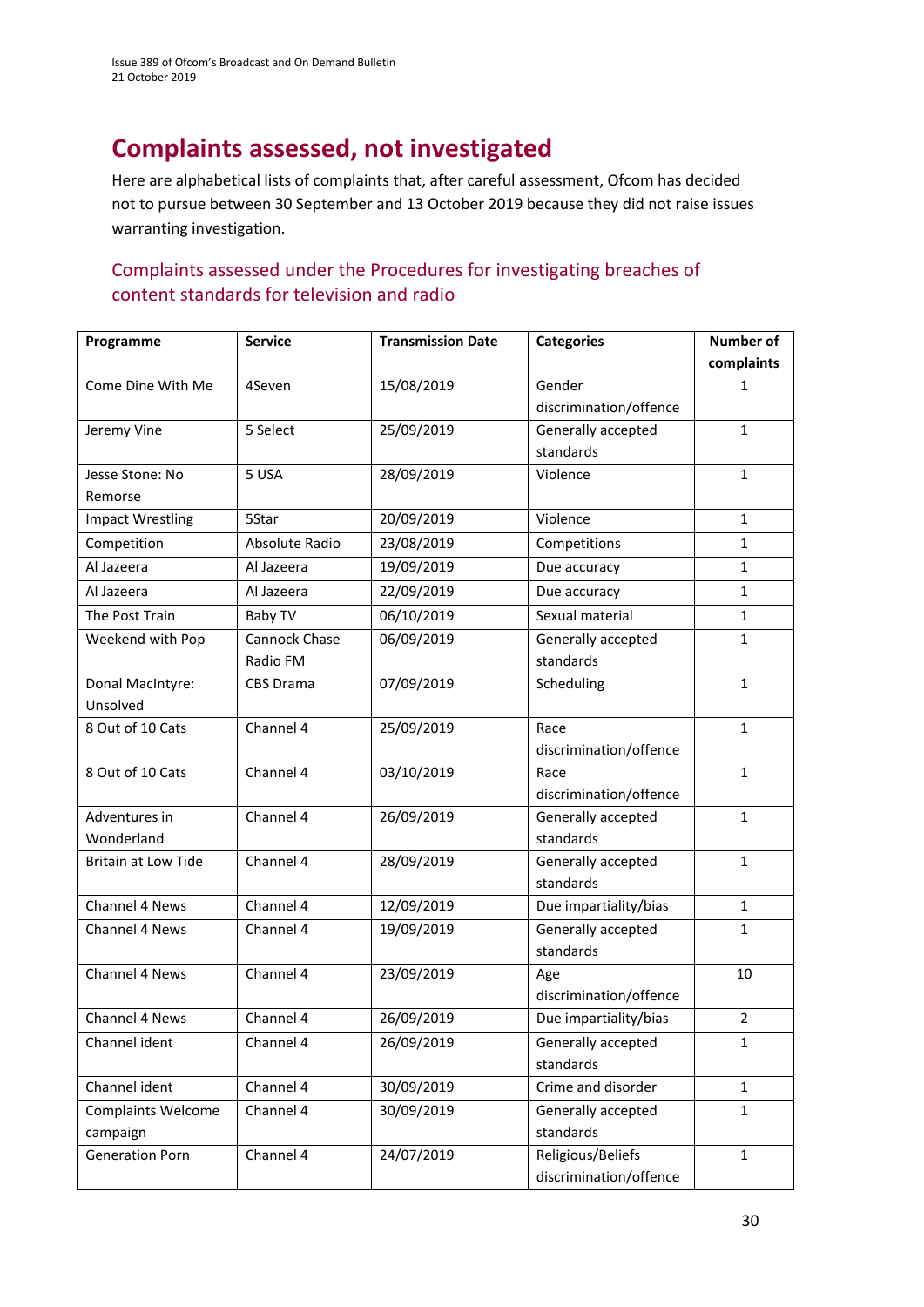| Programme               | <b>Service</b> | <b>Transmission Date</b> | <b>Categories</b>      | <b>Number of</b> |
|-------------------------|----------------|--------------------------|------------------------|------------------|
|                         |                |                          |                        | complaints       |
| Gogglebox               | Channel 4      | 13/09/2019               | Crime and disorder     | 1                |
| Gogglebox               | Channel 4      | 13/09/2019               | Generally accepted     | 1                |
|                         |                |                          | standards              |                  |
| Gogglebox               | Channel 4      | 20/09/2019               | Gender                 | $\overline{2}$   |
|                         |                |                          | discrimination/offence |                  |
| Gogglebox               | Channel 4      | 20/09/2019               | Offensive language     | $\mathbf{1}$     |
| Gogglebox               | Channel 4      | 20/09/2019               | Race                   | $\mathbf{1}$     |
|                         |                |                          | discrimination/offence |                  |
| Gogglebox               | Channel 4      | 27/09/2019               | Due impartiality/bias  | $\mathbf{1}$     |
| Gogglebox               | Channel 4      | 27/09/2019               | Generally accepted     | 5                |
|                         |                |                          | standards              |                  |
| Gogglebox               | Channel 4      | 27/09/2019               | Race                   | 3                |
|                         |                |                          | discrimination/offence |                  |
| Gogglebox               | Channel 4      | 29/09/2019               | Due impartiality/bias  | $\mathbf{1}$     |
| Gogglebox               | Channel 4      | 04/10/2019               | Gender                 | $\mathbf{1}$     |
|                         |                |                          | discrimination/offence |                  |
| Gogglebox               | Channel 4      | 04/10/2019               | Generally accepted     | $\overline{2}$   |
|                         |                |                          | standards              |                  |
| Gogglebox               | Channel 4      | 04/10/2019               | Offensive language     | $\mathbf{1}$     |
| <b>Naked Attraction</b> | Channel 4      | 28/08/2019               | Religious/Beliefs      | 1                |
|                         |                |                          | discrimination/offence |                  |
| Public service          | Channel 4      | 28/08/2019               | Political advertising  | $\mathbf{1}$     |
| announcement            |                |                          |                        |                  |
| Snackmasters            | Channel 4      | 01/10/2019               | Generally accepted     | $\mathbf{1}$     |
|                         |                |                          | standards              |                  |
| Snackmasters            | Channel 4      | 02/10/2019               | Materially misleading  | $\mathbf{1}$     |
| The Circle              | Channel 4      | 24/09/2019               | Generally accepted     | $\overline{2}$   |
|                         |                |                          | standards              |                  |
| The Circle              | Channel 4      | 25/09/2019               | Due impartiality/bias  | $\mathbf{1}$     |
| The Circle              | Channel 4      | 26/09/2019               | Generally accepted     | $\mathbf{1}$     |
|                         |                |                          | standards              |                  |
| The Circle              | Channel 4      | 02/10/2019               | Generally accepted     | $\overline{2}$   |
|                         |                |                          | standards              |                  |
| The Circle              | Channel 4      | 02/10/2019               | Race                   | $\mathbf{1}$     |
|                         |                |                          | discrimination/offence |                  |
| The Great British Bake  | Channel 4      | 10/09/2019               | Offensive language     | $\mathbf{1}$     |
| Off                     |                |                          |                        |                  |
| The Great British Bake  | Channel 4      | 10/09/2019               | Race                   | $\mathbf{1}$     |
| Off                     |                |                          | discrimination/offence |                  |
| The Great British Bake  | Channel 4      | 08/10/2019               | Generally accepted     | $\mathbf{1}$     |
| Off                     |                |                          | standards              |                  |
| The Great British Bake  | Channel 4      | 04/10/2019               | Generally accepted     | 6                |
| Off: An Extra Slice     |                |                          | standards              |                  |
| The Rob Rinder          | Channel 4      | 06/09/2019               | Religious/Beliefs      | $\mathbf{1}$     |
| Verdict                 |                |                          | discrimination/offence |                  |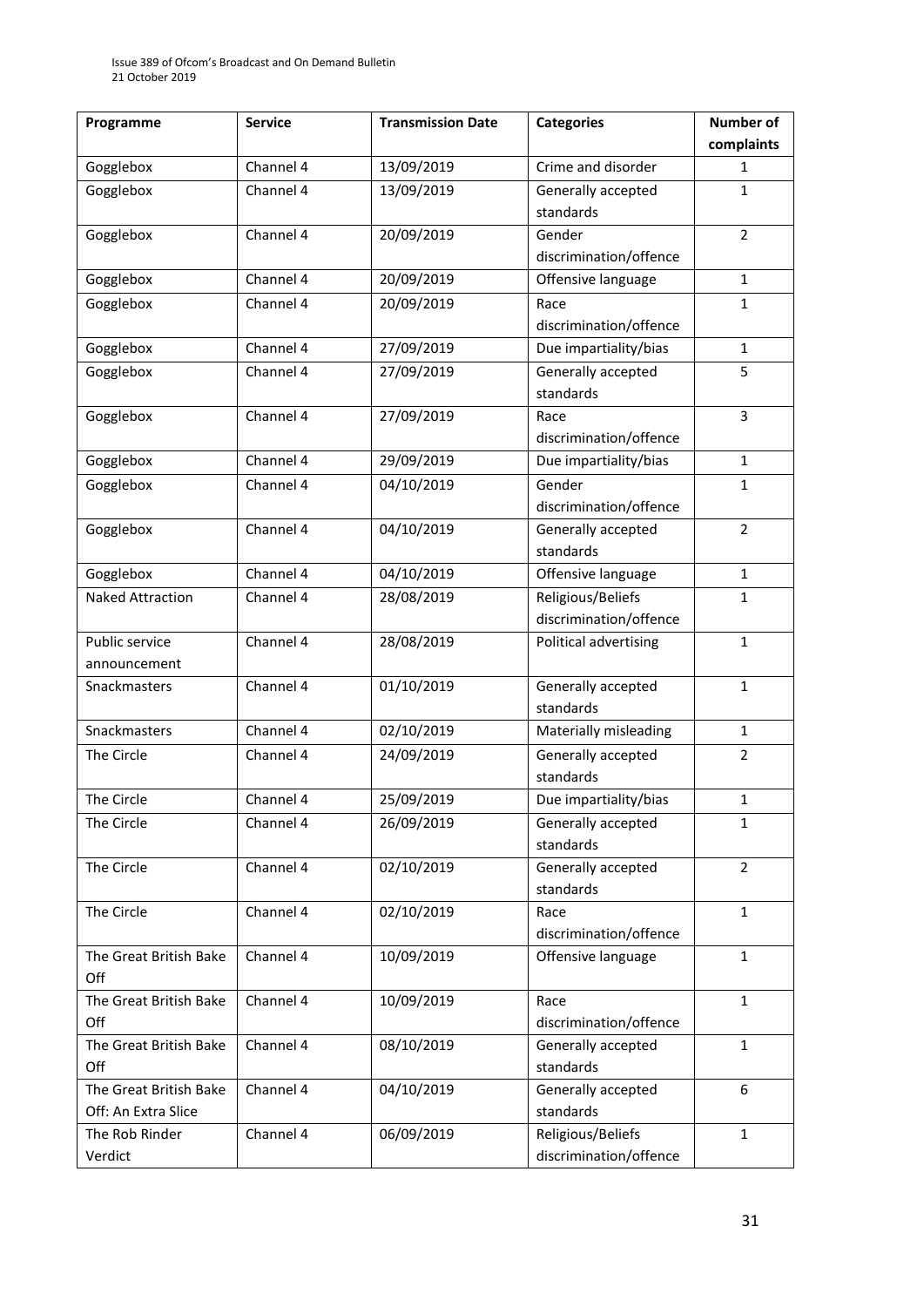| Programme             | <b>Service</b> | <b>Transmission Date</b> | <b>Categories</b>      | <b>Number of</b> |
|-----------------------|----------------|--------------------------|------------------------|------------------|
|                       |                |                          |                        | complaints       |
| The Rob Rinder        | Channel 4      | 20/09/2019               | Due impartiality/bias  | 1                |
| Verdict               |                |                          |                        |                  |
| The Rob Rinder        | Channel 4      | 20/09/2019               | Generally accepted     | $\mathbf{1}$     |
| Verdict               |                |                          | standards              |                  |
| The Rob Rinder        | Channel 4      | 20/09/2019               | Race                   | $\mathbf{1}$     |
| Verdict               |                |                          | discrimination/offence |                  |
| Treasure Island with  | Channel 4      | 29/09/2019               | Animal welfare         | $\mathbf{1}$     |
| <b>Bear Grylls</b>    |                |                          |                        |                  |
| Treasure Island with  | Channel 4      | 29/09/2019               | Offensive language     | $\mathbf{1}$     |
| <b>Bear Grylls</b>    |                |                          |                        |                  |
| Celebrity 5 Go        | Channel 5      | 29/09/2019               | Generally accepted     | $\mathbf{1}$     |
| Camping               |                |                          | standards              |                  |
| Jeremy Vine           | Channel 5      | 29/08/2019               | Due impartiality/bias  | 3                |
| Jeremy Vine           | Channel 5      | 20/09/2019               | Generally accepted     | $\mathbf{1}$     |
|                       |                |                          | standards              |                  |
| Jeremy Vine           | Channel 5      | 25/09/2019               | Materially misleading  | 6                |
| Jeremy Vine           | Channel 5      | 26/09/2019               | Generally accepted     | $\mathbf{1}$     |
|                       |                |                          | standards              |                  |
| Jeremy Vine           | Channel 5      | 27/09/2019               | Due impartiality/bias  | $\mathbf{1}$     |
| Jeremy Vine           | Channel 5      | 30/09/2019               | Materially misleading  | $\mathbf{1}$     |
| Jeremy Vine           | Channel 5      | 03/10/2019               | Due impartiality/bias  | $\mathbf{1}$     |
| Jeremy Vine           | Channel 5      | 09/10/2019               | Gender                 | 1                |
|                       |                |                          | discrimination/offence |                  |
| Live Debate: Are Our  | Channel 5      | 02/09/2019               | Generally accepted     | $\mathbf{1}$     |
| Politicians Up To The |                |                          | standards              |                  |
| Job?                  |                |                          |                        |                  |
| Most Shocking         | Channel 5      | 22/09/2019               | Gender                 | $\mathbf{1}$     |
| Moments in Pop 2      |                |                          | discrimination/offence |                  |
| The Missing Evidence  | Channel 5      | 11/09/2019               | Generally accepted     | $\overline{2}$   |
|                       |                |                          | standards              |                  |
| The Rubbish World of  | <b>CITV</b>    | 01/10/2019               | Generally accepted     | $\mathbf{1}$     |
| Dave Spud             |                |                          | standards              |                  |
| Public service        | Classic FM     | 27/09/2019               | Political advertising  | $\mathbf{1}$     |
| announcement          |                |                          |                        |                  |
| Public service        | Classic FM     | 30/09/2019               | Political advertising  | $\mathbf{1}$     |
| announcement          |                |                          |                        |                  |
| Have I Got a Bit More | Dave           | 29/09/2019               | Race                   | $\mathbf{1}$     |
| News for You          |                |                          | discrimination/offence |                  |
| Reds All Over         | Dearne FM      | 20/09/2019               | Generally accepted     | $\mathbf{1}$     |
|                       |                |                          | standards              |                  |
| Naked and Afraid      | <b>DMAX</b>    | 22/09/2019               | Nudity                 | $\mathbf{1}$     |
| Naked and Afraid      | <b>DMAX</b>    | 24/09/2019               | Nudity                 | $\mathbf{1}$     |
| Naked and Afraid      | <b>DMAX</b>    | 26/09/2019               | Nudity                 | $\mathbf{1}$     |
| Poor Tom is Cold      | Drama          | 24/09/2019               | Scheduling             | 1                |
| (trailer)             |                |                          |                        |                  |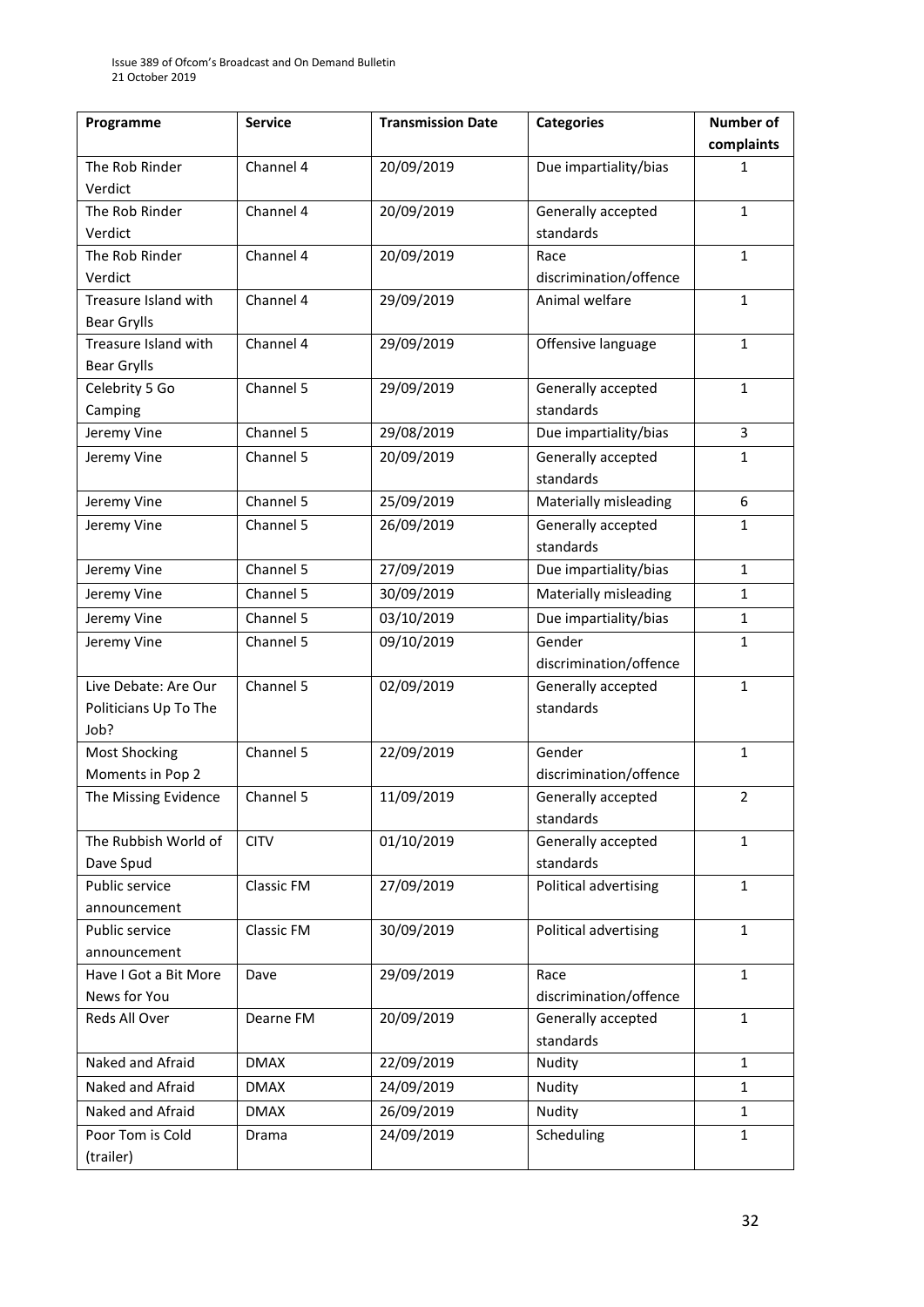| Programme                    | <b>Service</b>    | <b>Transmission Date</b> | <b>Categories</b>      | <b>Number of</b> |
|------------------------------|-------------------|--------------------------|------------------------|------------------|
|                              |                   |                          |                        | complaints       |
| The Dam Busters              | Film4             | 05/10/2019               | Race                   | 1                |
|                              |                   |                          | discrimination/offence |                  |
| Drop the Boss                | <b>Free Radio</b> | 24/09/2019               | Generally accepted     | $\mathbf{1}$     |
|                              |                   |                          | standards              |                  |
| Afternoon Show               | Gaydio            | 11/09/2019               | Commercial             | $\mathbf{1}$     |
|                              |                   |                          | communications on      |                  |
|                              |                   |                          | radio                  |                  |
| Jo & Sparky                  | Gem 106           | 01/10/2019               | Offensive language     | $\mathbf{1}$     |
| Zoe Hardman                  | <b>Heart FM</b>   | 29/09/2019               | Generally accepted     | $\mathbf{1}$     |
| <b>Breakfast Show</b>        |                   |                          | standards              |                  |
| Programming                  | Iqra TV           | 03/10/2019               | Generally accepted     | $\mathbf{1}$     |
|                              |                   |                          | standards              |                  |
| 5 Gold Rings                 | <b>ITV</b>        | 29/09/2019               | Generally accepted     | $\mathbf{1}$     |
|                              |                   |                          | standards              |                  |
| 999: Britain from            | <b>ITV</b>        | 30/09/2019               | Materially misleading  | $\mathbf{1}$     |
| Above                        |                   |                          |                        |                  |
| A Confession                 | <b>ITV</b>        | 30/09/2019               | Materially misleading  | $\mathbf{1}$     |
| Brexit public service        | <b>ITV</b>        | 06/10/2019               | Political advertising  | $\mathbf{1}$     |
| announcement                 |                   |                          |                        |                  |
| <b>Britain's Got Talent:</b> | <b>ITV</b>        | 28/09/2019               | Crime and disorder     | $\mathbf{1}$     |
| The Champions                |                   |                          |                        |                  |
| <b>Britain's Got Talent:</b> | <b>ITV</b>        | 28/09/2019               | Race                   | 16               |
| The Champions                |                   |                          | discrimination/offence |                  |
| <b>Britain's Got Talent:</b> | <b>ITV</b>        | 28/09/2019               | Sexual material        | $\overline{2}$   |
| The Champions                |                   |                          |                        |                  |
| <b>Britain's Got Talent:</b> | <b>ITV</b>        | 28/09/2019               | Violence               | $\overline{2}$   |
| The Champions                |                   |                          |                        |                  |
| <b>Britain's Got Talent:</b> | <b>ITV</b>        | 29/09/2019               | Offensive language     | $\mathbf{1}$     |
| The Champions                |                   |                          |                        |                  |
| <b>Britain's Got Talent:</b> | <b>ITV</b>        | 05/10/2019               | Animal welfare         | 1                |
| The Champions                |                   |                          |                        |                  |
| Britain's Got Talent:        | <b>ITV</b>        | 05/10/2019               | Generally accepted     | 3                |
| The Champions                |                   |                          | standards              |                  |
| <b>Britain's Got Talent:</b> | <b>ITV</b>        | 05/10/2019               | Product placement      | $\mathbf{1}$     |
| The Champions                |                   |                          |                        |                  |
| Britain's Got Talent:        | <b>ITV</b>        | 05/10/2019               | Race                   | 31               |
| The Champions                |                   |                          | discrimination/offence |                  |
| Catchphrase                  | <b>ITV</b>        | 31/08/2019               | Sexual orientation     | $\mathbf{1}$     |
|                              |                   |                          | discrimination/offence |                  |
| <b>Coronation Street</b>     | <b>ITV</b>        | 23/09/2019               | Violence               | 30               |
| <b>Coronation Street</b>     | <b>ITV</b>        | 25/09/2019               | Violence               | $\mathbf{1}$     |
| <b>Coronation Street</b>     | <b>ITV</b>        | 27/09/2019               | Generally accepted     | 1                |
|                              |                   |                          | standards              |                  |
| <b>Coronation Street</b>     | <b>ITV</b>        | 30/09/2019               | Generally accepted     | $\overline{2}$   |
|                              |                   |                          | standards              |                  |
| <b>Coronation Street</b>     | <b>ITV</b>        | 30/09/2019               | Offensive language     | 3                |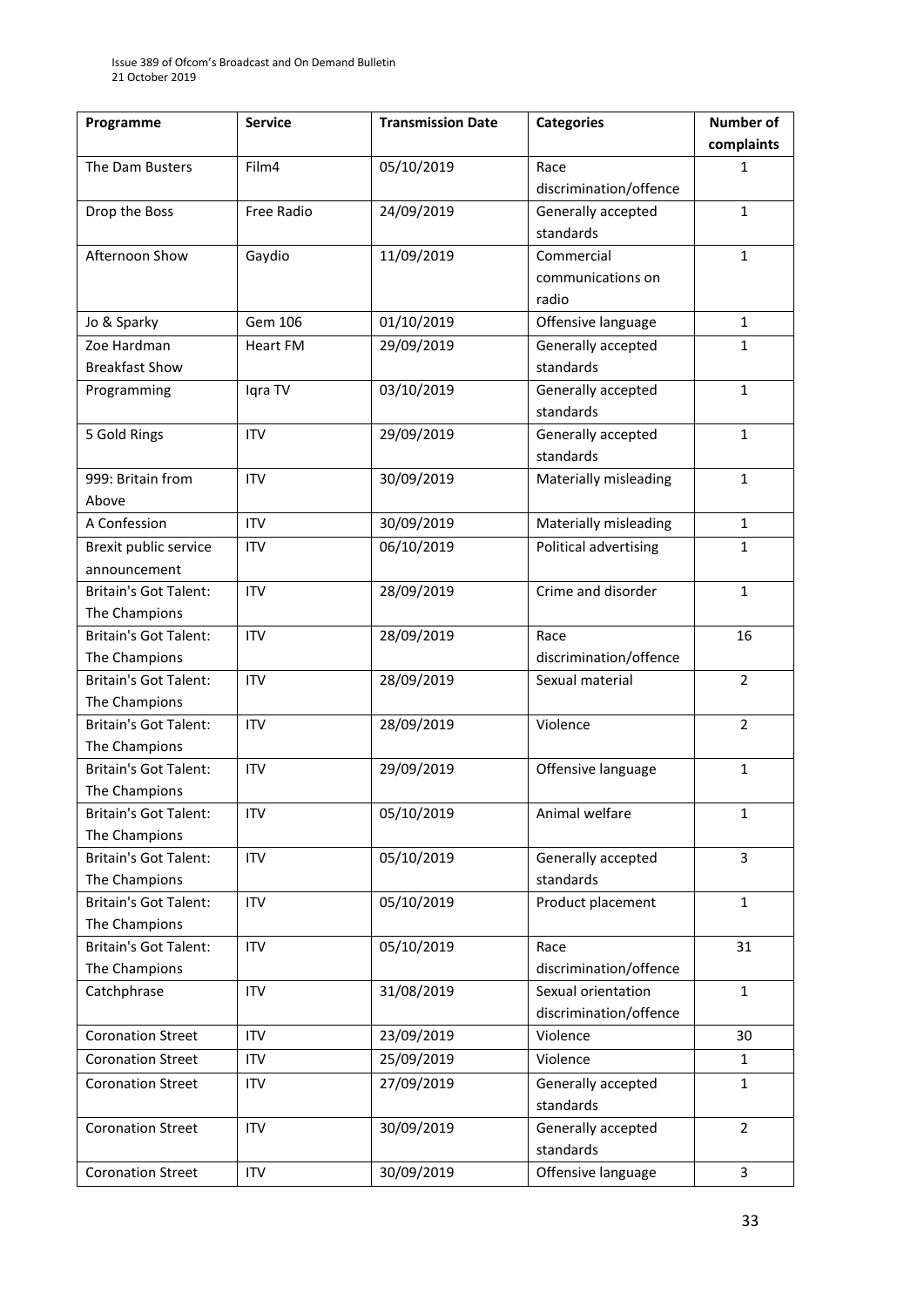| Programme                     | <b>Service</b> | <b>Transmission Date</b> | <b>Categories</b>      | Number of      |
|-------------------------------|----------------|--------------------------|------------------------|----------------|
|                               |                |                          |                        | complaints     |
| <b>Coronation Street</b>      | <b>ITV</b>     | 30/09/2019               | Violence               | $\overline{2}$ |
| <b>Coronation Street</b>      | <b>ITV</b>     | 02/10/2019               | Generally accepted     | $\overline{4}$ |
|                               |                |                          | standards              |                |
| <b>Coronation Street</b>      | <b>ITV</b>     | 02/10/2019               | Information/Warnings   | $\mathbf{1}$   |
| Doc Martin                    | <b>ITV</b>     | 25/09/2019               | Materially misleading  | $\mathbf{1}$   |
| Doc Martin                    | <b>ITV</b>     | 02/10/2019               | Dangerous behaviour    | $\mathbf{1}$   |
| Emmerdale                     | <b>ITV</b>     | 25/09/2019               | Scheduling             | $\mathbf{1}$   |
| Emmerdale                     | <b>ITV</b>     | 26/09/2019               | Drugs, smoking,        | $\mathbf{1}$   |
|                               |                |                          | solvents or alcohol    |                |
| Emmerdale                     | <b>ITV</b>     | 01/10/2019               | Materially misleading  | $\mathbf{1}$   |
| Emmerdale                     | <b>ITV</b>     | 02/10/2019               | Materially misleading  | $\mathbf{1}$   |
| Emmerdale                     | <b>ITV</b>     | 03/10/2019               | Sexual material        | $\mathbf{1}$   |
| Emmerdale                     | <b>ITV</b>     | 07/10/2019               | Materially misleading  | $\mathbf{1}$   |
| <b>Good Morning Britain</b>   | <b>ITV</b>     | 23/09/2019               | Transgender            | $\overline{2}$ |
|                               |                |                          | discrimination/offence |                |
| <b>Good Morning Britain</b>   | <b>ITV</b>     | 25/09/2019               | Due accuracy           | $\mathbf{1}$   |
| <b>Good Morning Britain</b>   | <b>ITV</b>     | 25/09/2019               | Due impartiality/bias  | $\mathbf{1}$   |
| <b>Good Morning Britain</b>   | <b>ITV</b>     | 26/09/2019               | Due impartiality/bias  | $\overline{2}$ |
| <b>Good Morning Britain</b>   | <b>ITV</b>     | 30/09/2019               | Violence               | $\mathbf{1}$   |
| <b>Good Morning Britain</b>   | <b>ITV</b>     | 01/10/2019               | Due impartiality/bias  | $\overline{7}$ |
| <b>Good Morning Britain</b>   | <b>ITV</b>     | 01/10/2019               | Generally accepted     | 4              |
|                               |                |                          | standards              |                |
| <b>Good Morning Britain</b>   | <b>ITV</b>     | 03/10/2019               | Due impartiality/bias  | $\mathbf{1}$   |
| <b>Good Morning Britain</b>   | <b>ITV</b>     | 07/10/2019               | Competitions           | $\mathbf{1}$   |
| <b>Good Morning Britain</b>   | <b>ITV</b>     | 07/10/2019               | Generally accepted     | 6              |
|                               |                |                          | standards              |                |
| <b>Good Morning Britain</b>   | <b>ITV</b>     | 07/10/2019               | Sexual orientation     | $\mathbf{1}$   |
|                               |                |                          | discrimination/offence |                |
| Heathrow: Britain's           | <b>ITV</b>     | 02/10/2019               | Generally accepted     | 1              |
| <b>Busiest Airport</b>        |                |                          | standards              |                |
| Hyundai's sponsorship         | <b>ITV</b>     | 07/10/2019               | Sponsorship            | $\mathbf{1}$   |
| of drama on ITV               |                |                          |                        |                |
| <b>International Football</b> | <b>ITV</b>     | 07/09/2019               | Generally accepted     | $\mathbf{1}$   |
| Live: England v               |                |                          | standards              |                |
| <b>Bulgaria</b>               |                |                          |                        |                |
| <b>ITV News</b>               | <b>ITV</b>     | 03/09/2019               | Due impartiality/bias  | $\mathbf{1}$   |
| <b>ITV News</b>               | <b>ITV</b>     | 24/09/2019               | Due accuracy           | 1              |
| <b>ITV News</b>               | <b>ITV</b>     | 25/09/2019               | Due impartiality/bias  | $\mathbf{1}$   |
| <b>ITV News</b>               | <b>ITV</b>     | 29/09/2019               | Due impartiality/bias  | $\mathbf{1}$   |
| <b>ITV News</b>               | <b>ITV</b>     | 01/10/2019               | Due impartiality/bias  | 9              |
| <b>ITV News</b>               | <b>ITV</b>     | 01/10/2019               | Violence               | $\mathbf{1}$   |
| Loose Women                   | <b>ITV</b>     | 07/10/2019               | Gender                 | $\mathbf{1}$   |
|                               |                |                          | discrimination/offence |                |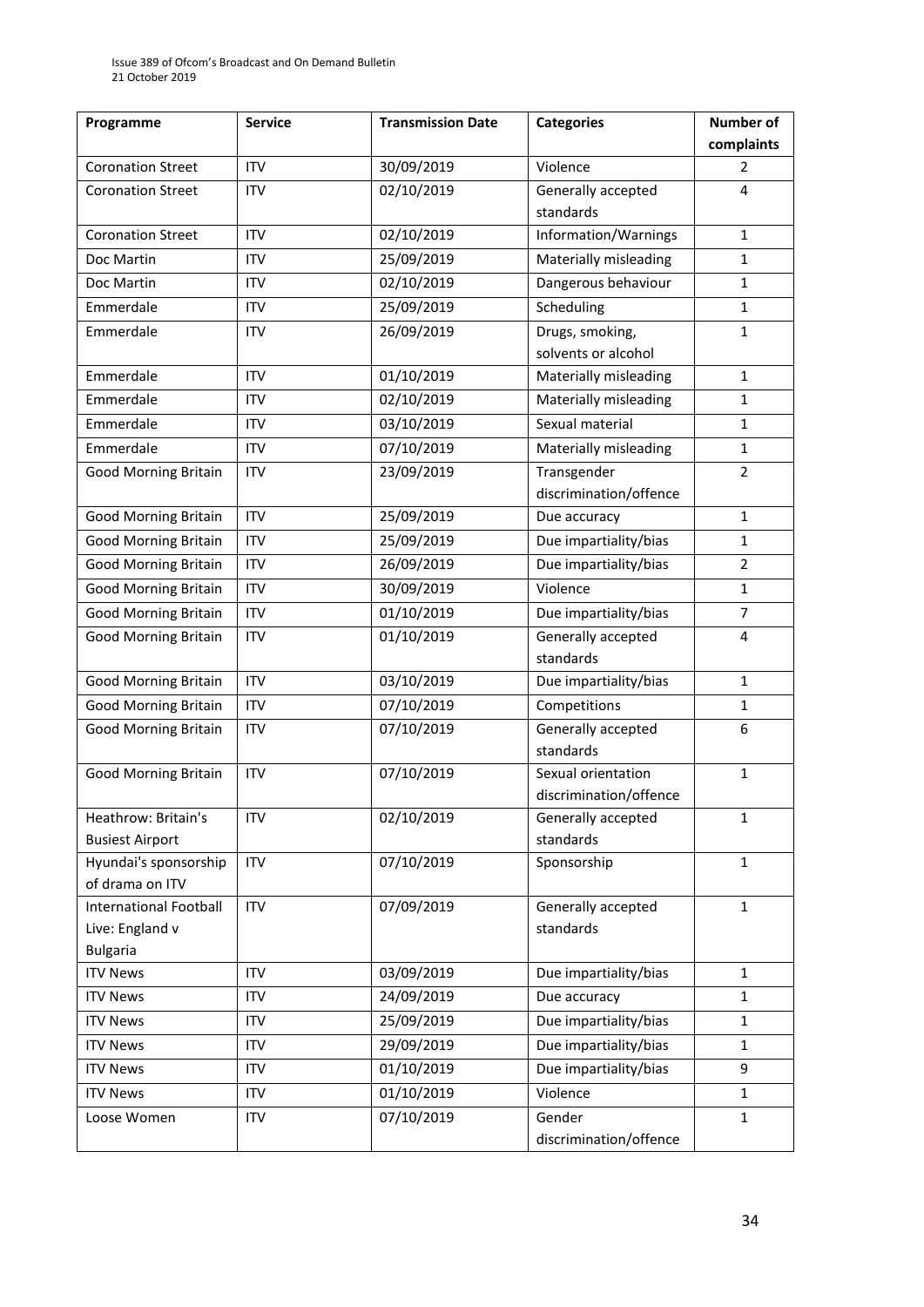| Programme                 | <b>Service</b>          | <b>Transmission Date</b> | <b>Categories</b>      | <b>Number of</b> |
|---------------------------|-------------------------|--------------------------|------------------------|------------------|
|                           |                         |                          |                        | complaints       |
| Lorraine                  | <b>ITV</b>              | 03/10/2019               | Gender                 | 1                |
|                           |                         |                          | discrimination/offence |                  |
| Love Your Garden          | <b>ITV</b>              | 01/10/2019               | Generally accepted     | $\mathbf{1}$     |
|                           |                         |                          | standards              |                  |
| Party Political           | <b>ITV</b>              | 26/09/2019               | Generally accepted     | $\mathbf{1}$     |
| Broadcast by the          |                         |                          | standards              |                  |
| <b>Brexit Party</b>       |                         |                          |                        |                  |
| Party Political           | <b>ITV</b>              | 02/10/2019               | Materially misleading  | $\mathbf{1}$     |
| Broadcast by the          |                         |                          |                        |                  |
| <b>Conservative Party</b> |                         |                          |                        |                  |
| Party Political           | <b>ITV</b>              | 26/09/2019               | Materially misleading  | $\mathbf{1}$     |
| Broadcast by the          |                         |                          |                        |                  |
| Labour Party              |                         |                          |                        |                  |
| Public service            | <b>ITV</b>              | 27/09/2019               | Political advertising  | $\mathbf{1}$     |
| announcement              |                         |                          |                        |                  |
| Public service            | <b>ITV</b>              | 28/09/2019               | Political advertising  | $\overline{2}$   |
| announcement              |                         |                          |                        |                  |
| Public service            | <b>ITV</b>              | 03/10/2019               | Political advertising  | $\overline{2}$   |
| announcement              |                         |                          |                        |                  |
| Rugby World Cup           | <b>ITV</b>              | 21/09/2019               | Offensive language     | $\mathbf{1}$     |
| Sanditon                  | <b>ITV</b>              | 15/09/2019               | Disability             | $\mathbf{1}$     |
|                           |                         |                          | discrimination/offence |                  |
| Tenable                   | <b>ITV</b>              | 19/09/2019               | Materially misleading  | $\mathbf{1}$     |
| The Jonathan Ross         | <b>ITV</b>              | 21/09/2019               | Gender                 | $\overline{2}$   |
| Show                      |                         |                          | discrimination/offence |                  |
| This Morning              | <b>ITV</b>              | 24/09/2019               | Generally accepted     | $\mathbf{1}$     |
|                           |                         |                          | standards              |                  |
| This Morning              | <b>ITV</b>              | 01/10/2019               | Due impartiality/bias  | $\mathbf{1}$     |
| This Morning              | <b>ITV</b>              | 01/10/2019               | Generally accepted     | $\mathbf{1}$     |
|                           |                         |                          | standards              |                  |
| This Morning              | <b>ITV</b>              | 01/10/2019               | Materially misleading  | $\mathbf{1}$     |
| Tonight - Cheap           | ITV                     | 19/09/2019               | Generally accepted     | $\mathbf{1}$     |
| Clothing: The Real        |                         |                          | standards              |                  |
| Cost?                     |                         |                          |                        |                  |
| You've Been Framed        | <b>ITV</b>              | 28/09/2019               | Sexual material        | $\mathbf{1}$     |
| You've Been Framed        | <b>ITV</b>              | 05/10/2019               | Sexual material        | $\mathbf{1}$     |
| <b>ITV News London</b>    | <b>ITV London</b>       | 30/09/2019               | Due impartiality/bias  | $\mathbf{1}$     |
| <b>ITV News West</b>      | <b>ITV West Country</b> | 30/09/2019               | Due impartiality/bias  | $\mathbf{1}$     |
| Country                   |                         |                          |                        |                  |
| <b>ITV News Calendar</b>  | <b>ITV Yorkshire</b>    | 29/08/2019               | Due impartiality/bias  | $\mathbf{1}$     |
| <b>Coronation Street</b>  | ITV <sub>2</sub>        | 29/09/2019               | Violence               | $\mathbf{1}$     |
| Tour of Britain           | ITV4                    | 14/09/2019               | Advertising placement  | $\mathbf{1}$     |
| Sam and Billie: The       | <b>ITVBe</b>            | 25/09/2019               | Generally accepted     | $\mathbf{1}$     |
| <b>Mummy Diaries</b>      |                         |                          | standards              |                  |
| The Only Way is Essex     | <b>ITVBe</b>            | 15/09/2019               | Generally accepted     | 33               |
|                           |                         |                          | standards              |                  |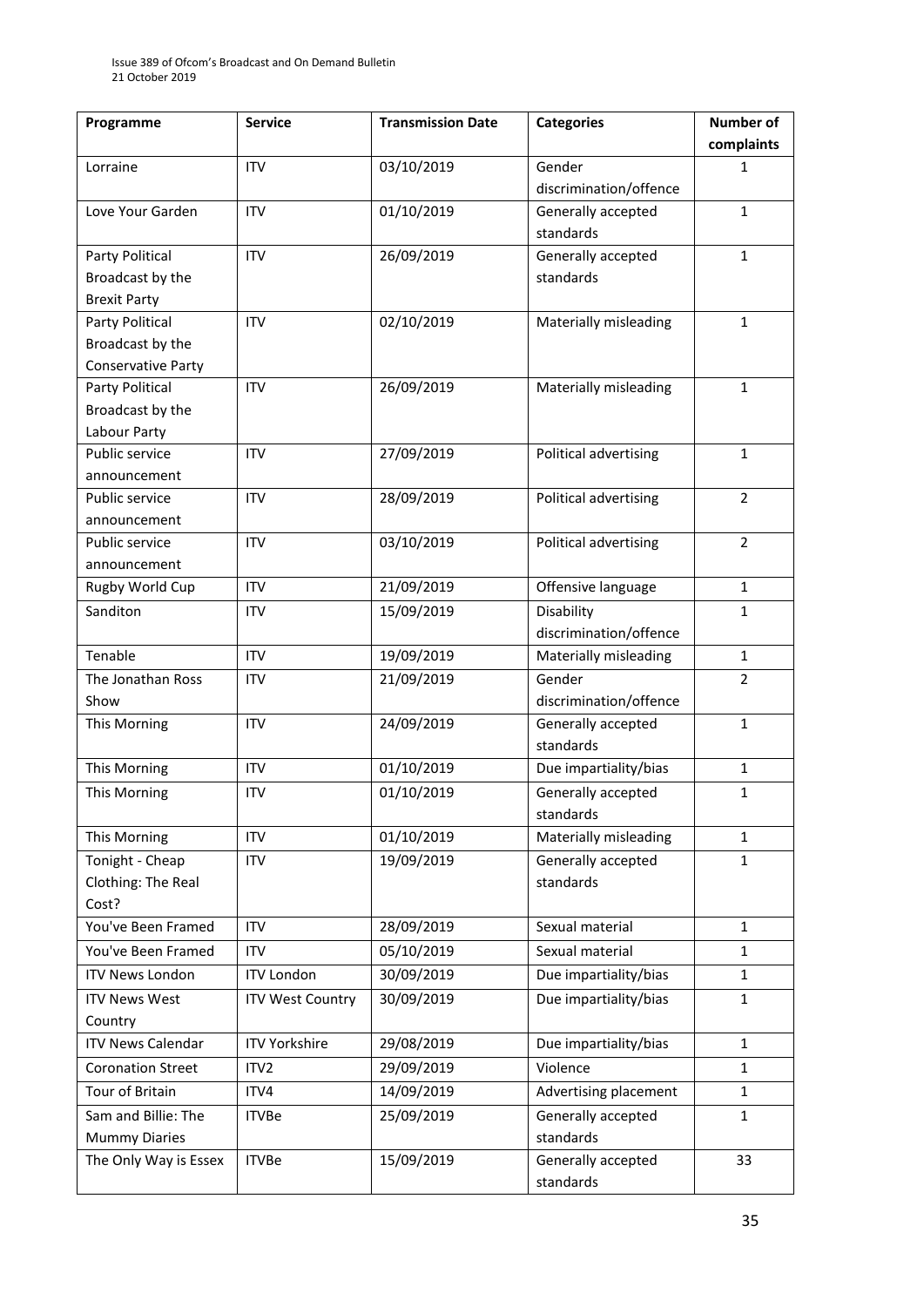| Programme                      | <b>Service</b>      | <b>Transmission Date</b> | <b>Categories</b>      | Number of      |
|--------------------------------|---------------------|--------------------------|------------------------|----------------|
|                                |                     |                          |                        | complaints     |
| The Only Way is Essex          | <b>ITVBe</b>        | 22/09/2019               | Generally accepted     | 10             |
|                                |                     |                          | standards              |                |
| The Only Way is Essex          | <b>ITVBe</b>        | 29/09/2019               | Generally accepted     | 42             |
|                                |                     |                          | standards              |                |
| Programming                    | Jack FM             | 02/08/2019               | Offensive language     | $\mathbf{1}$   |
| Darren Adam                    | LBC 97.3 FM         | 20/08/2019               | Generally accepted     | 1              |
|                                |                     |                          | standards              |                |
| <b>Eddie Mair</b>              | LBC 97.3 FM         | 05/09/2019               | Due impartiality/bias  | $\mathbf{1}$   |
| <b>Eddie Mair</b>              | LBC 97.3 FM         | 24/09/2019               | Generally accepted     | 1              |
|                                |                     |                          | standards              |                |
| <b>Eddie Mair</b>              | LBC 97.3 FM         | 26/09/2019               | Generally accepted     | 3              |
|                                |                     |                          | standards              |                |
| James O'Brien                  | LBC 97.3 FM         | 18/09/2019               | Due impartiality/bias  | $\mathbf{1}$   |
| James O'Brien                  | LBC 97.3 FM         | 26/09/2019               | Due impartiality/bias  | 1              |
| James O'Brien                  | LBC 97.3 FM         | 26/09/2019               | Generally accepted     | $\mathbf{1}$   |
|                                |                     |                          | standards              |                |
| James O'Brien                  | LBC 97.3 FM         | 27/09/2019               | Generally accepted     | $\mathbf{1}$   |
|                                |                     |                          | standards              |                |
| Matt Stadlen                   | LBC 97.3 FM         | 31/08/2019               | Materially misleading  | $\mathbf{1}$   |
| Matt Stadlen                   | LBC 97.3 FM         | 22/09/2019               | Generally accepted     | $\mathbf{1}$   |
|                                |                     |                          | standards              |                |
| Nick Ferrari                   | LBC 97.3 FM         | 02/09/2019               | Generally accepted     | $\overline{2}$ |
|                                |                     |                          | standards              |                |
| Nigel Farage                   | LBC 97.3 FM         | 18/09/2019               | Due impartiality/bias  | $\mathbf{1}$   |
| Public service                 | LBC 97.3 FM         | 02/10/2019               | Political advertising  | 1              |
| announcement<br>Public service | LBC 97.3 FM         | 07/10/2019               | Political advertising  | $\mathbf{1}$   |
| announcement                   |                     |                          |                        |                |
| Dance Moms (trailer)           | Lifetime            | 30/09/2019               | Violence               | 1              |
| Lincs FM Breakfast             | Lincs FM            | 23/09/2019               | Generally accepted     | $\mathbf{1}$   |
| Show                           |                     |                          | standards              |                |
| <b>Mellow Magic</b>            | <b>Mellow Magic</b> | 30/09/2019               | Generally accepted     | $\mathbf{1}$   |
| <b>Breakfast</b>               |                     |                          | standards              |                |
| Four in a Bed                  | More4               | 14/08/2019               | Sexual orientation     | $\mathbf{1}$   |
|                                |                     |                          | discrimination/offence |                |
| <b>Grand Designs</b>           | More4               | 08/10/2019               | Offensive language     | $\mathbf{1}$   |
| Teen Mom UK                    | <b>MTV</b>          | 21/08/2019               | Materially misleading  | $\mathbf{1}$   |
| Teen Mom UK                    | <b>MTV</b>          | 04/09/2019               | Generally accepted     | $\mathbf{1}$   |
|                                |                     |                          | standards              |                |
| <b>News</b>                    | n/a                 | 30/09/2019               | Due impartiality/bias  | $\mathbf{1}$   |
| Programming                    | n/a                 | n/a                      | Race                   | 1              |
|                                |                     |                          | discrimination/offence |                |
| Fantom Works                   | Quest               | 20/09/2019               | Offensive language     | 1              |
| <b>News</b>                    | Republic Bharat     | 12/08/2019               | Generally accepted     | $\mathbf{1}$   |
|                                |                     |                          | standards              |                |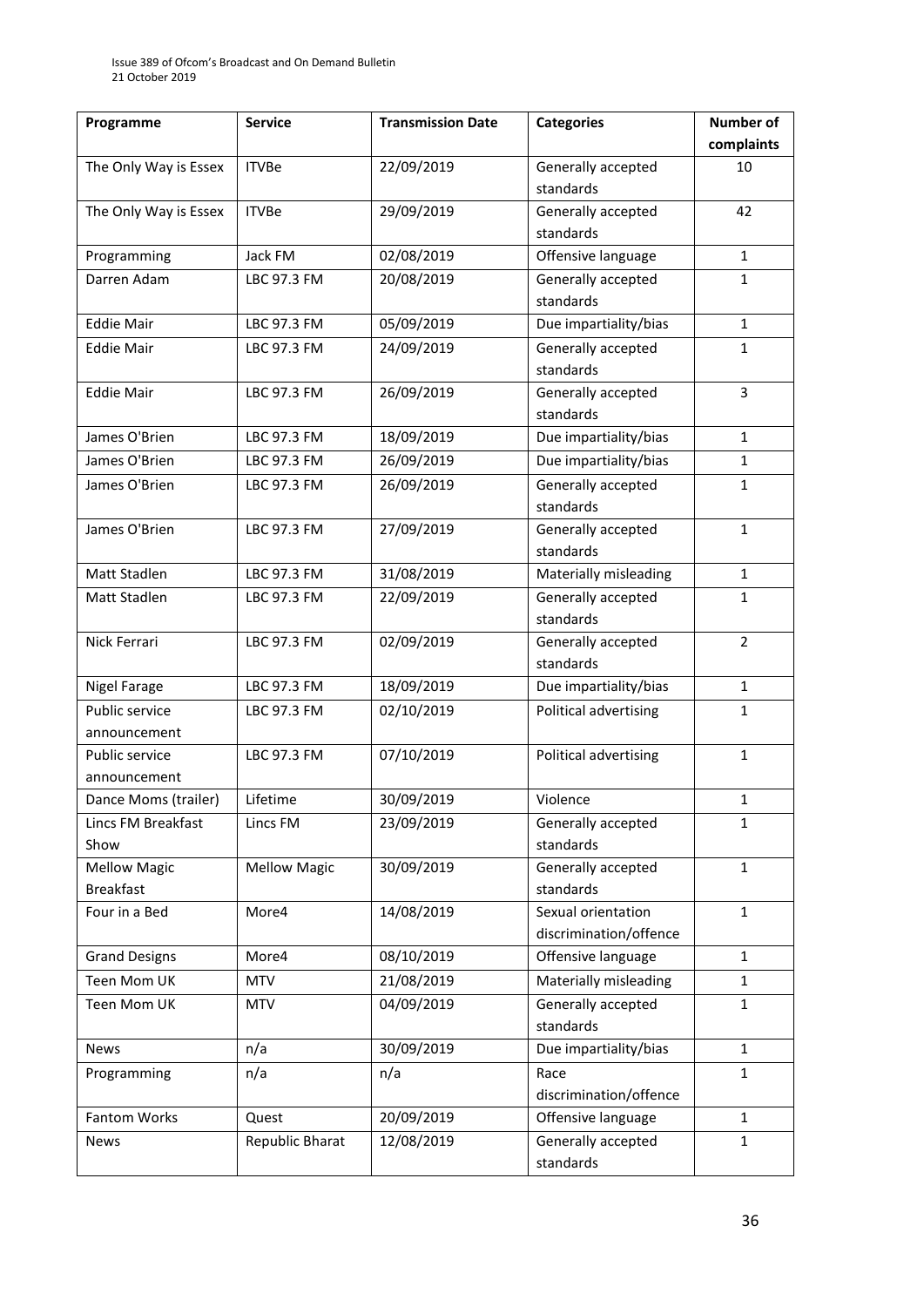| Programme               | <b>Service</b>         | <b>Transmission Date</b> | <b>Categories</b>      | Number of      |
|-------------------------|------------------------|--------------------------|------------------------|----------------|
|                         |                        |                          |                        | complaints     |
| Ukraine on Fire         | <b>RT</b>              | 06/10/2019               | Due impartiality/bias  | 1              |
| Euphoria                | Sky Atlantic           | 20/08/2019               | Sexual material        | $\mathbf{1}$   |
| All Out Politics        | <b>Sky News</b>        | 26/09/2019               | Due impartiality/bias  | 4              |
| All Out Politics        | <b>Sky News</b>        | 26/09/2019               | Due impartiality/bias  | $\mathbf{1}$   |
| All Out Politics        | <b>Sky News</b>        | 27/09/2019               | Due impartiality/bias  | $\mathbf 1$    |
| <b>All Out Politics</b> | <b>Sky News</b>        | 27/09/2019               | Offensive language     | $\mathbf{1}$   |
| Hotspots                | <b>Sky News</b>        | 27/09/2019               | Race                   | $\mathbf{1}$   |
|                         |                        |                          | discrimination/offence |                |
| Kay Burley              | <b>Sky News</b>        | 25/09/2019               | Due impartiality/bias  | $\overline{2}$ |
| Kay Burley              | <b>Sky News</b>        | 25/09/2019               | Generally accepted     | $\overline{2}$ |
|                         |                        |                          | standards              |                |
| Kay Burley              | <b>Sky News</b>        | 30/09/2019               | Due impartiality/bias  | 11             |
| Kay Burley              | <b>Sky News</b>        | 01/10/2019               | Generally accepted     | 11             |
|                         |                        |                          | standards              |                |
| Kay Burley              | <b>Sky News</b>        | 03/10/2019               | Due impartiality/bias  | $\overline{2}$ |
| <b>Press Review</b>     | <b>Sky News</b>        | 06/09/2019               | Due impartiality/bias  | $\mathbf{1}$   |
| Press Review            | <b>Sky News</b>        | 28/09/2019               | Due impartiality/bias  | $\mathbf 1$    |
| Public service          | <b>Sky News</b>        | 30/09/2019               | Political advertising  | $\mathbf{1}$   |
| announcement            |                        |                          |                        |                |
| <b>Sky News</b>         | <b>Sky News</b>        | 29/08/2019               | Due impartiality/bias  | $\mathbf{1}$   |
| <b>Sky News</b>         | <b>Sky News</b>        | 07/09/2019               | Due impartiality/bias  | $\mathbf{1}$   |
| <b>Sky News</b>         | <b>Sky News</b>        | 21/09/2019               | Generally accepted     | $\mathbf{1}$   |
|                         |                        |                          | standards              |                |
| <b>Sky News</b>         | <b>Sky News</b>        | 25/09/2019               | Due impartiality/bias  | 3              |
| <b>Sky News</b>         | <b>Sky News</b>        | 26/09/2019               | Due impartiality/bias  | $\mathbf{1}$   |
| <b>Sky News</b>         | <b>Sky News</b>        | 27/09/2019               | Due accuracy           | $\mathbf{1}$   |
| <b>Sky News</b>         | <b>Sky News</b>        | 27/09/2019               | Due impartiality/bias  | 3              |
| <b>Sky News</b>         | <b>Sky News</b>        | 27/09/2019               | Generally accepted     | $\mathbf{1}$   |
|                         |                        |                          | standards              |                |
| <b>Sky News</b>         | <b>Sky News</b>        | 28/09/2019               | Due impartiality/bias  | $\mathbf{1}$   |
| <b>Sky News</b>         | <b>Sky News</b>        | 29/09/2019               | Due impartiality/bias  | 4              |
| <b>Sky News</b>         | <b>Sky News</b>        | 30/09/2019               | Due impartiality/bias  | $\mathbf{1}$   |
| <b>Sky News</b>         | <b>Sky News</b>        | 01/10/2019               | Due impartiality/bias  | $\mathbf{1}$   |
| <b>Sky News</b>         | <b>Sky News</b>        | 05/10/2019               | Due impartiality/bias  | $\mathbf{1}$   |
| Sunrise                 | <b>Sky News</b>        | 06/09/2019               | Due impartiality/bias  | $\mathbf{1}$   |
| Sunrise                 | <b>Sky News</b>        | 22/09/2019               | Due impartiality/bias  | $\mathbf{1}$   |
| Live EFL Cup: MK Dons   | <b>Sky Sports</b>      | 25/09/2019               | Race                   | 3              |
| v Liverpool             | Football               |                          | discrimination/offence |                |
| <b>Sky Sports News</b>  | <b>Sky Sports News</b> | 02/10/2019               | Generally accepted     | $\mathbf{1}$   |
|                         |                        |                          | standards              |                |
| <b>Brassic</b>          | Sky1                   | 08/10/2019               | Generally accepted     | $\mathbf{1}$   |
|                         |                        |                          | standards              |                |
| Caught on Dash Cam      | Sky1                   | 20/09/2019               | Under 18s in           | $\mathbf{1}$   |
|                         |                        |                          | programmes             |                |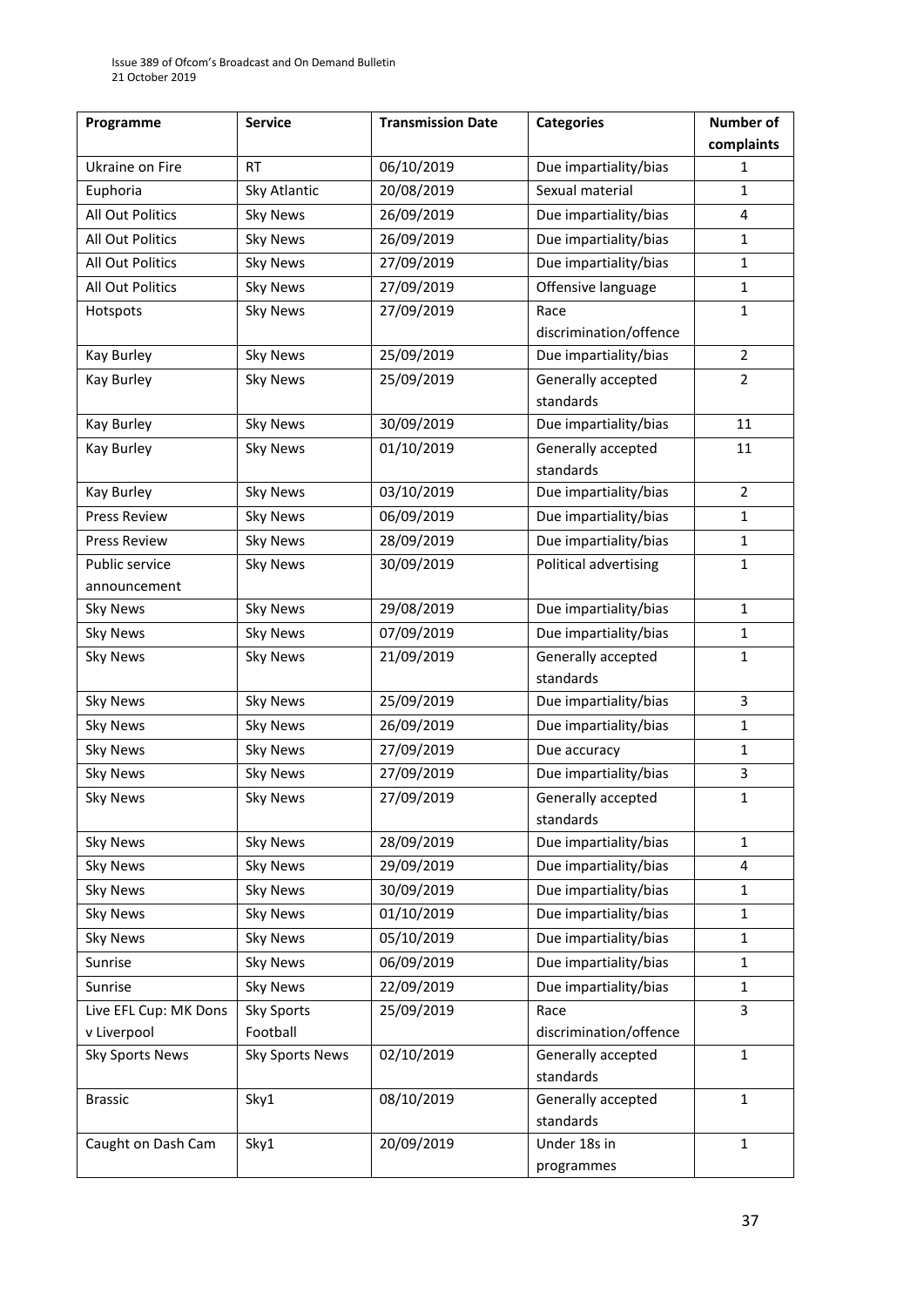| Programme             | <b>Service</b>          | <b>Transmission Date</b> | <b>Categories</b>             | Number of      |
|-----------------------|-------------------------|--------------------------|-------------------------------|----------------|
|                       |                         |                          |                               | complaints     |
| The Blacklist         | Sky1                    | 11/09/2019               | Generally accepted            | 1              |
|                       |                         |                          | standards                     |                |
| The Jane Austen Book  | Sony Movie              | 05/09/2019               | Sexual material               | $\mathbf{1}$   |
| Club                  | Channel                 |                          |                               |                |
| Phil Mack Country     | Spotlight TV            | 18/08/2019               | Advertising/editorial         | $\mathbf{1}$   |
| Show                  |                         |                          | distinction                   |                |
| Studio 66             | Studio 66 TV            | 05/09/2019               | Participation TV -            | $\overline{2}$ |
|                       |                         |                          | Offence                       |                |
| Studio 66             | Studio 66 TV            | 07/09/2019               | Participation TV -            | $\mathbf{1}$   |
|                       |                         |                          | Offence                       |                |
| Studio 66             | Studio 66 TV            | 26/09/2019               | Participation TV -            | 1              |
|                       |                         |                          | Offence                       |                |
| Studio 66             | Studio 66 TV            | 30/09/2019               | Participation TV -            | $\mathbf{1}$   |
|                       |                         |                          | Offence                       |                |
| Studio 66             | Studio 66 TV            | 01/10/2019               | Participation TV -            | $\overline{2}$ |
|                       |                         |                          | Offence                       |                |
| Studio 66             | Studio 66 TV            | 03/10/2019               | Participation TV -            | $\mathbf{1}$   |
|                       |                         |                          | Offence                       |                |
| Studio 66             | Studio 66 TV            | 04/10/2019               | Participation TV -            | $\overline{2}$ |
|                       |                         |                          | Offence                       |                |
| Studio 66             | Studio 66 TV            | 06/10/2019               | Participation TV -<br>Offence | $\mathbf{1}$   |
| Studio 66             | Studio 66 TV            | 07/10/2019               |                               | $\overline{2}$ |
|                       |                         |                          | Participation TV - Harm       |                |
| Julia Hartley-Brewer  | <b>Talk Radio</b>       | 26/09/2019               | Due impartiality/bias         | $\mathbf{1}$   |
| Julia Hartley-Brewer  | <b>Talk Radio</b>       | 26/09/2019               | Offensive language            | $\mathbf{1}$   |
| The Late Night        | <b>Talk Radio</b>       | 22/08/2019               | Generally accepted            | $\mathbf{1}$   |
| Alternative with Iain |                         |                          | standards                     |                |
| Lee                   |                         |                          |                               |                |
| The Steph And Dom     | <b>Talk Radio</b>       | 21/09/2019               | Commercial                    | $\mathbf 1$    |
| Show                  |                         |                          | communications on<br>radio    |                |
| Father's Doing Fine   | <b>Talking Pictures</b> | 11/09/2019               | Race                          | $\mathbf{1}$   |
|                       |                         |                          | discrimination/offence        |                |
| Alan Brazil Sports    | Talksport               | 20/09/2019               | Race                          | $\overline{2}$ |
| <b>Breakfast</b>      |                         |                          | discrimination/offence        |                |
| Public service        | <b>UTV</b>              | 30/09/2019               | Political advertising         | $\mathbf{1}$   |
| announcement          |                         |                          |                               |                |
| The Chris Evans       | Virgin Radio            | 18/09/2019               | Generally accepted            | $\mathbf{1}$   |
| <b>Breakfast Show</b> |                         |                          | standards                     |                |
| War Factories         | Yesterday               | 02/09/2019               | Materially misleading         | $\mathbf{1}$   |

[How Ofcom assesses complaints about content standards on television and radio](https://www.ofcom.org.uk/__data/assets/pdf_file/0020/55109/breaches-content-standards.pdf)  [programmes](https://www.ofcom.org.uk/__data/assets/pdf_file/0020/55109/breaches-content-standards.pdf)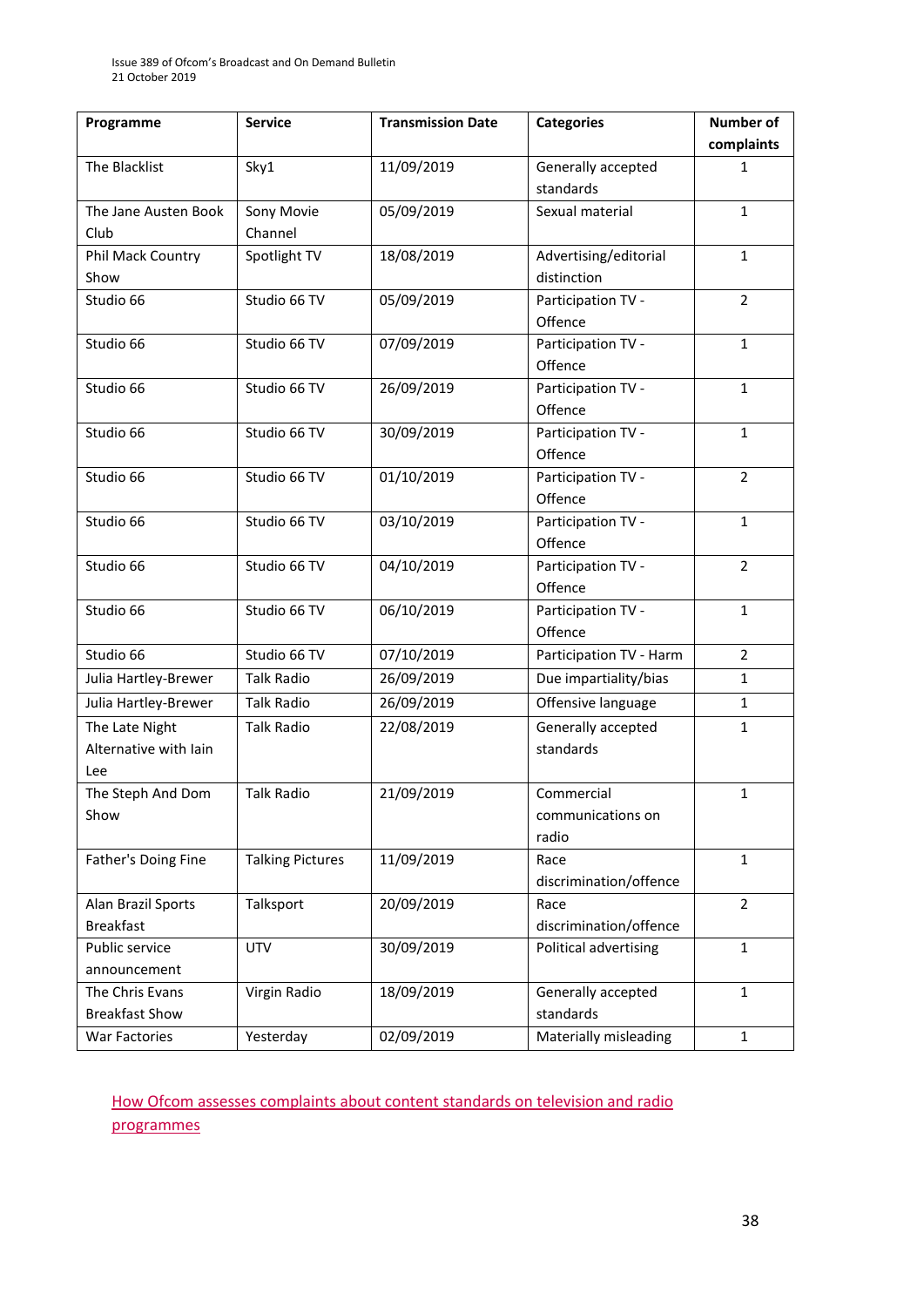### Complaints assessed under the Procedures for investigating breaches of content standards on BBC broadcasting services and BBC ODPS.

| Programme                | <b>Service</b>          | <b>Transmission Date</b> | <b>Categories</b>     | Number of    |
|--------------------------|-------------------------|--------------------------|-----------------------|--------------|
|                          |                         |                          |                       | complaints   |
| <b>BBC London News</b>   | BBC <sub>1</sub>        | 22/07/2019               | Due impartiality/bias | 1            |
| <b>BBC News</b>          | BBC <sub>1</sub>        | 07/05/2019               | Due accuracy          | 1            |
| <b>European Election</b> | BBC <sub>1</sub>        | 26/05/2019               | Due impartiality/bias | $\mathbf{1}$ |
| <b>Results</b>           |                         |                          |                       |              |
| <b>Our Next Prime</b>    | BBC <sub>1</sub>        | 18/06/2019               | Due impartiality/bias | $\mathbf{1}$ |
| Minster                  |                         |                          |                       |              |
| Panorama: Crisis in      | BBC <sub>1</sub>        | 05/06/2019               | Due accuracy          | $\mathbf{1}$ |
| Care                     |                         |                          |                       |              |
| <b>BBC News</b>          | BBC 1 / BBC News        | 26/09/2019               | Due impartiality/bias | $\mathbf{1}$ |
|                          | Channel                 |                          |                       |              |
| <b>Politics Live</b>     | BBC <sub>2</sub>        | 08/04/2019               | Due impartiality/bias | $\mathbf{1}$ |
| <b>BBC News</b>          | <b>BBC News</b>         | 30/09/2019               | Outside of remit      | $\mathbf{1}$ |
| In Their Element -       | <b>BBC Radio 4</b>      | 03/04/2019               | Materially misleading | $\mathbf{1}$ |
| Fluorine:                |                         |                          |                       |              |
| Chemistry's Tiger        |                         |                          |                       |              |
| <b>PM</b>                | <b>BBC Radio 4</b>      | 20/05/2019               | Generally accepted    | $\mathbf{1}$ |
|                          |                         |                          | standards             |              |
| Robbie Savage's          | <b>BBC Radio 5 Live</b> | 20/09/2019               | Generally accepted    | $\mathbf{1}$ |
| Premier League           |                         |                          | standards             |              |
| <b>Breakfast</b>         |                         |                          |                       |              |
| Children of the          | <b>BBC Scotland</b>     | 25/06/2019               | Due impartiality/bias | $\mathbf{1}$ |
| Devolution               |                         |                          |                       |              |

[How Ofcom assesses complaints about content standards](https://www.ofcom.org.uk/__data/assets/pdf_file/0002/100100/Procedures-for-investigating-breaches-of-content-standards-on-BBC-broadcasting-services-and-BBC-on-demand-programme-services.pdf) on BBC broadcasting services and [BBC ODPS](https://www.ofcom.org.uk/__data/assets/pdf_file/0002/100100/Procedures-for-investigating-breaches-of-content-standards-on-BBC-broadcasting-services-and-BBC-on-demand-programme-services.pdf)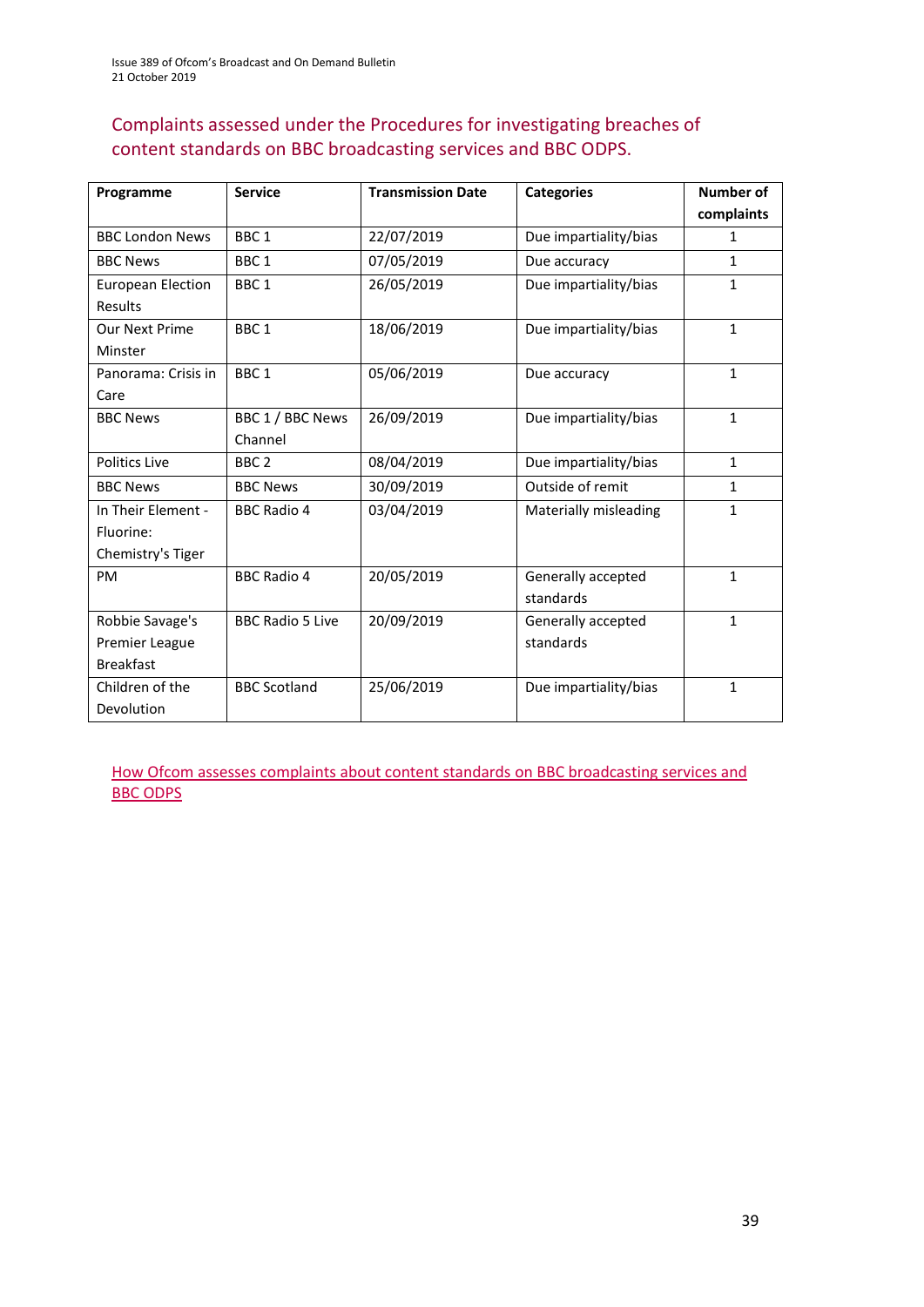### Complaints assessed under the General Procedures for investigating breaches of broadcast licences

Here is an alphabetical list of complaints that, after careful assessment, Ofcom has decided not to pursue between 30 September and 13 October 2019 because they did not raise issues warranting investigation.

| Licensee                                  | <b>Licensed service</b> | <b>Categories</b>                         | Number of<br>complaints |
|-------------------------------------------|-------------------------|-------------------------------------------|-------------------------|
| Colne Radio Community<br>Interest Company | Colne Radio             | Provision of licensed service             |                         |
| Wythenshawe Community<br>Media            | Wythenshawe FM          | Retention and production of<br>recordings |                         |

[How Ofcom assesses complaints about broadcast licences](https://www.ofcom.org.uk/__data/assets/pdf_file/0019/31942/general-procedures.pdf)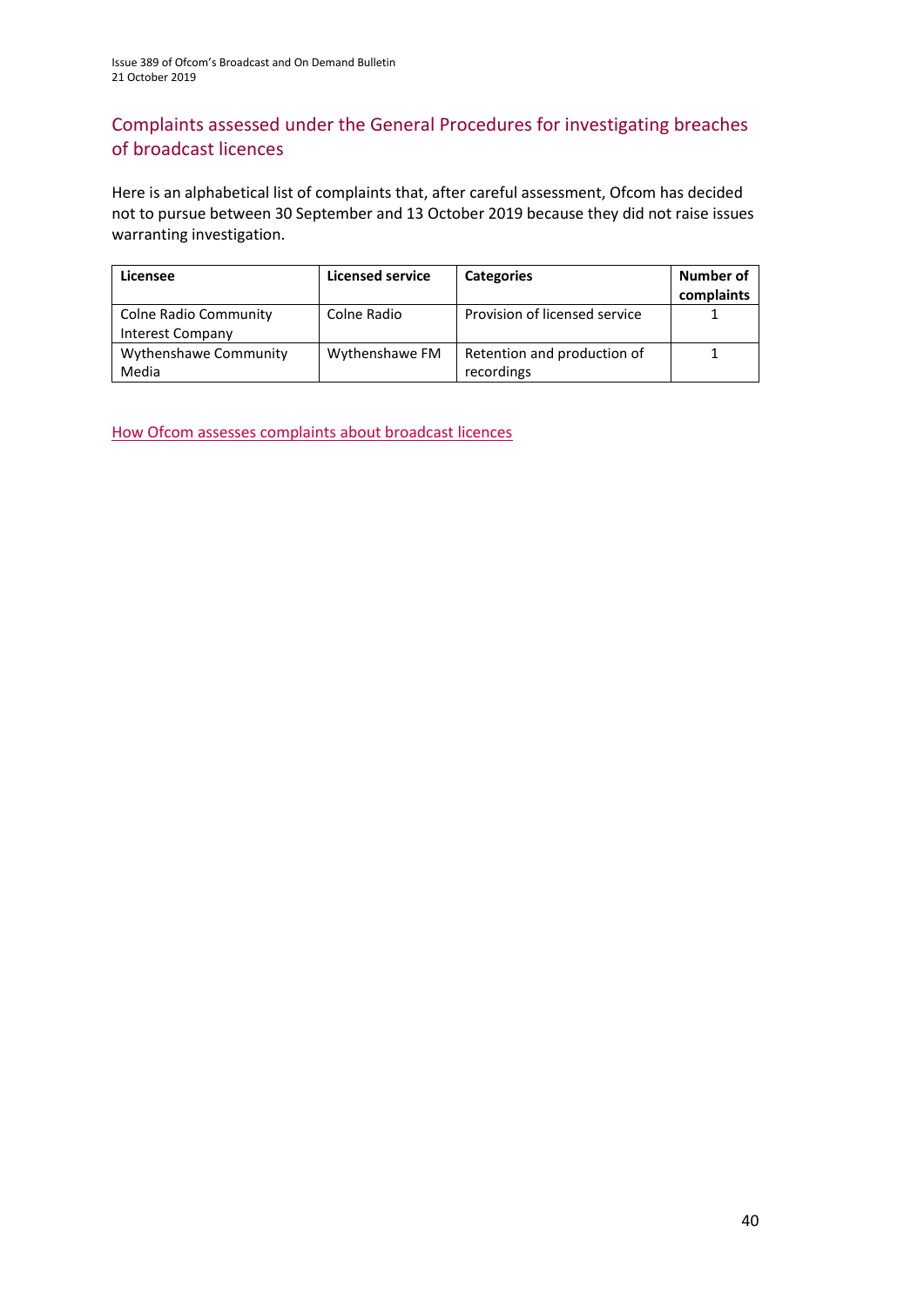# **Complaints outside of remit**

Here are alphabetical lists of complaints received by Ofcom that fell outside of our remit. This is because Ofcom is not responsible for regulating the issue complained about. For example, the complaints were about the content of television, radio or on demand adverts or an on demand service that does not fall within the scope of regulation.

| Programme                    | <b>Service</b>   | <b>Transmission Date</b> | <b>Categories</b>              | <b>Number of</b> |
|------------------------------|------------------|--------------------------|--------------------------------|------------------|
|                              |                  |                          |                                | complaints       |
| Advertisement                | 5Star            | 06/10/2019               | Advertising content            | 1                |
| Drag Kids (pre-              | 5Star            | 17/10/2019               | Outside of remit               | $\mathbf{1}$     |
| transmission)                |                  |                          |                                |                  |
| Drag Kids (pre-              | 5Star            | n/a                      | Outside of remit               | $\overline{2}$   |
| transmission)                |                  |                          |                                |                  |
| <b>Breakfast</b>             | BBC <sub>1</sub> | 01/10/2019               | Race<br>discrimination/offence | $\mathbf{1}$     |
| <b>BBC Breakfast</b>         | <b>BBC News</b>  | 17/07/2019               | Outside of remit               | $\mathbf{1}$     |
|                              | Channel          |                          |                                |                  |
| Cando FM                     | Cando FM         | 30/09/2019               | Outside of remit               | $\mathbf{1}$     |
| Advertisement                | Challenge        | 30/09/2019               | Advertising content            | $\mathbf{1}$     |
| Advertisement                | Channel 4        | 28/09/2019               | Advertising content            | $\mathbf{1}$     |
| Advertisement                | Channel 4        | 06/10/2019               | Advertising content            | $\mathbf{1}$     |
| Cyberbullying                | Channel 4        | 14/03/2007               | Outside of remit               | $\mathbf{1}$     |
| Documentary                  |                  |                          |                                |                  |
| Elephant Man                 | Channel 4        | 14/03/2007               | Outside of remit               | $\mathbf{1}$     |
| Paedophile                   | Channel 4        | 14/03/2007               | Outside of remit               | $\mathbf{1}$     |
| Documentary                  |                  |                          |                                |                  |
| The Great British Bake       | Channel 4        | 24/09/2019               | Outside of remit               | $\mathbf{1}$     |
| Off                          |                  |                          |                                |                  |
| Advertisement                | Channel 4+1      | 05/10/2019               | Advertising content            | $\mathbf{1}$     |
| Advertisement                | Channel 5        | 24/09/2019               | Advertising content            | $\mathbf{1}$     |
| Naughty! The Life and        | Channel 5        | 16/07/2019               | Outside of remit               | 1                |
| Loves of Boris Johnson       |                  |                          |                                |                  |
| Advertisement                | Film4            | 24/09/2019               | Advertising content            | $\mathbf{1}$     |
| Advertisement                | Forth 1 Radio    | 30/09/2019               | Advertising content            | $\mathbf{1}$     |
| Gems TV                      | Gems TV          | 29/09/2019               | Teleshopping                   | $\mathbf{1}$     |
| <b>Heart Breakfast</b>       | <b>Heart FM</b>  | 10/10/2019               | Outside of remit               | $\mathbf{1}$     |
| Advertisement                | <b>ITV</b>       | 28/09/2019               | Advertising content            | $\overline{2}$   |
| Advertisement                | <b>ITV</b>       | 30/09/2019               | Advertising content            | $\mathbf{1}$     |
| Advertisement                | <b>ITV</b>       | 02/10/2019               | Advertising content            | $\overline{2}$   |
| Advertisement                | <b>ITV</b>       | 09/10/2019               | Advertising content            | $\mathbf{1}$     |
| Advertisements               | <b>ITV</b>       | 06/10/2019               | Advertising content            | $\mathbf{1}$     |
| <b>Britain's Got Talent:</b> | ITV              | 28/09/2019               | Outside of remit               | $\mathbf{1}$     |
| The Champions                |                  |                          |                                |                  |
| <b>Britain's Got Talent:</b> | <b>ITV</b>       | 05/10/2019               | Outside of remit               | 4                |
| The Champions                |                  |                          |                                |                  |
| Advertisement                | ITV / Channel 4  | 07/10/2019               | Advertising content            | $\mathbf{1}$     |
| Advertisements               | More4            | 02/10/2019               | Advertising content            | $\mathbf{1}$     |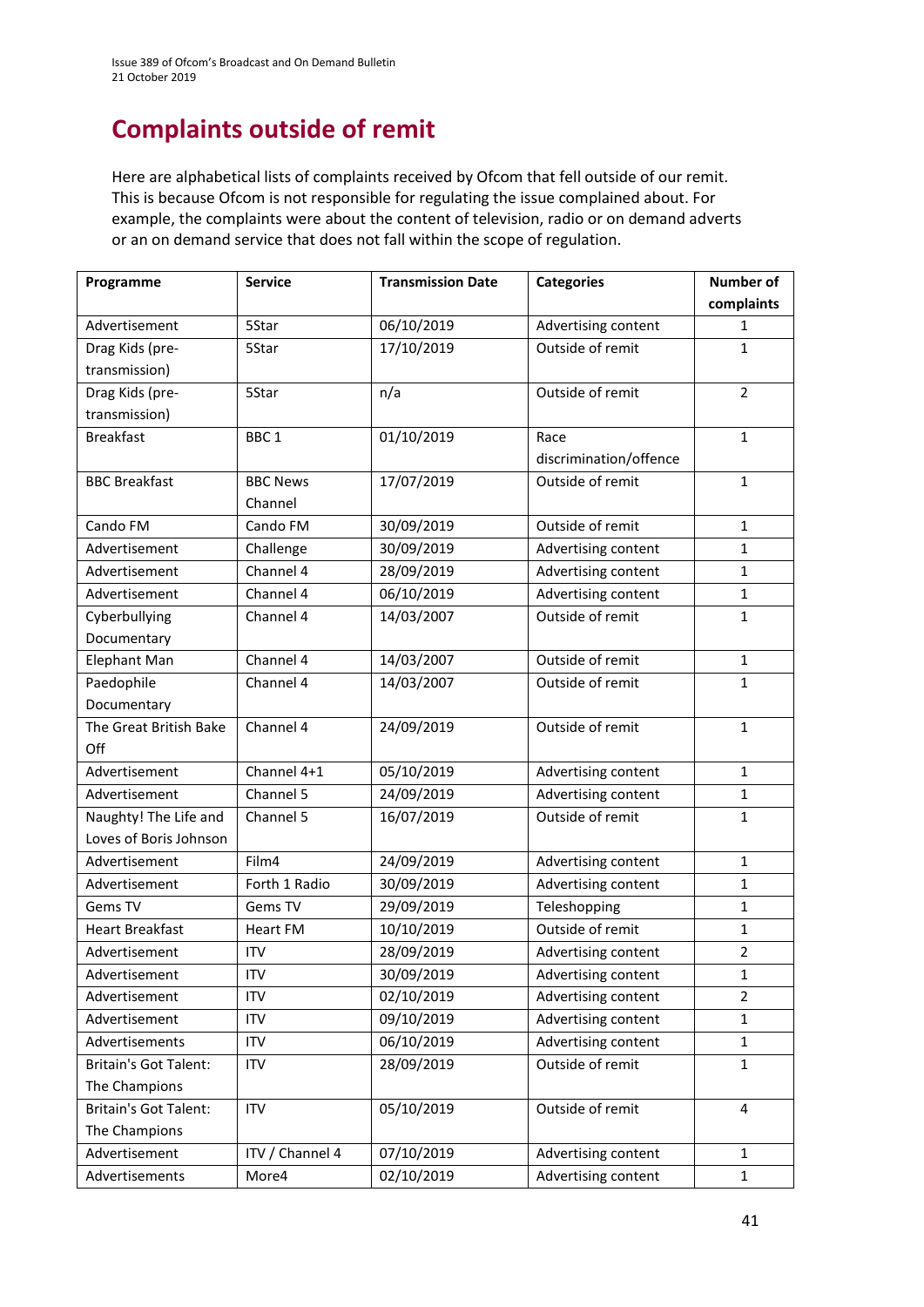| Programme               | <b>Service</b>        | <b>Transmission Date</b> | <b>Categories</b>       | <b>Number of</b> |
|-------------------------|-----------------------|--------------------------|-------------------------|------------------|
|                         |                       |                          |                         | complaints       |
| All About Us: Living    | n/a                   | 24/07/2009               | Protection of under 18s | 1                |
| and Growing             |                       |                          |                         |                  |
| Programming             | <b>NOW TV</b>         | 12/09/2019               | Non-editorial           | $\mathbf{1}$     |
| <b>Strawberry Radio</b> | Shout Media and       | n/a                      | Other                   | 1                |
|                         | <b>Events Limited</b> |                          |                         |                  |
| Advertisement           | Sky Cinema            | 03/10/2019               | Advertising content     | $\mathbf{1}$     |
| <b>Sky News</b>         | <b>Sky News</b>       | 01/10/2019               | Outside of remit        | $\mathbf{1}$     |
| Sunrise                 | <b>Sky News</b>       | 30/09/2019               | Outside of remit        | $\mathbf{1}$     |
| <b>Sky News</b>         | Sky News website      | 27/09/2019               | Generally accepted      | $\mathbf{1}$     |
|                         |                       |                          | standards               |                  |
| Advertisements          | Sky Sports Main       | 06/10/2019               | Advertising content     | $\mathbf{1}$     |
|                         | Event                 |                          |                         |                  |
| Live Premier League:    | Sky Sports Main       | 28/09/2019               | Outside of remit        | $\overline{7}$   |
| Everton v Manchester    | Event                 |                          |                         |                  |
| City                    |                       |                          |                         |                  |
| Advertisement           | Sony TV Max           | 27/09/2019               | Advertising content     | $\mathbf{1}$     |
| Studio 66               | Studio 66 TV          | 06/10/2019               | Outside of remit        | $\mathbf{1}$     |
| Lara Croft Tomb         | Syfy                  | 28/09/2019               | Outside of remit        | $\mathbf{1}$     |
| Raider                  |                       |                          |                         |                  |
| Max Rushden and         | Talksport             | 03/10/2019               | Outside of remit        | $\mathbf{1}$     |
| Andy Jacobs             |                       |                          |                         |                  |
| Gary Lineker            | Twitter               | 05/10/2019               | Outside of remit        | $\mathbf{1}$     |
| Aston Villa v West      | Viasat Sport          | 16/09/2019               | Outside of remit        | $\mathbf{1}$     |
| Ham                     | (Sweden)              |                          |                         |                  |

More inf[ormation about what Ofcom's rules cover](https://www.ofcom.org.uk/tv-radio-and-on-demand/how-to-report-a-complaint/what-does-ofcom-cover)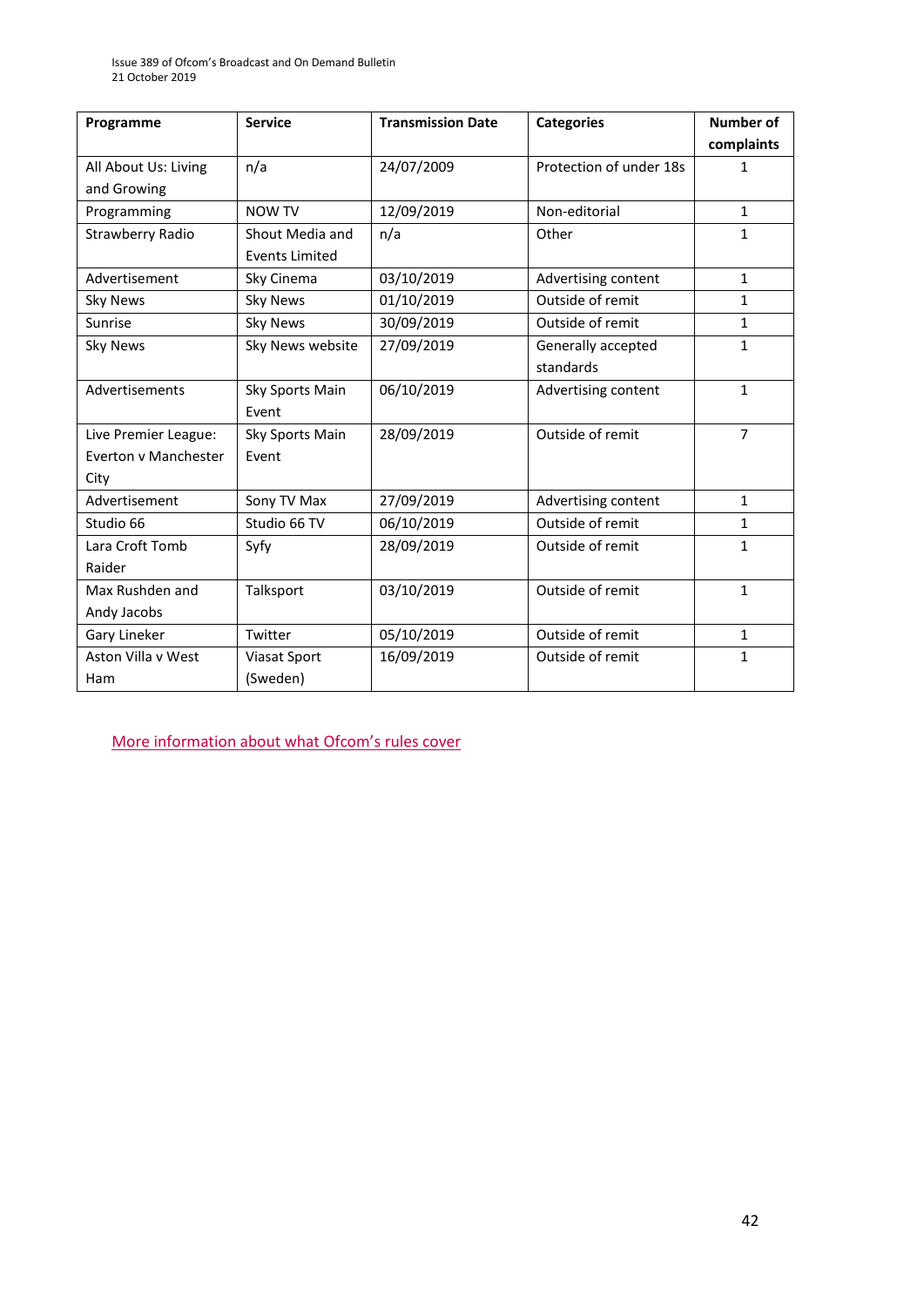# **BBC First**

The BBC Royal Charter and Agreement was published in December 2016, which made Ofcom the independent regulator of the BBC.

Under the BBC Agreement, Ofcom can normally only consider complaints about BBC programmes where the complainant has already complained to the BBC and the BBC has reached its final decision (the 'BBC First' approach).

The complaints in this table had been made to Ofcom before completing the BBC's complaints process.

| Programme                              | <b>Service</b>     | <b>Transmission or</b> | <b>Categories</b>                | <b>Number of</b>  |
|----------------------------------------|--------------------|------------------------|----------------------------------|-------------------|
|                                        |                    | <b>Accessed Date</b>   |                                  | <b>Complaints</b> |
| Programming                            | <b>BBC</b>         | 05/10/2019             | Due impartiality/bias            | 1                 |
| <b>BBC News</b>                        | BBC <sub>1</sub>   | 21/07/2019             | Due impartiality/bias            | $\mathbf{1}$      |
| <b>BBC News</b>                        | BBC <sub>1</sub>   | 01/10/2019             | Due impartiality/bias            | $\overline{2}$    |
| <b>BBC News and political</b><br>shows | BBC <sub>1</sub>   | 28/11/2018             | Due impartiality/bias            | $\mathbf{1}$      |
| <b>Breakfast</b>                       | BBC <sub>1</sub>   | 07/07/2019             | Materially misleading            | $\mathbf{1}$      |
| <b>Breakfast</b>                       | BBC <sub>1</sub>   | 18/07/2019             | Generally accepted<br>standards  | 1                 |
| <b>Breakfast</b>                       | BBC <sub>1</sub>   | 07/10/2019             | Due impartiality/bias            | 4                 |
| <b>Country File</b>                    | BBC <sub>1</sub>   | 29/09/2019             | Due impartiality/bias            | $\mathbf{1}$      |
| EastEnders                             | BBC <sub>1</sub>   | 03/10/2019             | Suicide and self harm            | $\overline{2}$    |
| Panorama: Is Labour<br>Anti-Semitic?   | BBC <sub>1</sub>   | 10/07/2019             | Due impartiality/bias            | $\mathbf{1}$      |
| <b>Peaky Blinders</b>                  | BBC <sub>1</sub>   | 22/09/2019             | Generally accepted<br>standards  | $\mathbf{1}$      |
| <b>Question Time</b>                   | BBC <sub>1</sub>   | 10/10/2019             | Crime and disorder               | $\overline{7}$    |
| <b>Strictly Come Dancing</b>           | BBC <sub>1</sub>   | 28/09/2019             | Gender<br>discrimination/offence | $\mathbf{1}$      |
| The Andrew Marr<br>Show                | BBC <sub>1</sub>   | 29/09/2019             | Due impartiality/bias            | 5                 |
| The Met: Policing<br>London            | BBC <sub>1</sub>   | 10/10/2019             | Race<br>discrimination/offence   | $\mathbf{1}$      |
| World on Fire                          | BBC <sub>1</sub>   | 05/10/2019             | Sexual material                  | 1                 |
| <b>BBC Wales News</b>                  | <b>BBC 1 Wales</b> | 03/10/2019             | Due accuracy                     | 1                 |
| Newsnight                              | BBC <sub>2</sub>   | 06/08/2019             | Due impartiality/bias            | $\mathbf{1}$      |
| Newsnight                              | BBC <sub>2</sub>   | 25/09/2019             | Due impartiality/bias            | $\mathbf{1}$      |
| <b>Politics Live</b>                   | BBC <sub>2</sub>   | 27/09/2019             | Crime and disorder               | 8                 |
| <b>Question Time</b>                   | BBC <sub>2</sub>   | 08/09/2019             | Due impartiality/bias            | $\mathbf{1}$      |
| Seahorse: The Dad<br>Who Gave Birth    | BBC <sub>2</sub>   | 10/09/2019             | Generally accepted<br>standards  | $\mathbf{1}$      |
| The Mash Report                        | BBC <sub>2</sub>   | 10/10/2019             | Due impartiality/bias            | $\mathbf{1}$      |
| Victoria Derbyshire                    | BBC <sub>2</sub>   | 01/10/2019             | Due accuracy                     | $\mathbf{1}$      |

#### Complaints about BBC television, radio or on demand programmes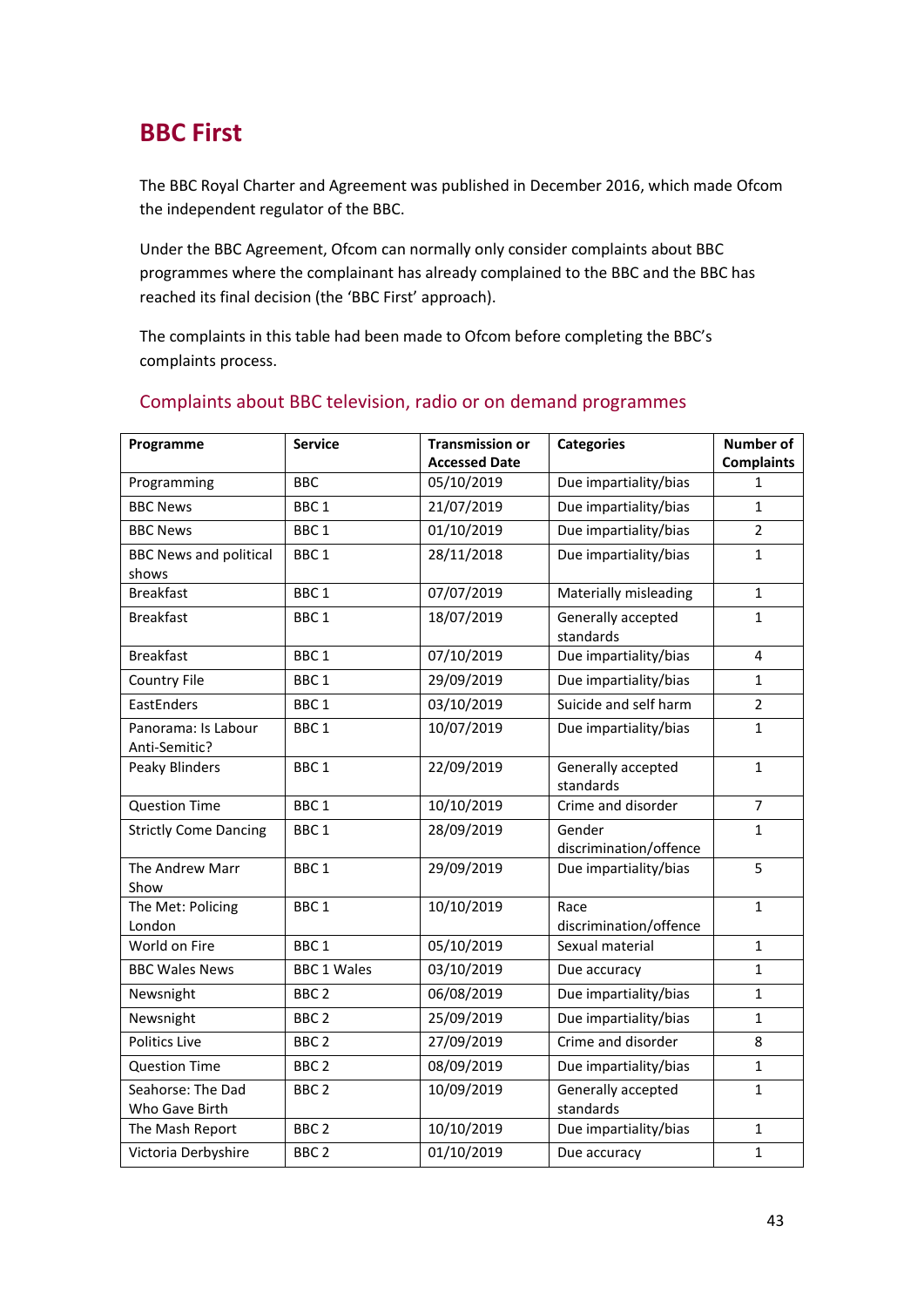Issue 389 of Ofcom's Broadcast and On Demand Bulletin 21 October 2019

| Programme              | <b>Service</b>          | <b>Transmission or</b> | <b>Categories</b>               | <b>Number of</b>  |
|------------------------|-------------------------|------------------------|---------------------------------|-------------------|
|                        |                         | <b>Accessed Date</b>   |                                 | <b>Complaints</b> |
| <b>BBC News</b>        | <b>BBC</b> channels     | 27/09/2019             | Generally accepted              | 1                 |
|                        |                         |                        | standards                       |                   |
| <b>BBC News</b>        | <b>BBC</b> channels     | 01/10/2019             | Due impartiality/bias           | $\mathbf{1}$      |
| <b>BBC News</b>        | <b>BBC</b> channels     | n/a                    | Due impartiality/bias           | $\mathbf{1}$      |
| Undercover With The    | <b>BBC</b> iPlayer      | 03/10/2019             | Generally accepted              | $\mathbf{1}$      |
| Clerics: Iraq's Secret |                         |                        | standards                       |                   |
| Sex Trade              |                         |                        |                                 |                   |
| <b>BBC News</b>        | <b>BBC News</b>         | n/a                    | Due impartiality/bias           | $\mathbf{1}$      |
| <b>BBC News</b>        | <b>BBC News</b>         | 04/09/2019             | Due impartiality/bias           | 1                 |
|                        | Channel                 |                        |                                 |                   |
| <b>BBC News</b>        | <b>BBC News website</b> | 07/10/2019             | Outside of remit                | $\mathbf{1}$      |
| Wednesday in           | <b>BBC Parliament /</b> | 25/09/2019             | Due impartiality/bias           | 1                 |
| Parliament             | <b>BBC</b> iPlayer      |                        |                                 |                   |
| Maya Jama Greatest     | <b>BBC Radio 1</b>      | 27/09/2019             | Generally accepted              | $\mathbf{1}$      |
| <b>Hits</b>            |                         |                        | standards                       |                   |
| <b>Graham Norton</b>   | <b>BBC Radio 2</b>      | 28/09/2019             | Offensive language              | $\mathbf{1}$      |
| Programming            | <b>BBC Radio 4</b>      | 11/04/2017             | Generally accepted              | $\mathbf{1}$      |
|                        |                         |                        | standards                       |                   |
| The World at One       | <b>BBC Radio 4</b>      | 30/09/2019             | Due impartiality/bias           | $\mathbf{1}$      |
| Today                  | <b>BBC Radio 4</b>      | 05/10/2019             | Due impartiality/bias           | $\mathbf{1}$      |
| Today                  | <b>BBC Radio 4</b>      | 05/10/2019             | Race                            | $\mathbf{1}$      |
|                        |                         |                        | discrimination/offence          |                   |
| <b>Question Time</b>   | <b>BBC Radio 5 Live</b> | 15/11/2018             | Due impartiality/bias           | $\mathbf{1}$      |
| Programming            | <b>BBC Radio</b>        | 11/10/2017             | Outside of remit                | $\mathbf{1}$      |
|                        | Humberside              |                        |                                 |                   |
| Programming            | <b>BBC Radio Kent</b>   | n/a                    | Generally accepted<br>standards | $\mathbf{1}$      |
| Dragons' Den           | BBC <sub>1</sub>        | 18/08/2019             | Promotion of                    | $\mathbf{1}$      |
|                        |                         |                        | products/services               |                   |
| What Britain Buys and  | BBC <sub>2</sub>        | 07/10/2019             | Due impartiality/bias           | $\mathbf{1}$      |
| Sells in a Day         |                         |                        |                                 |                   |